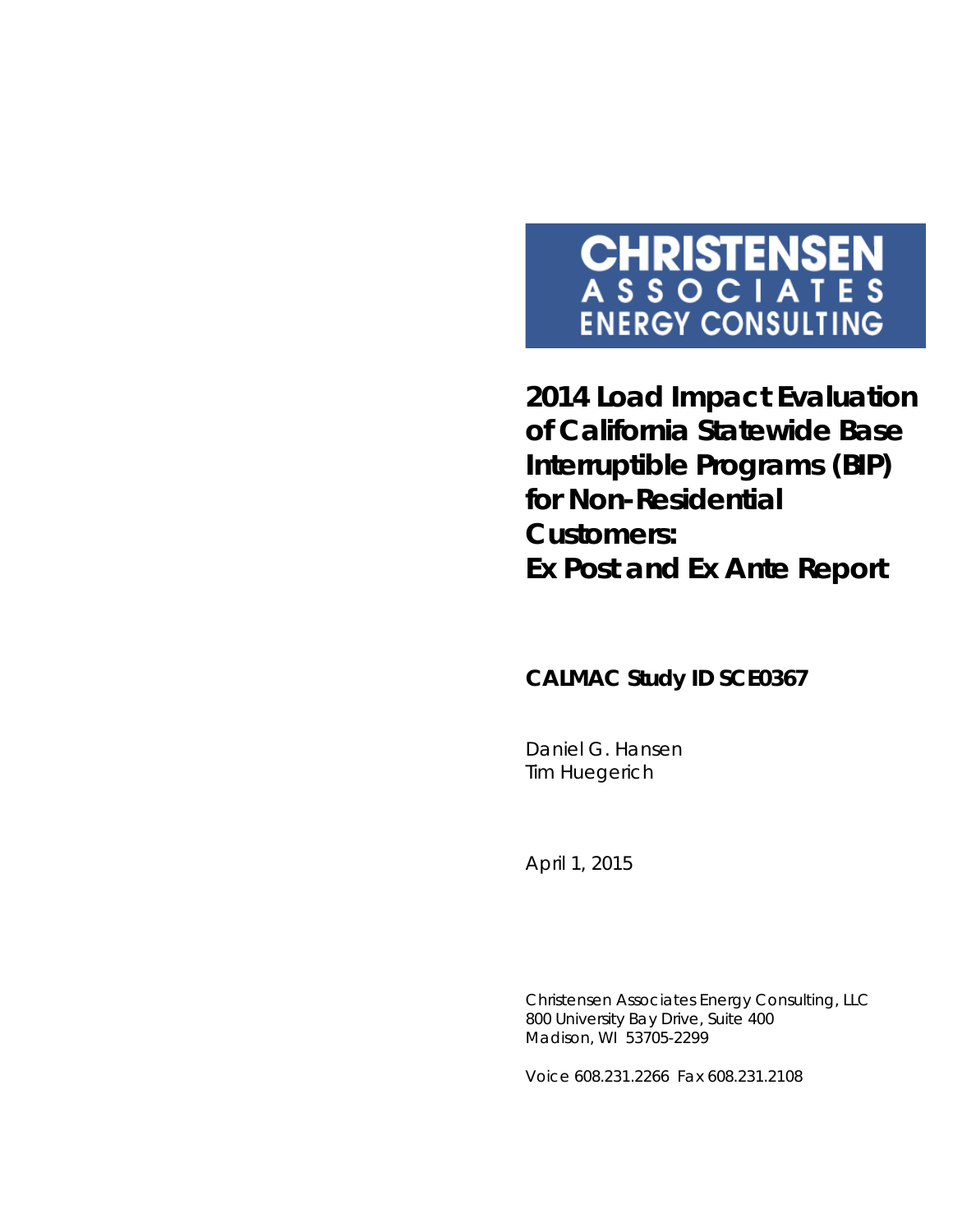| 3.2.2 Development of Uncertainty-Adjusted Load Impacts 17      |  |
|----------------------------------------------------------------|--|
|                                                                |  |
|                                                                |  |
| 4.1.1 Average Hourly Load Impacts by Industry Group and LCA 18 |  |
|                                                                |  |
|                                                                |  |
| 4.2.1 Average Hourly Load Impacts by Industry Group and LCA 24 |  |
|                                                                |  |
|                                                                |  |
|                                                                |  |
|                                                                |  |
|                                                                |  |
|                                                                |  |
|                                                                |  |
|                                                                |  |
| 5.2.2 Development of Reference Loads and Load Impacts 30       |  |
|                                                                |  |
|                                                                |  |
|                                                                |  |
|                                                                |  |

#### **Table of Contents**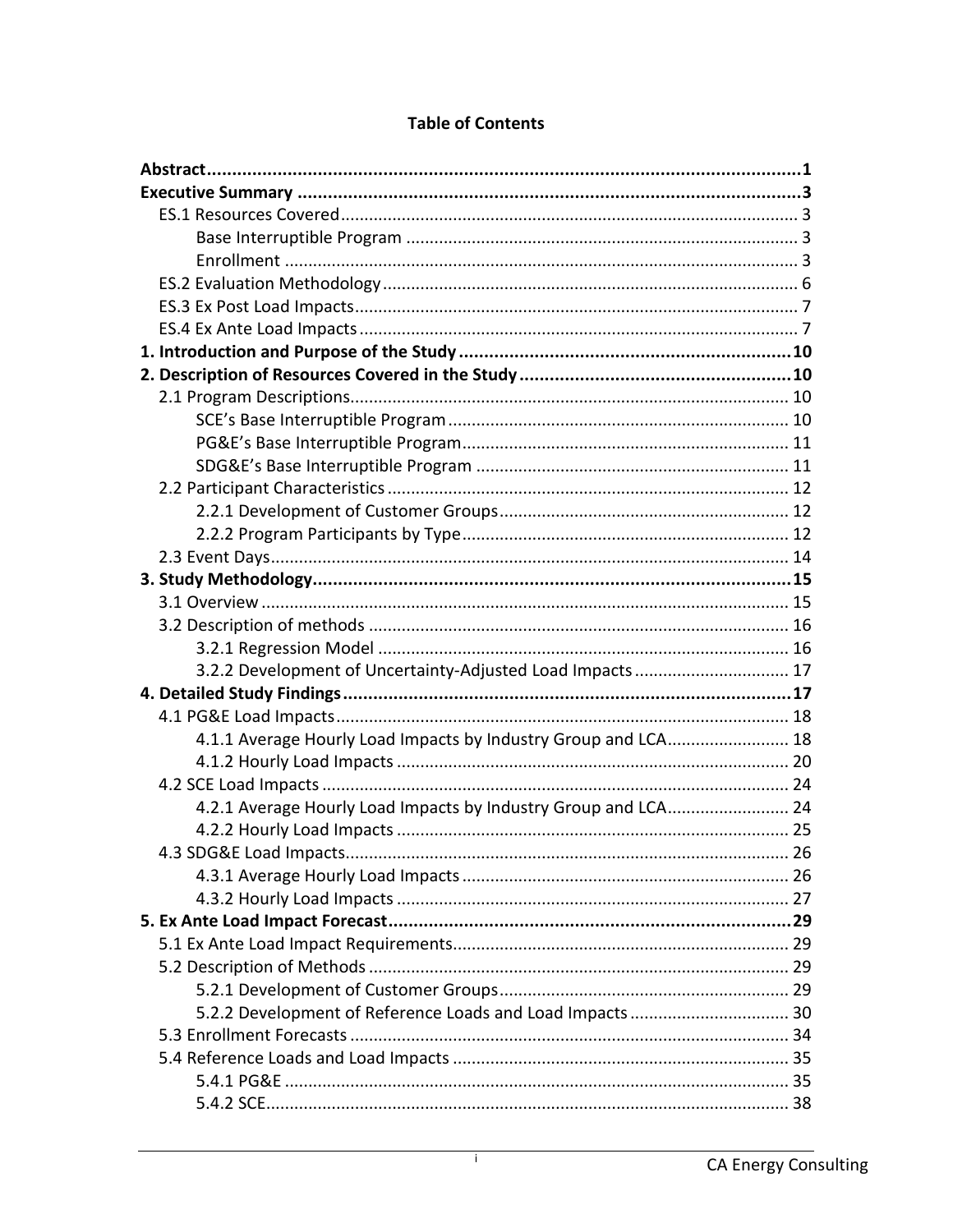| A.1.2 Results from Tests of Alternative Weather Specifications 57     |  |
|-----------------------------------------------------------------------|--|
|                                                                       |  |
| A.2 Comparison of Predicted and Observed Loads on Event-like Days  61 |  |
|                                                                       |  |
|                                                                       |  |
|                                                                       |  |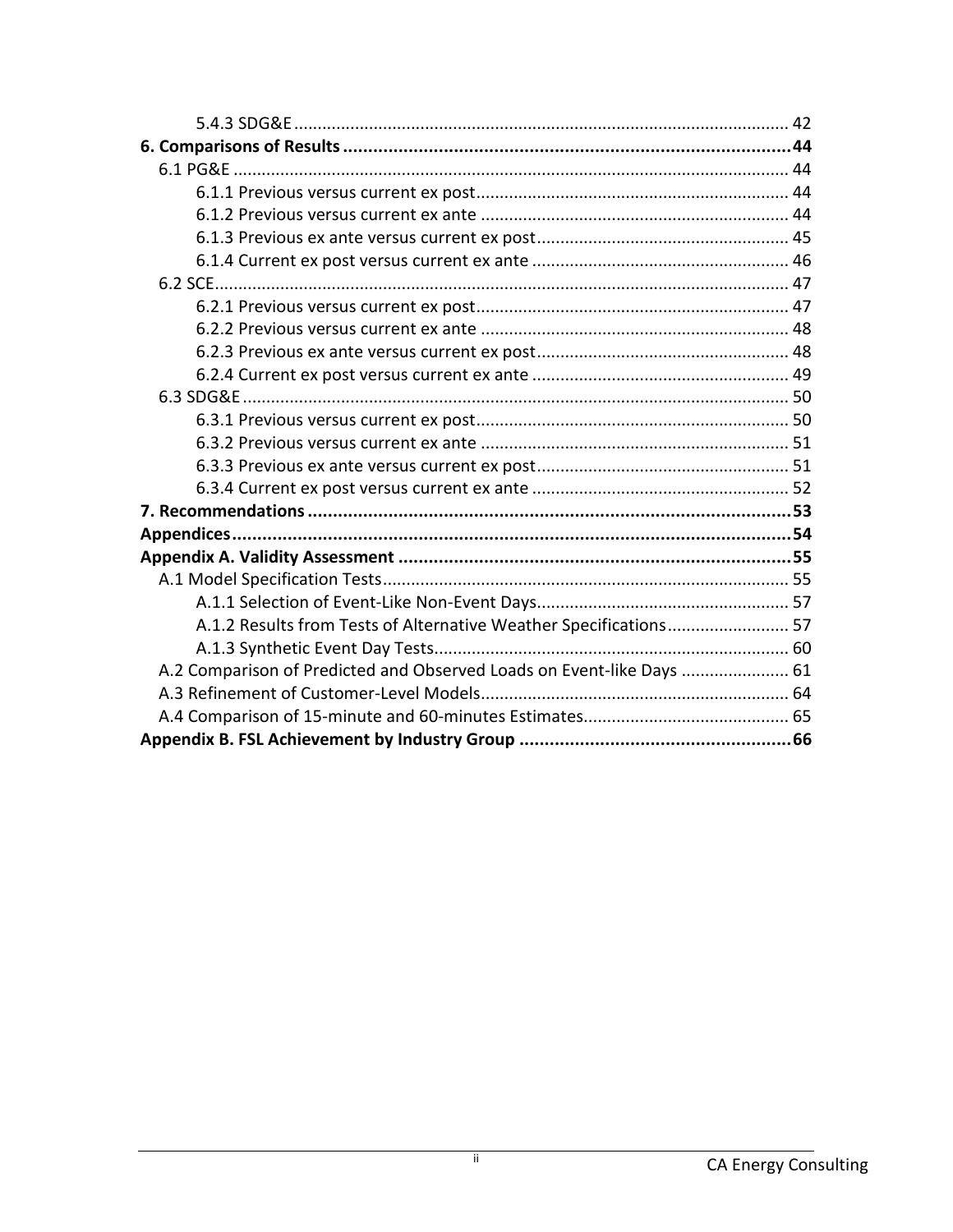#### **Tables**

| Table 3.1: Descriptions of Terms included in the Ex Post Regression Equation 16            |  |
|--------------------------------------------------------------------------------------------|--|
|                                                                                            |  |
|                                                                                            |  |
| Table 4.3: September 11, 2014 Load Impacts - PG&E BIP, by Industry Group  19               |  |
|                                                                                            |  |
| Table 4.5: BIP Hourly Load Impacts for the September 11, 2014 Event Day, PG&E  21          |  |
| Table 4.6: Average Event-day Hourly Load Impacts - SCE BIP, by Industry Group  24          |  |
|                                                                                            |  |
|                                                                                            |  |
| Table 4.9: BIP Hourly Load Impacts for the February 6, 2014 Event Day, SCE  25             |  |
|                                                                                            |  |
|                                                                                            |  |
| Table 4.12: May 16, 2014 Load Impacts - SDG&E BIP, by Industry Group 27                    |  |
| Table 4.13: BIP Hourly Load Impacts for the May 16, 2014 Event Day, SDG&E 28               |  |
| Table 5.1: Descriptions of Terms included in the Ex Ante Regression Equation  32           |  |
|                                                                                            |  |
|                                                                                            |  |
|                                                                                            |  |
| Table 6.1: Comparison of Average Event-day Ex Post Impacts (in MW) in PY 2013 and PY 2014, |  |
|                                                                                            |  |
| Table 6.2: Comparison of Ex Ante Impacts from PY 2013 and PY 2014 Studies, PG&E  45        |  |
| Table 6.3 Comparison of Previous Ex Ante and Current Ex Post Impacts, PG&E  45             |  |
| Table 6.4 Comparison of Current Ex Post Ante and Current Ex Ante Impacts, PG&E 46          |  |
|                                                                                            |  |
| Table 6.6 Comparison of Average Event-day Ex Post Impacts (in MW) in PY 2013 and PY 2014,  |  |
|                                                                                            |  |
| Table 6.7: Comparison of Ex Ante Impacts from PY 2013 and PY 2014 Studies, SCE 48          |  |
| Table 6.8 Comparison of Previous Ex Ante and Current Ex Post Impacts, SCE  49              |  |
| Table 6.9 Comparison of Current Ex Post Ante and Current Ex Ante Impacts, SCE  49          |  |
|                                                                                            |  |
| Table 6.11: Comparison of Average Event-day Ex Post Impacts (in MW) in PY 2013 and PY2014, |  |
|                                                                                            |  |
| Table 6.12: Comparison of Ex Ante Impacts from PY 2013 and PY 2014 Studies, SDG&E  51      |  |
| Table 6.13: Comparison of Previous Ex Ante and Current Ex Post Impacts, SDG&E 52           |  |
| Table 6.14: SDG&E BIP Ex Post versus Ex Ante Factors, Typical Event Day 53                 |  |
|                                                                                            |  |
|                                                                                            |  |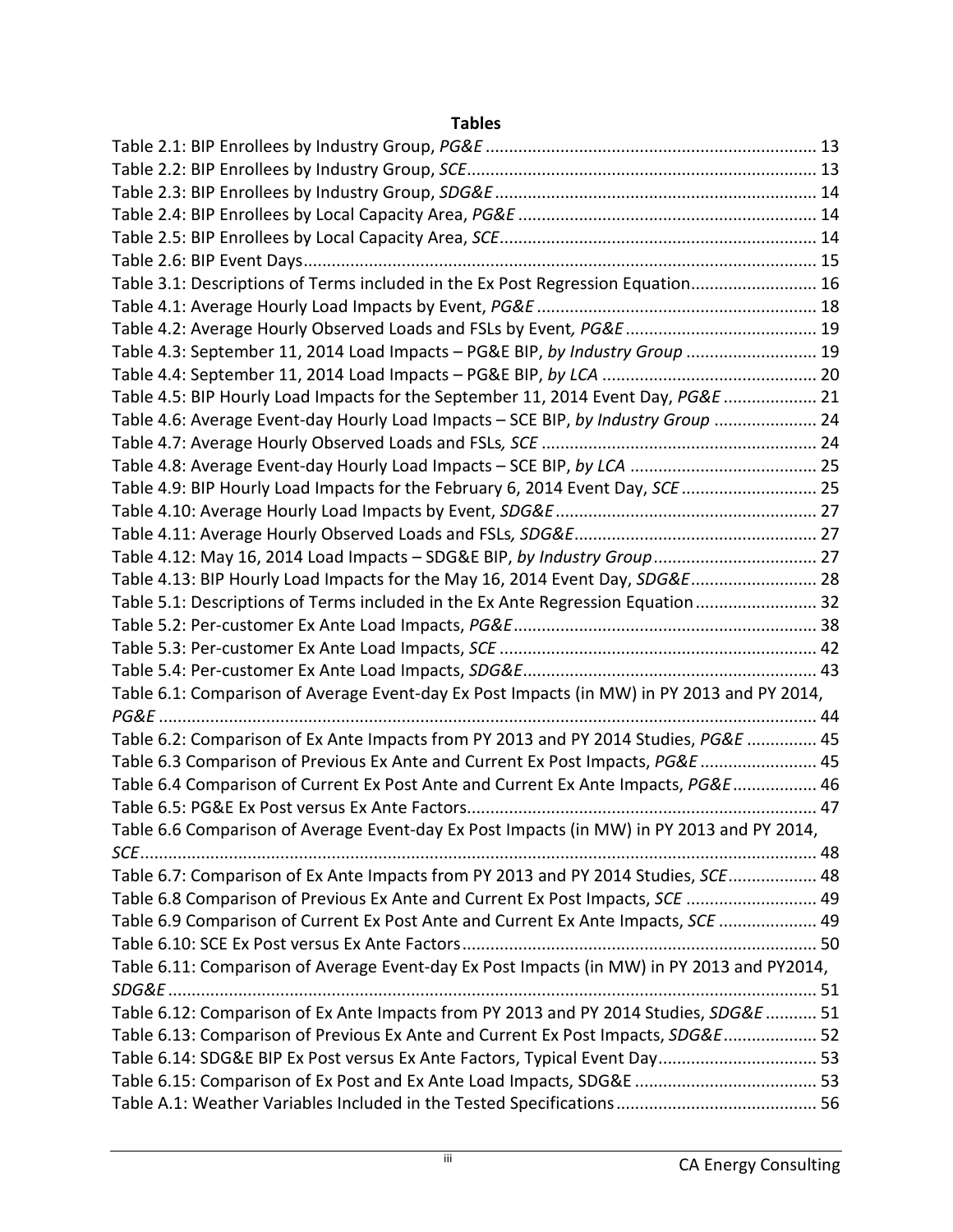| Table B.1: September 11, 2014 Over/Under Performance - PG&E BIP, by Industry Group and    |  |
|-------------------------------------------------------------------------------------------|--|
|                                                                                           |  |
| Table B.2: February 6, 2014 Over/Under Performance - SCE BIP, by Industry Group and Event |  |
|                                                                                           |  |
| Table B.3: May 16, 2014 Over/Under Performance - SDG&E BIP, by Industry Group and Event   |  |
|                                                                                           |  |
|                                                                                           |  |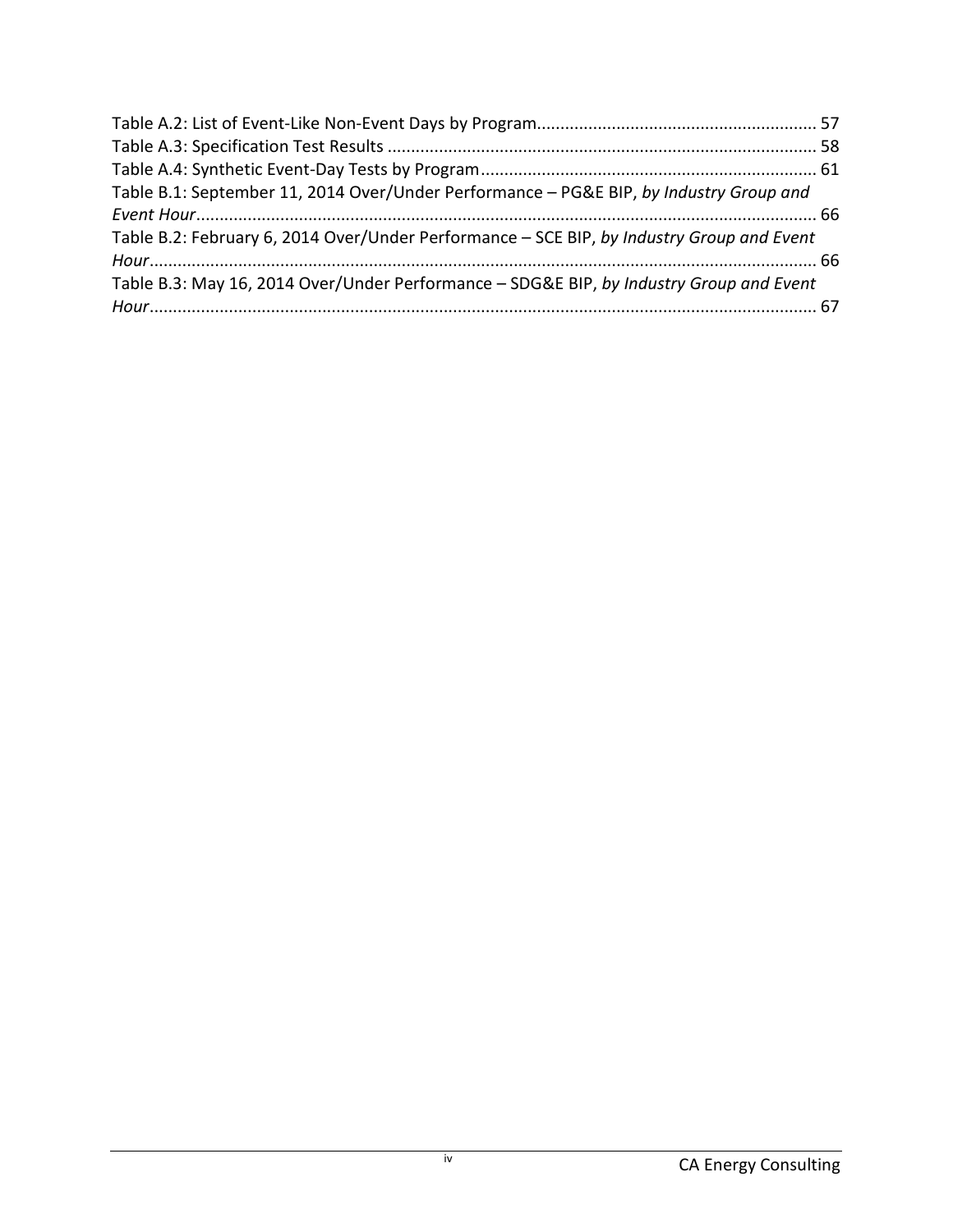#### **Figures**

| Figure ES.5: Average August Ex Ante Load Impacts by Year and Scenario, SCE  9                     |  |
|---------------------------------------------------------------------------------------------------|--|
| Figure 4.1: BIP Load Impacts for the September 11, 2014 Event Day, PG&E 22                        |  |
|                                                                                                   |  |
|                                                                                                   |  |
|                                                                                                   |  |
|                                                                                                   |  |
| Figure 5.1: Number of Enrolled Customers in Each Forecast Month, SCE  35                          |  |
| Figure 5.2: PG&E Hourly Event Day Load Impacts for the Typical Event Day in a Utility-Specific 1- |  |
|                                                                                                   |  |
| Figure 5.3: Share of PG&E Load Impacts by LCA for the August 2015 Typical Event Day in a          |  |
|                                                                                                   |  |
| Figure 5.4: Average Hourly Ex Ante Load Impacts by Scenario for August, PG&E  38                  |  |
| Figure 5.5: SCE Hourly Event Day Load Impacts for the Typical Event Day in a Utility-Specific 1-  |  |
|                                                                                                   |  |
| Figure 5.6: Share of SCE Load Impacts by LCA for the August 2015 Typical Event Day in a Utility-  |  |
|                                                                                                   |  |
| Figure 5.7: Share of SCE Load Impacts by Notification Time for the August 2015 Typical Event      |  |
|                                                                                                   |  |
| Figure 5.8: Average Hourly Ex Ante Load Impacts by Scenario and Year for August, SCE  42          |  |
| Figure 5.9: SDG&E Hourly Event Day Load Impacts for the Typical Event Day in a Utility-Specific   |  |
|                                                                                                   |  |
| Figure 5.10: SDG&E Hourly Event Day Load Impacts for the February Peak Day in a Utility-          |  |
|                                                                                                   |  |
| Figure A.1: Average Event-Hour Load Impacts by Specification, PG&E Summer Models 58               |  |
| Figure A.2: Average Event-Hour Load Impacts by Specification, PG&E Non-Summer Models 59           |  |
| Figure A.3: Average Event-Hour Load Impacts by Specification, SCE Non-Summer Models 60            |  |
| Figure A.4: Average Event-Hour Load Impacts by Specification, SDG&E Summer Models 60              |  |
| Figure A.5: Average Event-Hour Load Impacts by Specification, SDG&E Non-Summer Models . 60        |  |
| Figure A.6: Average Predicted and Observed Loads on Event-like Days, PG&E Summer 62               |  |
| Figure A.7: Average Predicted and Observed Loads on Event-like Days, PG&E Non-Summer 63           |  |
| Figure A.8: Average Predicted and Observed Loads on Event-like Days, SCE Non-Summer  64           |  |
| Figure A.9: Average Predicted and Observed Loads on Event-like Days, SDG&E Summer 64              |  |
| Figure A.10: Average Predicted and Observed Loads on Event-like Days, SDG&E Non-Summer 64         |  |
| Figure A.11: Comparison of 15-minute and 60-minute Load Impact Estimates, PG&E 65                 |  |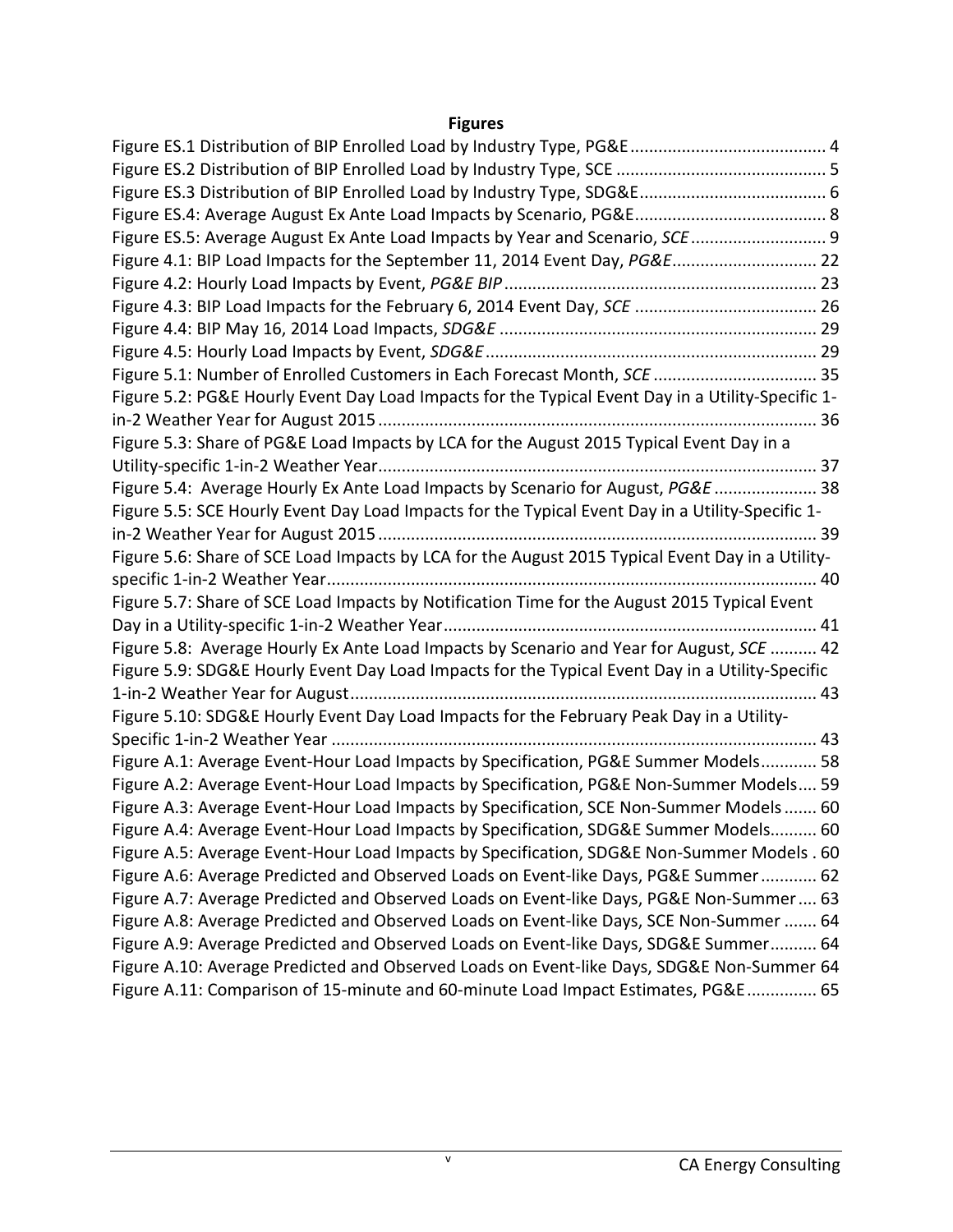# <span id="page-6-0"></span>**Abstract**

This report documents ex post and ex ante load impact evaluations for the statewide Base Interruptible Program ("BIP") in place at Pacific Gas and Electric Company ("PG&E"), Southern California Edison ("SCE"), and San Diego Gas and Electric Company ("SDG&E") in 2014. The report provides estimates of ex post load impacts that occurred during events called in 2014 and an ex ante forecast of load impacts for 2015 through 2025 that is based on the IOU's enrollment forecasts and the ex post load impacts estimated for the 2014 program year.

Base Interruptible Programs are statewide voluntary programs that offer customers a monthly capacity bill credit in exchange for the commitment to reduce their energy consumption to an amount that meets the customer's minimum operational requirements, also known as a Firm Service Level ("FSL").

All three utilities called a full program event on February 6, 2014. That was SCE's only BIP event of PY2014. PG&E called two partial re-test events (in April and May) and another full test event on September 11, 2014. SDG&E called two additional events on May  $14^{th}$  and  $16^{th}$ . Enrollment in PG&E's BIP was 218 service agreements on September 11. The sum of the enrolled customers' coincident maximum demands on that day was 323 MW. Enrollment in SCE's BIP was 620 service accounts on the February 6 event day. The sum of the enrolled customers' coincident maximum demands on that day was 777 MW. SDG&E's BIP enrollment was 7 service accounts on each event day and the sum of enrolled customer coincident maximum demands on the May 16 event day was 4.2 MW.

Ex post load impacts were estimated from regression analysis of customer-level hourly load data, where the equations modeled hourly load as a function of variables that control for factors affecting consumers' hourly demand levels. BIP load impacts for each event were obtained by summing the estimated hourly event coefficients across the customer-level models.

The total program load impact for PG&E's September  $11<sup>th</sup>$  test event averaged 228 MW, or 79.8 percent of enrolled load, representing 102% of the reduction required to meet the aggregate FSL.

For SCE, the average hourly load impact for its February  $6<sup>th</sup>$  event was 624 MW, or 83 percent of the total reference load. This was 93 percent of the reduction required to meet the aggregate FSL.

SDG&E's total load impact for its May  $16^{th}$  test event averaged 2 MW, or 50 percent of enrolled load, representing 81% of the reduction required to meet the aggregate FSL.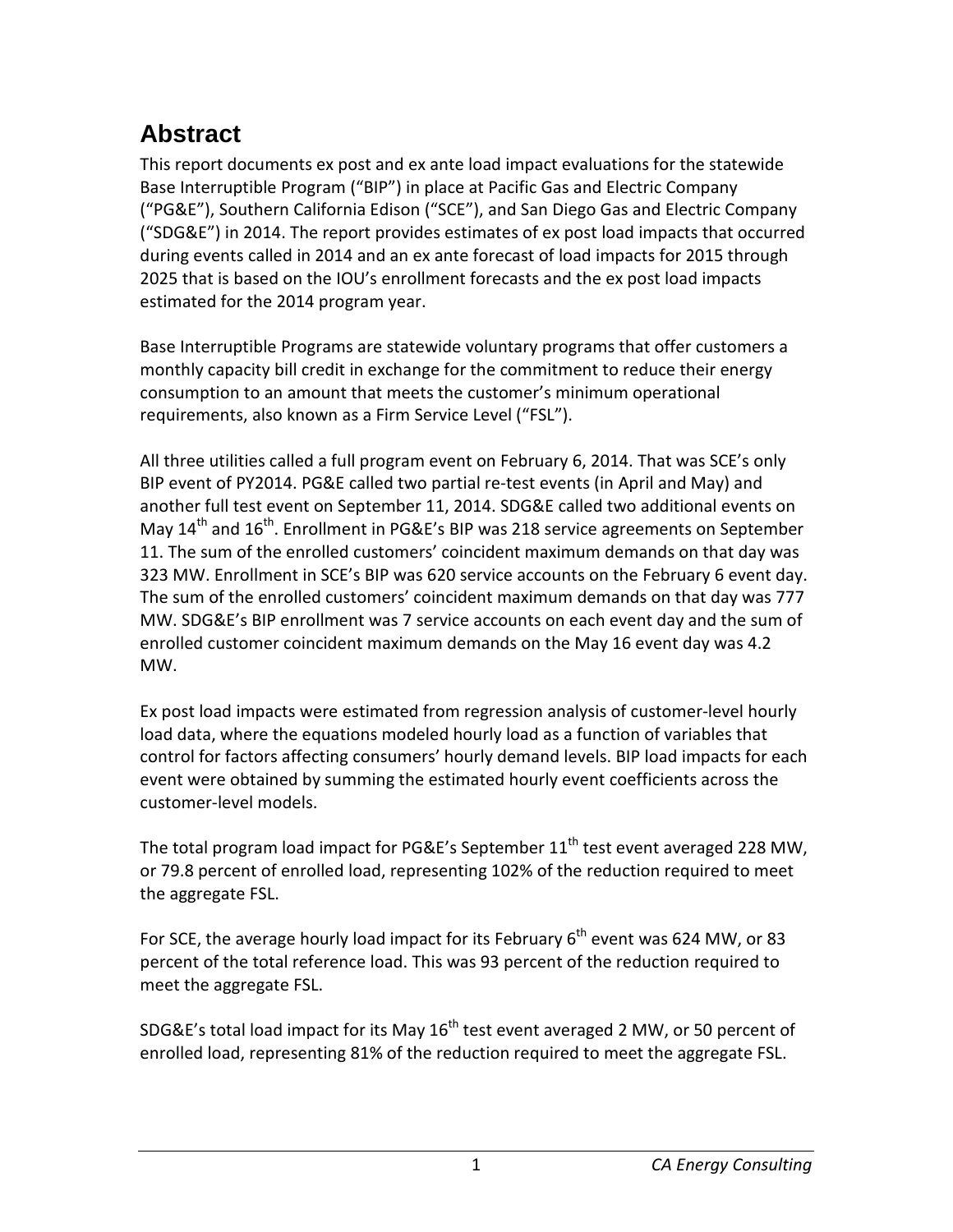In the ex ante evaluation, SCE forecasts BIP customer enrollment to decrease slightly from 2015 through 2017 due to a combination of opt outs and disqualifications from the program. During the 2015 program year, SCE's average event-hour load impact is approximately 668 MW. PG&E forecasts BIP enrollment to remain constant from 2015 to 2025 at 203 service agreements. PG&E's average event-hour load impact is forecast to be 246 MW during a utility-specific 1-in-2 August 2015 peak day. SDG&E enrollment remains constant throughout the forecast period, at 7 service accounts. SDG&E's average event-hour load impact is forecast to be 1.4 MW during a utility-specific 1-in-2 August 2015 peak day.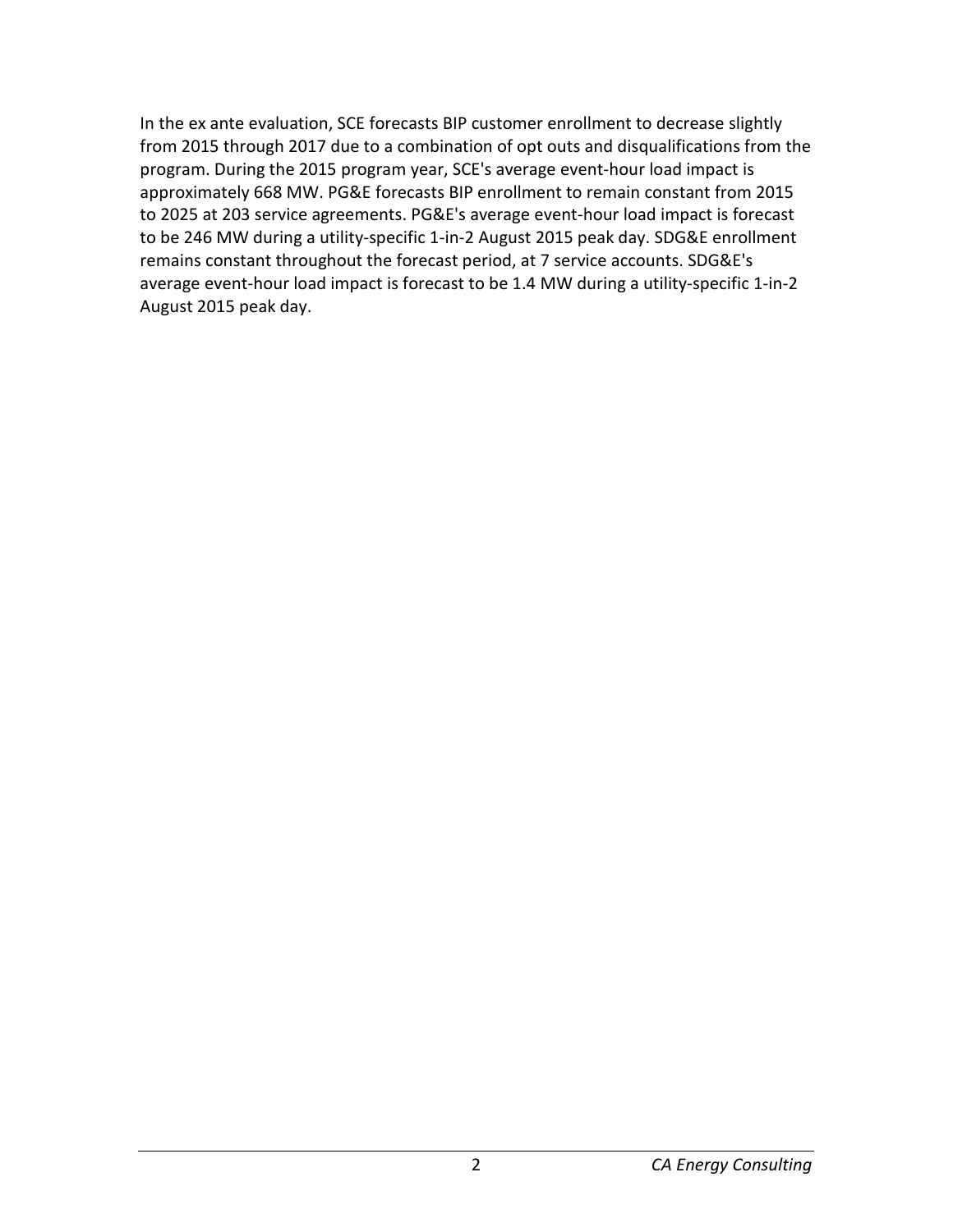# <span id="page-8-0"></span>**Executive Summary**

This report documents ex post and ex ante load impact evaluations for the statewide Base Interruptible Program ("BIP") in place at Pacific Gas and Electric Company ("PG&E"), Southern California Edison ("SCE"), and San Diego Gas and Electric Company ("SDG&E") in 2014. The report provides estimates of ex post load impacts that occurred during events called in 2014 and an ex ante forecast of load impacts for 2015 through 2025 that is based on the IOU's enrollment forecasts and the ex post load impacts estimated for the 2014 program year.

The primary research questions addressed by this evaluation are:

- 1. What were the BIP load impacts in 2014?
- 2. How were the load impacts distributed across industry groups?
- 3. How were the load impacts distributed across CAISO local capacity areas?
- 4. What are the ex ante load impacts for 2015 through 2025?

# <span id="page-8-1"></span>*ES.1 Resources Covered*

### <span id="page-8-2"></span>**Base Interruptible Program**

Base Interruptible Programs are statewide voluntary programs that offer customers a monthly capacity bill credit in exchange for the commitment to reduce their energy consumption to an amount that meets the customer's minimum operational requirements, also known as a Firm Service Level ("FSL").

There are a number of similarities and differences in the BIPs offered by the California investor-owned utilities ("IOUs"). The programs consist of an interruptible tariff available to both customers and aggregators with a minimum demand.

All three utilities called an event on February 6, 2014. PG&E called two re-test events on April 17<sup>th</sup> and May 15<sup>th</sup> and an additional test event on September 11<sup>th</sup>. SDG&E called two additional program events on May  $14^{th}$  and  $16^{th}$ .

# <span id="page-8-3"></span>**Enrollment**

Enrollment in PG&E's BIP decreased relative to PY2013, from 280 to 218 in 2014. The sum of enrolled customers' coincident maximum demands was 323 MW, or 1.48 MW for the average service agreement. The manufacturing industry group contains more than half of the enrolled load. Figure ES.1 illustrates the distribution of BIP load across the indicated industry types.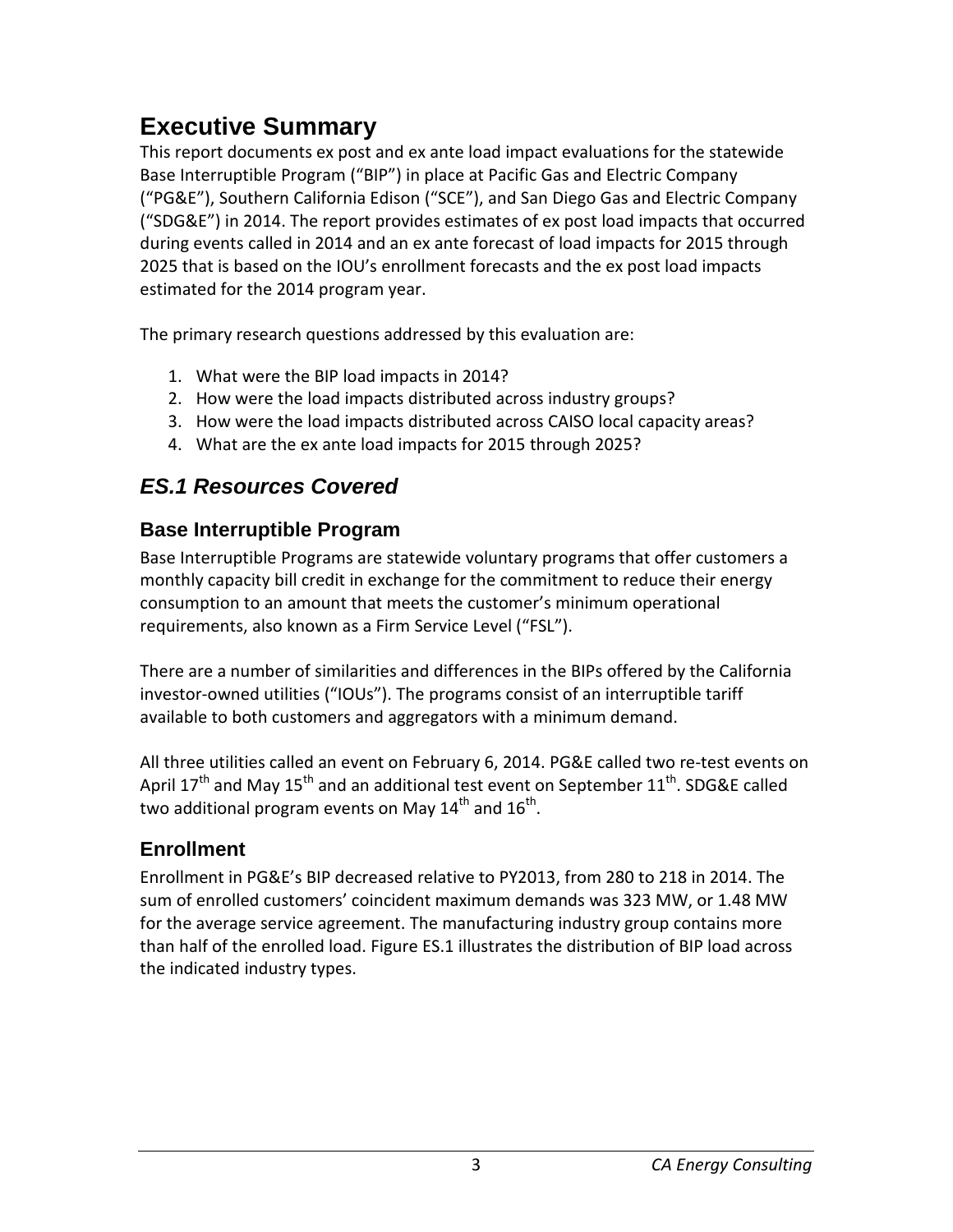<span id="page-9-0"></span>

**Figure ES.1 Distribution of BIP Enrolled Load by Industry Type, PG&E**

SCE's enrollment in BIP was 620 service accounts on the February 6, 2014 event day, which is a slight decrease relative to the 646 enrolled service accounts during PY2013. These accounted for a total of 777 MW of maximum demand, or 1.25 MW per service account. Manufacturers make up about two-thirds of the enrolled load. Figure ES.2 illustrates the distribution of SCE's BIP load across the indicated industry types.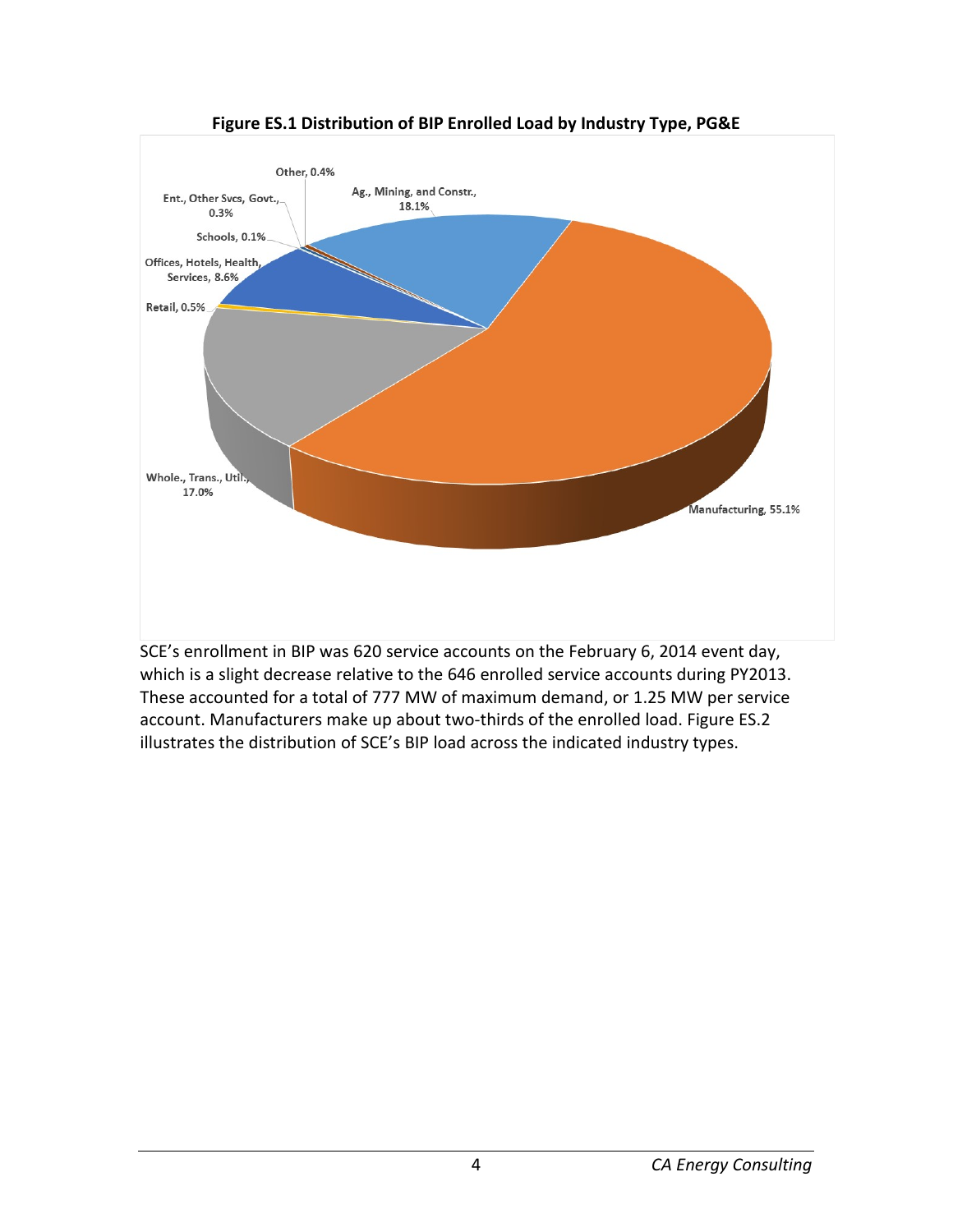<span id="page-10-0"></span>

**Figure ES.2 Distribution of BIP Enrolled Load by Industry Type, SCE**

SDG&E's enrollment in BIP was 7 service accounts on the May 16, 2014 event day, which is the same number of service accounts enrolled during PY2013. These accounted for a total of 4.2 MW of maximum demand, or 0.60 MW per service account. Two agriculture, mining, and construction customers make up 73% of the enrolled load. Figure ES.3 illustrates the distribution of SDG&E's BIP load across the indicated industry types.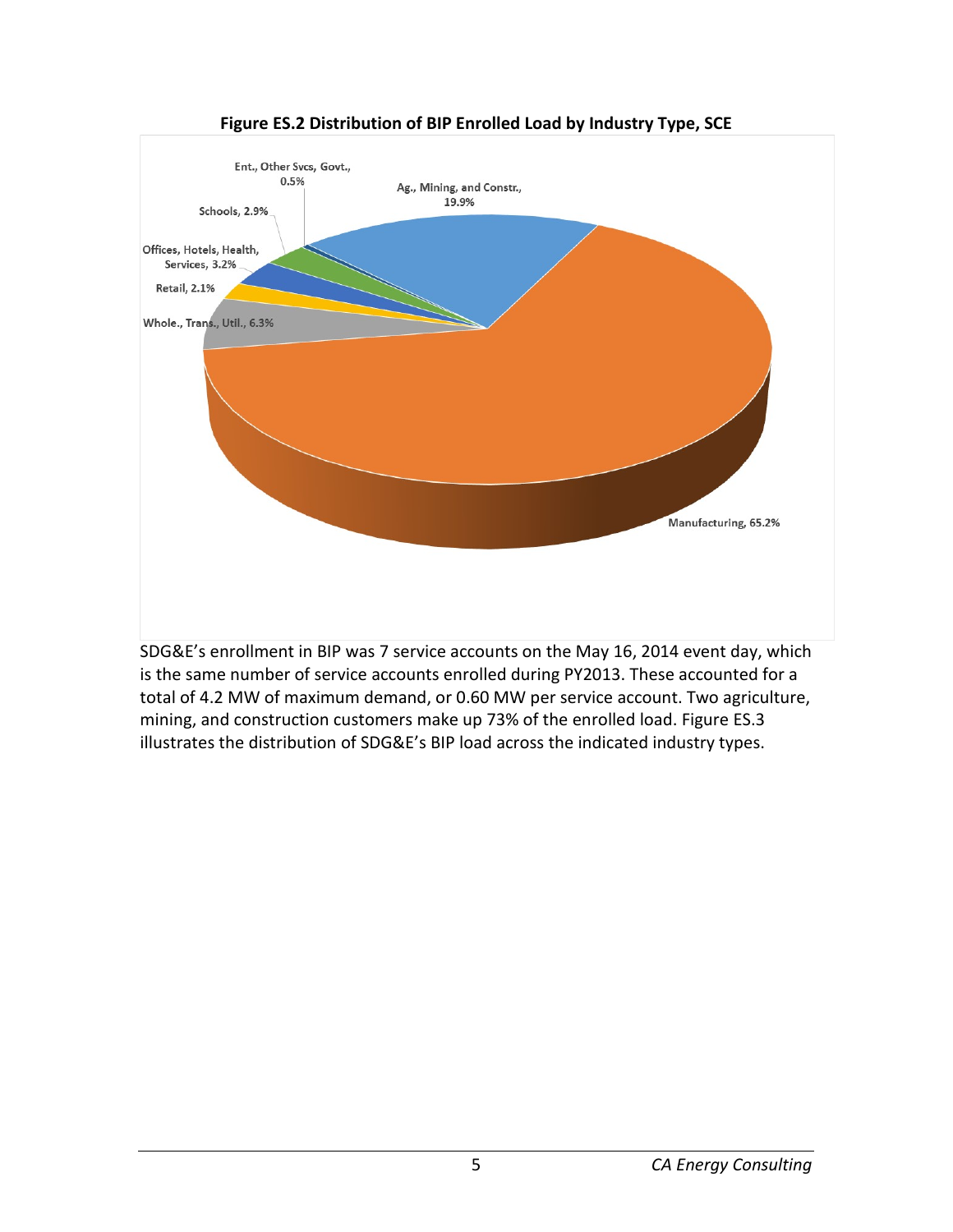<span id="page-11-1"></span>

# <span id="page-11-0"></span>*ES.2 Evaluation Methodology*

We estimated ex post load impacts using regression analysis of customer-level hourly load data. Individual-customer regression equations modeled hourly load as a function of several variables designed to control for factors affecting consumers' hourly demand levels, including:

- Seasonal and hourly time patterns (*e.g.*, year, month, day-of-week, and hour, plus various hour/day-type interactions);
- Weather (*e.g.*, cooling degree hours, including hour-specific weather coefficients);
- Event indicator (dummy) variables. A series of variables was included to account for each hour of each event day, allowing us to estimate the load impacts for each hour of each event day.

BIP load impacts for each event were obtained by summing the estimated hourly event coefficients from the customer-level regressions. The individual customer models allow the development of information on the distribution of load impacts across industry types and geographical regions, by aggregating customer load impacts for the relevant industry group or local capacity area.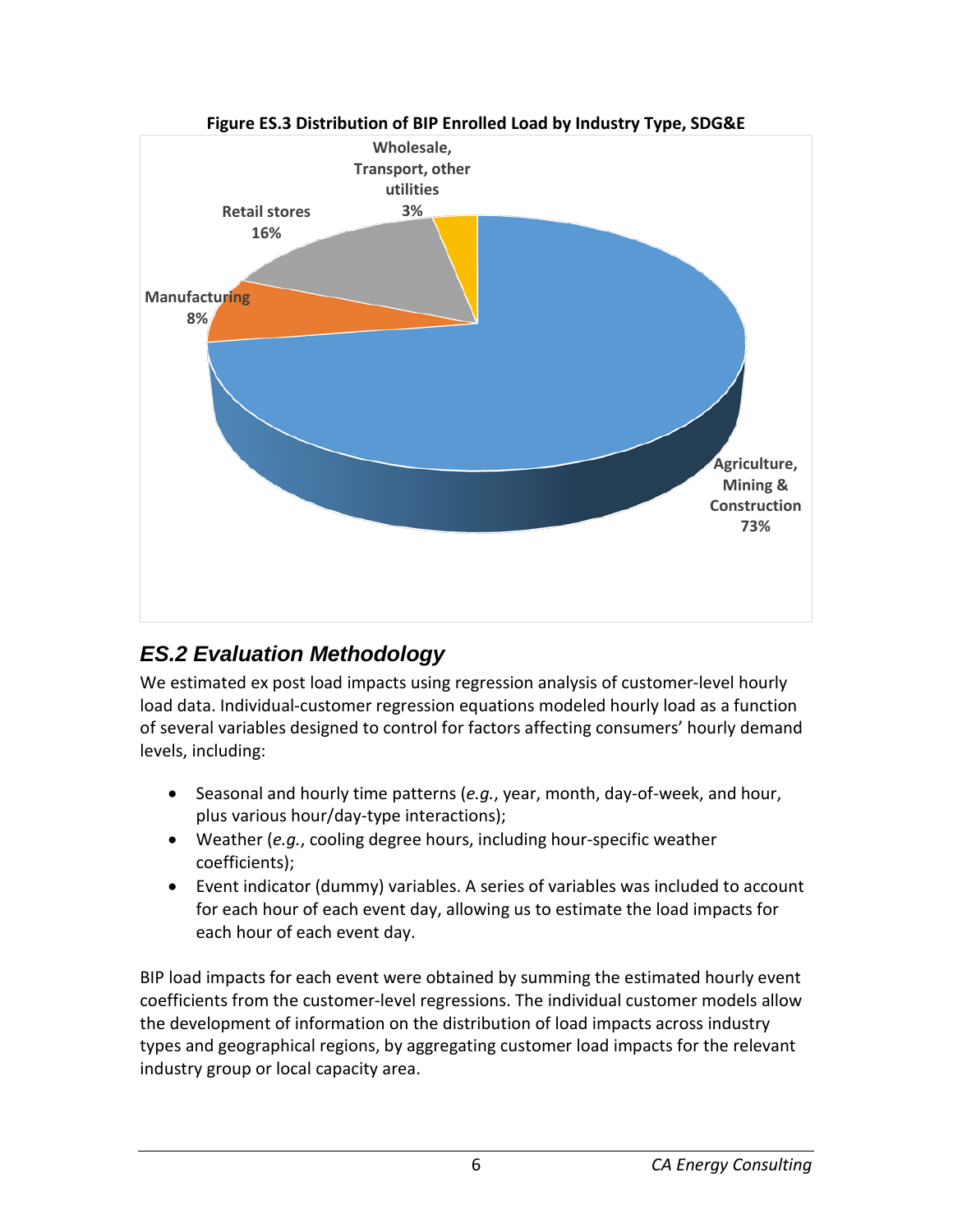# <span id="page-12-0"></span>*ES.3 Ex Post Load Impacts*

The total program load impact for PG&E's September  $11<sup>th</sup>$  test event averaged 228 MW, or 79.8 percent of enrolled load, representing 102% of the reduction required to meet the aggregate FSL. This is quite close to the 216 MW average load impact from the previous program year. The total load impact for the February  $6<sup>th</sup>$  test event was similar, averaging 200 MW, or 78.2 percent of the enrolled load, 103% of the reduction required to meet the aggregate FSL.

For SCE, the average hourly load impact for its February  $6<sup>th</sup>$  event was 624 MW, or 83 percent of the total reference load. This was 93 percent of the reduction required to meet the aggregate FSL.

SDG&E's total load impact for its May  $16<sup>th</sup>$  test event averaged 2 MW, or 50 percent of enrolled load, representing 81% of the reduction required to meet the aggregate FSL.

# <span id="page-12-1"></span>*ES.4 Ex Ante Load Impacts*

Scenarios of ex ante load impacts are developed by combining enrollment forecasts with per-customer reference loads and load impacts, which were developed using the data and results of the ex post load impact evaluation.

PG&E forecasts BIP enrollments to remain constant from 2015 through 2025, with 203 enrolled service agreements. SCE projects BIP enrollments to decrease during 2015 through 2017 by 15 customers each year. SDG&E forecasts enrollments to remain at the historical level of 7 service accounts.

SDG&E's ex ante load impact for a typical event day under utility-specific 1-in-2 weather conditions is 1.4 MW.

Figures ES.4 and ES.5 show the ex ante load impacts for PG&E and SCE, respectively. Both figures illustrate the lack of weather sensitivity at the aggregate level.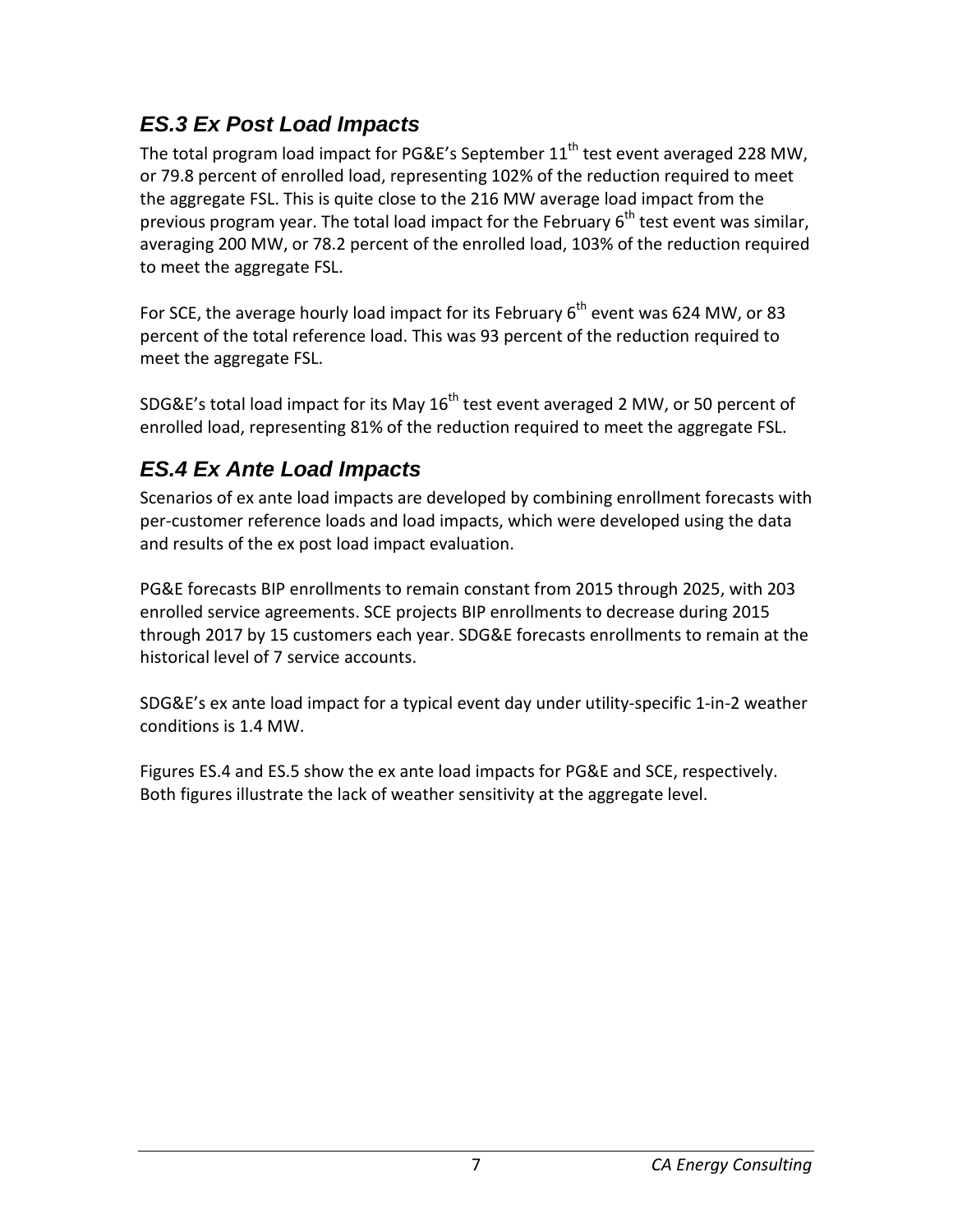<span id="page-13-0"></span>

**Figure ES.4: Average August Ex Ante Load Impacts by Scenario, PG&E**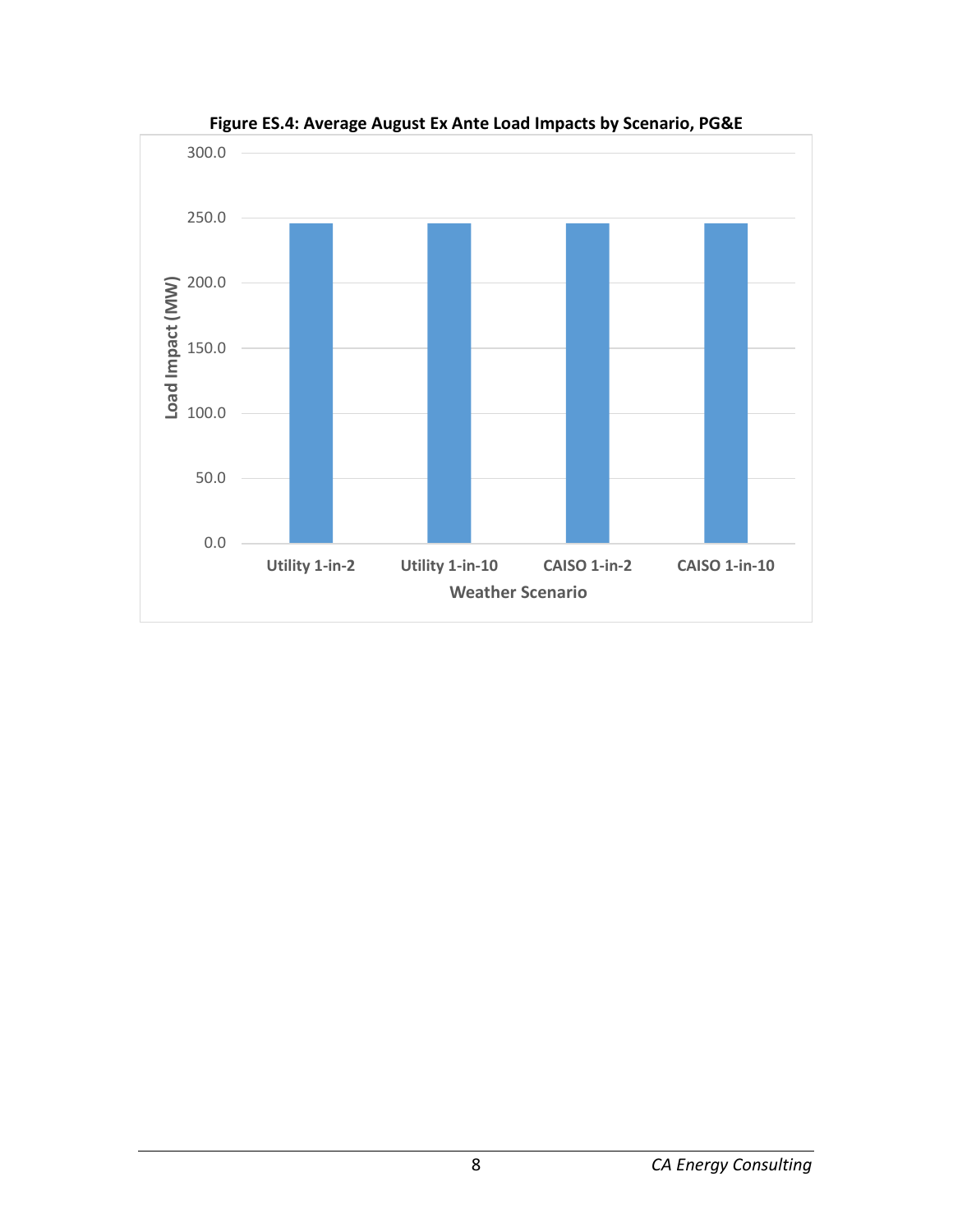<span id="page-14-0"></span>

**Figure ES.5: Average August Ex Ante Load Impacts by Year and Scenario,** *SCE*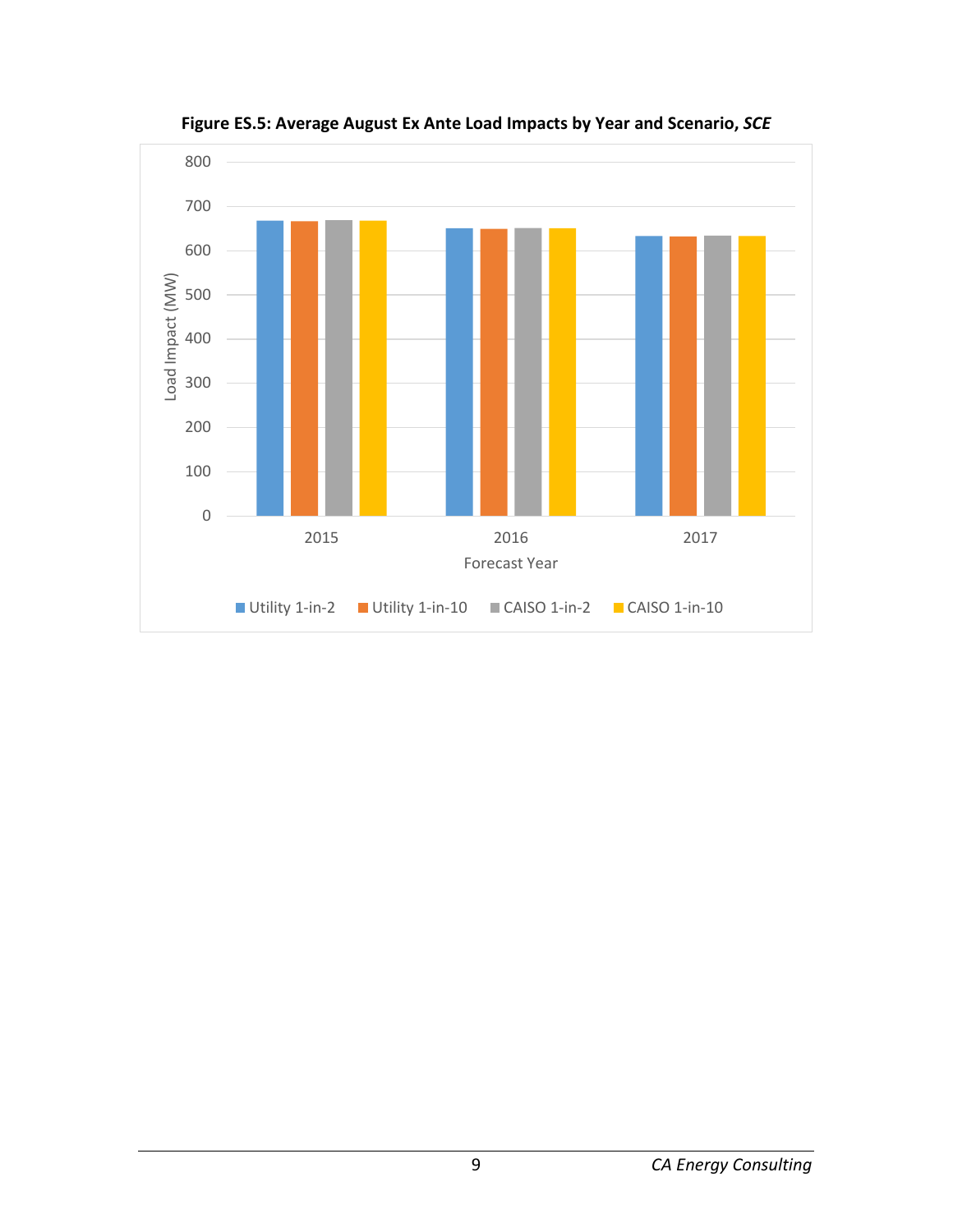#### <span id="page-15-0"></span>**1. Introduction and Purpose of the Study**

This report documents ex post and ex ante load impact evaluations for the statewide Base Interruptible Program ("BIP") in place at Pacific Gas and Electric Company ("PG&E"), Southern California Edison ("SCE"), and San Diego Gas and Electric Company ("SDG&E") in 2014. The report provides estimates of ex post load impacts that occurred during events called in 2014 and an ex ante forecast of load impacts for 2015 through 2025 that is based on the IOU's enrollment forecasts and the ex post load impacts estimated for the 2014 program year.

The primary research questions addressed by this evaluation are:

- 1. What were the BIP load impacts in 2014?
- 2. How were the load impacts distributed across industry groups?
- 3. How were the load impacts distributed across CAISO local capacity areas?
- 4. What are the ex ante load impacts for 2015 through 2025?

The report is organized as follows. Section 2 contains a description of the programs, the enrolled customers, and the events called; Section 3 describes the methods used in the study; Section 4 contains the detailed ex post load impact results; Section 5 describes the ex ante load impact forecast; Section 6 contains descriptions of differences in various scenarios of ex post and ex ante load impacts; and Section 7 provides recommendations. Appendix A contains an assessment of the validity of the study.

# <span id="page-15-1"></span>**2. Description of Resources Covered in the Study**

This section provides details on the Base Interruptible Programs, including the characteristics of the participants enrolled in the programs and the events called in 2014.

# <span id="page-15-2"></span>*2.1 Program Descriptions*

Base Interruptible Programs are statewide voluntary programs that offer customers a monthly capacity bill credit in exchange for the commitment to reduce their energy consumption to an amount that meets the customer's minimum operational requirements, also known as a Firm Service Level ("FSL").

There are a number of similarities and differences in the BIPs offered by the California investor-owned utilities ("IOUs"). The programs consist of an interruptible tariff available to both customers and aggregators with a minimum demand. Descriptions of each utility's BIP are provided below.

# <span id="page-15-3"></span>**SCE's Base Interruptible Program**

SCE's BIP is designed for customers and aggregators with demands of 200 kW and above. The program includes two participation options: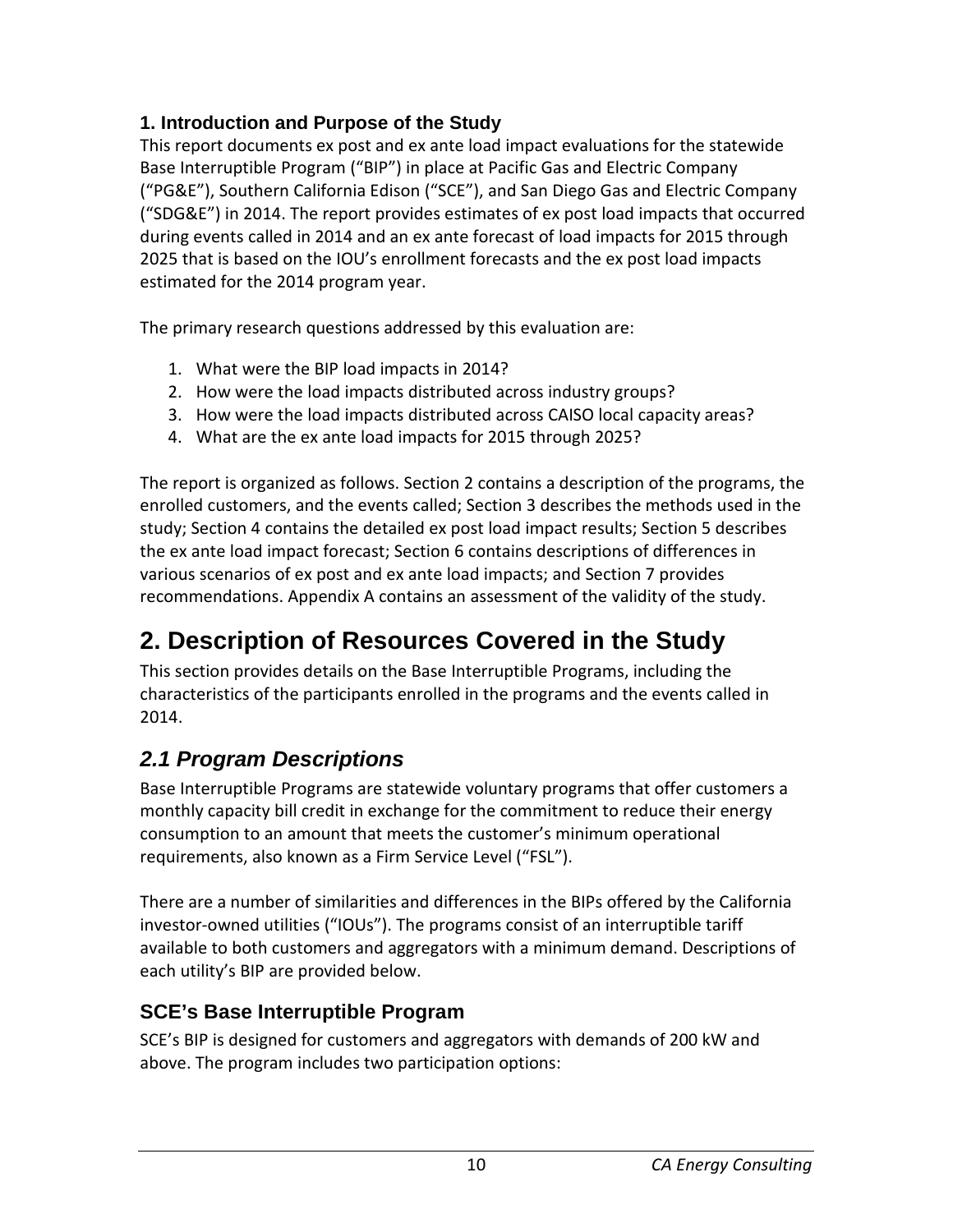- Option A, which requires a customer or Aggregated Group to reduce its demand to its FSL within 15 minutes of a Notice of Interruption; and
- Option B, which requires a customer or Aggregated Group to reduce its demand to its FSL within 30 minutes of a Notice of Interruption.

Excess energy charges are applied when a customer is unable to reduce its demand to its FSL during events. Interruption events for an individual BIP customer or aggregated group are limited to no more than one event per day (lasting no more than 6 hours), ten in any calendar month, and a total of 180 hours per calendar year.

An interruption event may be called by the California Independent System Operator ("CAISO") or SCE at any time during the year.

### <span id="page-16-0"></span>**PG&E's Base Interruptible Program**

PG&E's BIP, a tariff-based program, is designed to provide load reductions on PG&E's system on a day-of basis when the CAISO issues a curtailment notice or in the event of a transmission or distribution system contingency. Customers must be notified at least 30 minutes prior to the event. BIP events can be operated year-round, with a maximum of one event per day and four hours per event. The program cannot exceed ten events during a calendar month or 180 hours per calendar year.

Participants who do not comply with the curtailment order are subject to a substantial excess energy charge on any power used above their contracted amount, or FSL. This potential energy charge has resulted in a high compliance rate. Effective January 2013, PG&E may require a customer that fails to reduce its load down to or below its FSL to retest, modify its FSL, de-enroll from the program, or successfully comply with the re-test.

Directly-enrolled customers may participate in PG&E's Underfrequency Relay (UFR) Program. The UFR Program is not available to customers enrolled through aggregators. Under the UFR Program, customers agree to be subject at all times to automatic interruptions of service caused by an underfrequency relay device that may be installed by PG&E. PG&E may require up to 3-years' written notice for termination of participation in the UFR Program. Customers participating in the UFR program will receive a demand credit on a monthly basis based on their average monthly on-peak period demand in the summer and their average monthly partial-peak demand in the winter.

### <span id="page-16-1"></span>**SDG&E's Base Interruptible Program**

SDG&E's BIP is a voluntary program that offers participants a monthly capacity bill credit in exchange for committing to reduce their demand to a contracted FSL on short notice during emergency situations. Customers must be notified at least 30 minutes prior to the event and monthly incentive payments are \$12.00 per kW for the months of May through October and \$2.00 per kW in all other months. Previously SDG&E offered a BIP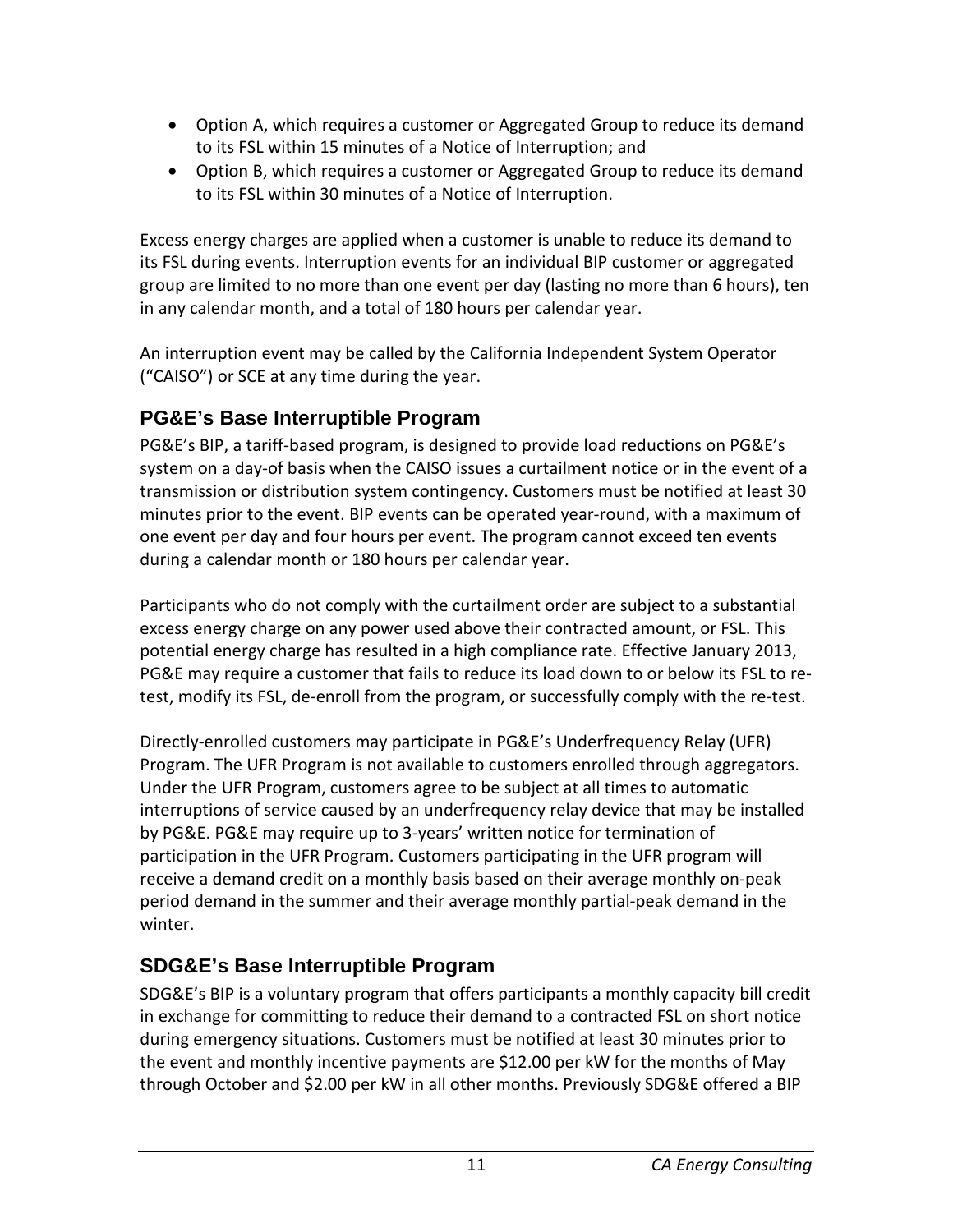option B which required that participating customer be notified at least 3 hours before the event but SDG&E discontinued this option in 2012.

Participation in SDG&E's program has been low, consistent with the California Public Utilities Commission ("Commission" or "CPUC") direction to focus marketing efforts on price responsive programs. There were no participants in 2006, three participants in 2007, five participants in 2008, 20 in 2009, 19 customers in 2010, 21 customers in 2011, 11 in 2012, and seven participants in 2013.

# <span id="page-17-0"></span>*2.2 Participant Characteristics*

### <span id="page-17-1"></span>**2.2.1 Development of Customer Groups**

In order to assess differences in load impacts across customer types, the program participants were categorized according to eight industry types. The industry groups are defined according to their applicable two-digit North American Industry Classification System (NAICS) codes:

- 1. Agriculture, Mining and Oil and Gas, Construction: 11, 21, 23
- 2. Manufacturing: 31-33
- 3. Wholesale, Transport, other Utilities: 22, 42, 48-49
- 4. Retail stores: 44-45
- 5. Offices, Hotels, Finance, Services: 51-56, 62, 72
- 6. Schools: 61
- 7. Entertainment, Other services and Government: 71, 81, 92
- 8. Other or unknown.

In addition, each utility provided information regarding the CAISO Local Capacity Area (LCA) in which the customer resides (if any). $<sup>1</sup>$  $<sup>1</sup>$  $<sup>1</sup>$ </sup>

### <span id="page-17-2"></span>**2.2.2 Program Participants by Type**

The following sets of tables summarize the characteristics of the participating customer accounts, including size, industry type, and LCA. Table 2.1 shows BIP enrollment by industry group for PG&E on the September 11, 2014 event day. Enrollment in PG&E's BIP decreased relative to PY[2](#page-17-4)013, from 280 to 218 in 2014.<sup>2</sup> The sum of enrolled customers' coincident maximum demands<sup>[3](#page-17-5)</sup> was 323 MW, or 1.48 MW for the average

<span id="page-17-3"></span> $1$  Local Capacity Area (or LCA) refers to a CAISO-designated load pocket or transmission constrained geographic area for which a utility is required to meet a Local Resource Adequacy capacity requirement. There are currently seven LCAs within PG&E's service area, 3 in SCE's service territory, and 1 representing SDG&E's entire service territory. In addition, PG&E has many accounts that are not located within any specific LCA.

<span id="page-17-4"></span> $2$  "Enrollment" is defined as the enrollment on the September 11, 2014 event day for PG&E; the February 6, 2014 event day for SCE; and the May 16, 2014 event day for SDG&E.<br><sup>3</sup> Customer-level demand ("Sum of Max MW" in the tables) is calculated as the coincident maximum

<span id="page-17-5"></span>demand on the event days listed in footnote 2, including the estimated load impacts (i.e., using the reference loads).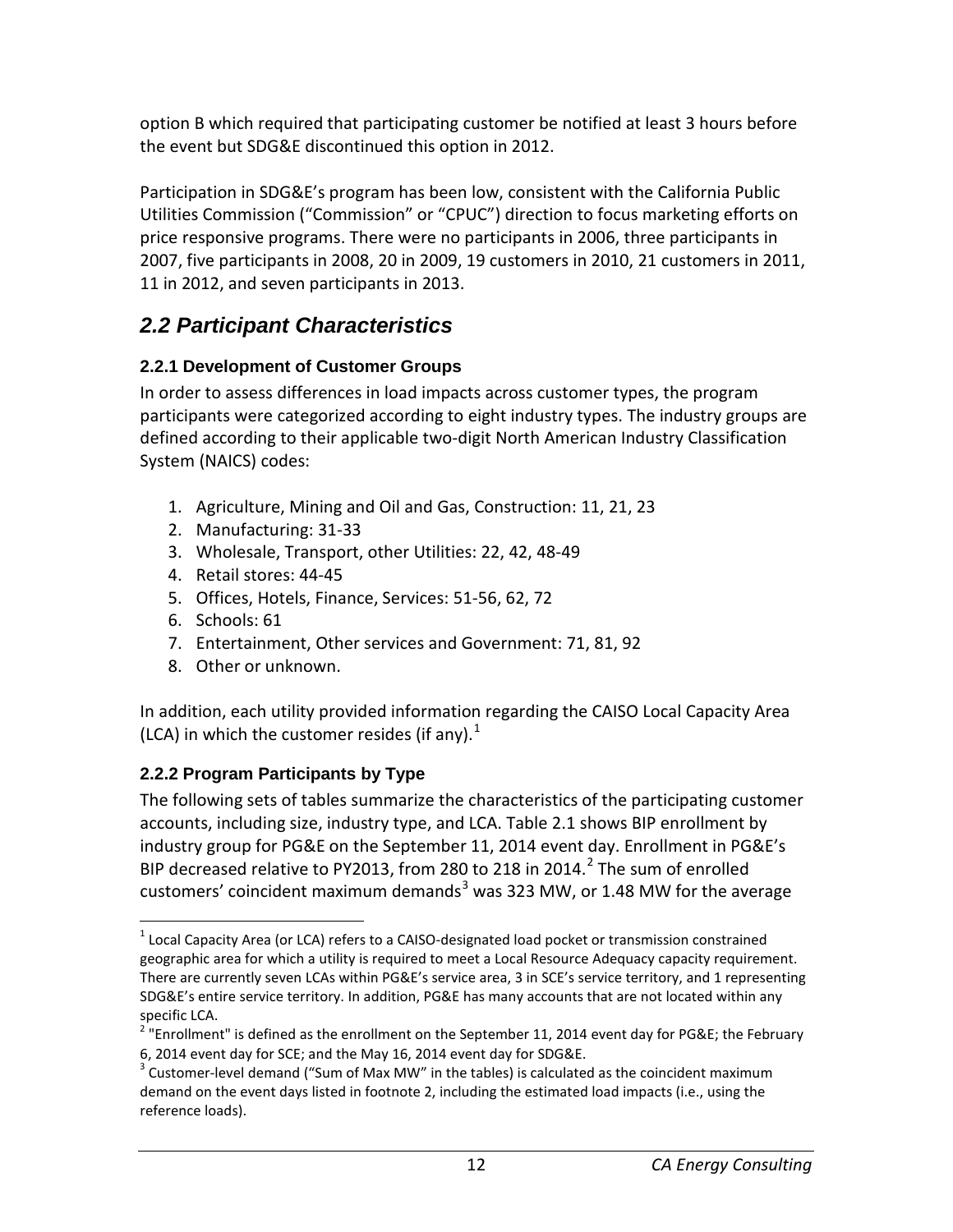service agreement. The manufacturing industry group contains more than half of the enrolled load. Note that portions of the table have been removed due to confidentiality concerns.

<span id="page-18-0"></span>

| <b>Industry Type</b>                              | # of Service<br><b>Agreements</b> | Sum of<br>Max MW <sup>4</sup> | $%$ of Max<br><b>MW</b> | Ave. Max<br>MW <sup>5</sup> |
|---------------------------------------------------|-----------------------------------|-------------------------------|-------------------------|-----------------------------|
| 1.Agriculture, Mining,<br>Construction            | 41                                | 58.4                          | 18.1%                   | 1.42                        |
| 2. Manufacturing                                  | 85                                | 177.8                         | 55.1%                   | 2.09                        |
| 3. Wholesale, Transportation,<br><b>Utilities</b> | 52                                | 54.7                          | 17.0%                   | 1.05                        |
| 4.Retail                                          |                                   |                               |                         |                             |
| 5. Offices, Hotels, Health,<br><b>Services</b>    |                                   |                               |                         |                             |
| 6.Schools                                         |                                   |                               |                         |                             |
| 7. Entertainment, Other                           |                                   |                               |                         |                             |
| Services, Government.                             |                                   |                               |                         |                             |
| 8.Other                                           |                                   |                               |                         |                             |
| <b>TOTAL</b>                                      | 218                               | 322.6                         |                         | 1.48                        |

**Table 2.1: BIP Enrollees by Industry Group,** *PG&E*

Table 2.2 shows comparable information on BIP enrollment for SCE. SCE's enrollment in BIP was 620 service accounts on the February 6, 2014 event day, which is a slight decrease relative to the 646 enrolled service accounts during PY2013. These accounted for a total of 777 MW of maximum demand, or 1.25 MW per service account. Manufacturers make up about two-thirds of the enrolled load. Note that portions of the table have been removed due to confidentiality concerns.

<span id="page-18-1"></span>

| <b>Industry Type</b>                              | # of Service<br><b>Accounts</b> | Sum of Max<br><b>MW</b> | % of Max<br><b>MW</b> | Ave. Max<br><b>MW</b> |
|---------------------------------------------------|---------------------------------|-------------------------|-----------------------|-----------------------|
| 1.Agriculture, Mining, Construction               | 53                              | 154.7                   | 19.9%                 | 2.92                  |
| 2. Manufacturing                                  | 353                             | 506.5                   | 65.2%                 | 1.43                  |
| 3. Wholesale, Transportation,<br><b>Utilities</b> | 68                              | 48.6                    | 6.3%                  | 0.71                  |
| 4.Retail                                          | 40                              | 16.0                    | 2.1%                  | 0.40                  |
| 5. Offices, Hotels, Health, Services              |                                 |                         |                       |                       |
| 6.Schools                                         | 68                              | 22.8                    | 2.9%                  | 0.34                  |
| 7. Entertainment, Other Services,                 |                                 |                         |                       |                       |
| Government.                                       |                                 |                         |                       |                       |
| <b>TOTAL</b>                                      | 620                             | 777.3                   |                       | 1.25                  |

**Table 2.2: BIP Enrollees by Industry Group,** *SCE*

Table 2.3 shows BIP enrollments for SDG&E. SDG&E's enrollment in BIP was 7 service accounts on the May 16, 2014 event day, which is the same number of service accounts enrolled during PY2013. These accounted for a total of 4.2 MW of maximum demand, or

<span id="page-18-2"></span> $4$  "Sum of Max MW" is defined as the sum of the event-day coincident peak demands across service accounts. The reported values include the estimated load impacts.

<span id="page-18-3"></span> $<sup>5</sup>$  "Ave. Max MW" is calculated as "Sum of Max MW" divided by the "# of Service Accounts."</sup>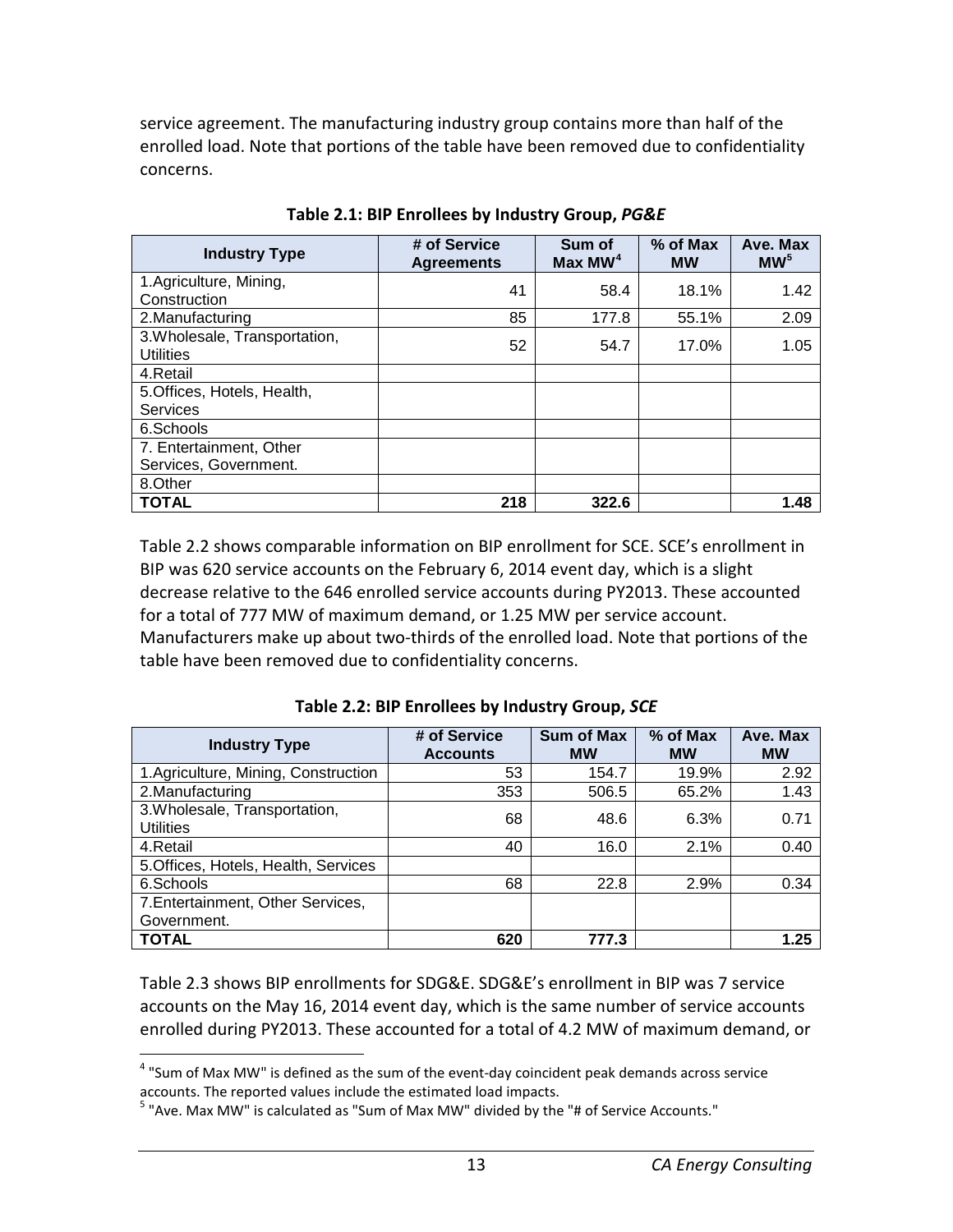0.60 MW per service account. Agriculture, mining, and construction customers comprise the majority of the enrolled load. Note that the contents of the table have been removed due to confidentiality concerns.

<span id="page-19-1"></span>

| <b>Industry Type</b>          | # of Service<br><b>Accounts</b> | <b>Sum of Max</b><br><b>MW</b> | % of Max<br><b>MW</b> | Ave. Max<br><b>MW</b> |
|-------------------------------|---------------------------------|--------------------------------|-----------------------|-----------------------|
| 1.Agriculture, Mining,        |                                 |                                |                       |                       |
| Construction                  |                                 |                                |                       |                       |
| 2. Manufacturing              |                                 |                                |                       |                       |
| 3. Wholesale, Transportation, |                                 |                                |                       |                       |
| <b>Utilities</b>              |                                 |                                |                       |                       |
| 4.Retail                      |                                 |                                |                       |                       |
| <b>TOTAL</b>                  | 7                               | 4.2                            |                       | 0.60                  |

**Table 2.3: BIP Enrollees by Industry Group,** *SDG&E*

Tables 2.4 and 2.5 show BIP enrollment by local capacity area for PG&E and SCE, respectively. (SDG&E consists of a single LCA.) The majority of PG&E's enrolled load is not in an LCA and 76 percent of SCE's enrolled load is in the LA Basin. Note that portions of the tables have been removed due to confidentiality concerns.

#### **Table 2.4: BIP Enrollees by Local Capacity Area,** *PG&E*

<span id="page-19-2"></span>

| <b>Local Capacity</b><br>Area | # of Service<br><b>Agreements</b> | <b>Sum of Max MW</b> | % of Max MW | <b>Ave. Max MW</b> |
|-------------------------------|-----------------------------------|----------------------|-------------|--------------------|
| Greater Bay Area              |                                   |                      |             |                    |
| <b>Greater Fresno</b>         |                                   |                      |             |                    |
| Humboldt                      |                                   |                      |             |                    |
| Kern                          |                                   |                      |             |                    |
| Northern Coast                |                                   |                      |             |                    |
| Not in any LCA                | 95                                | 229.6                | 71.2%       | 2.42               |
| Sierra                        |                                   |                      |             |                    |
| Stockton                      |                                   |                      |             |                    |
| <b>TOTAL</b>                  | 218                               | 322.6                |             | .48                |

**Table 2.5: BIP Enrollees by Local Capacity Area,** *SCE*

<span id="page-19-3"></span>

| <b>Local Capacity</b><br>Area | # of Service<br><b>Accounts</b> | <b>Sum of Max</b><br><b>MW</b> | $%$ of Max<br><b>MW</b> | Ave. Max<br><b>MW</b> |
|-------------------------------|---------------------------------|--------------------------------|-------------------------|-----------------------|
| LA Basin                      | 533                             | 594.5                          | 76.5%                   | 1.12                  |
| Outside LA Basin              |                                 |                                |                         |                       |
| Ventura                       |                                 |                                |                         |                       |
| <b>TOTAL</b>                  | 620                             | 777.3                          |                         | 1.25                  |

# <span id="page-19-0"></span>*2.3 Event Days*

Table 2.6 lists BIP event days for the three IOUs in 2014. All of the utilities called an event on February 6, 2014. SDG&E called two additional program events on May 14<sup>th</sup>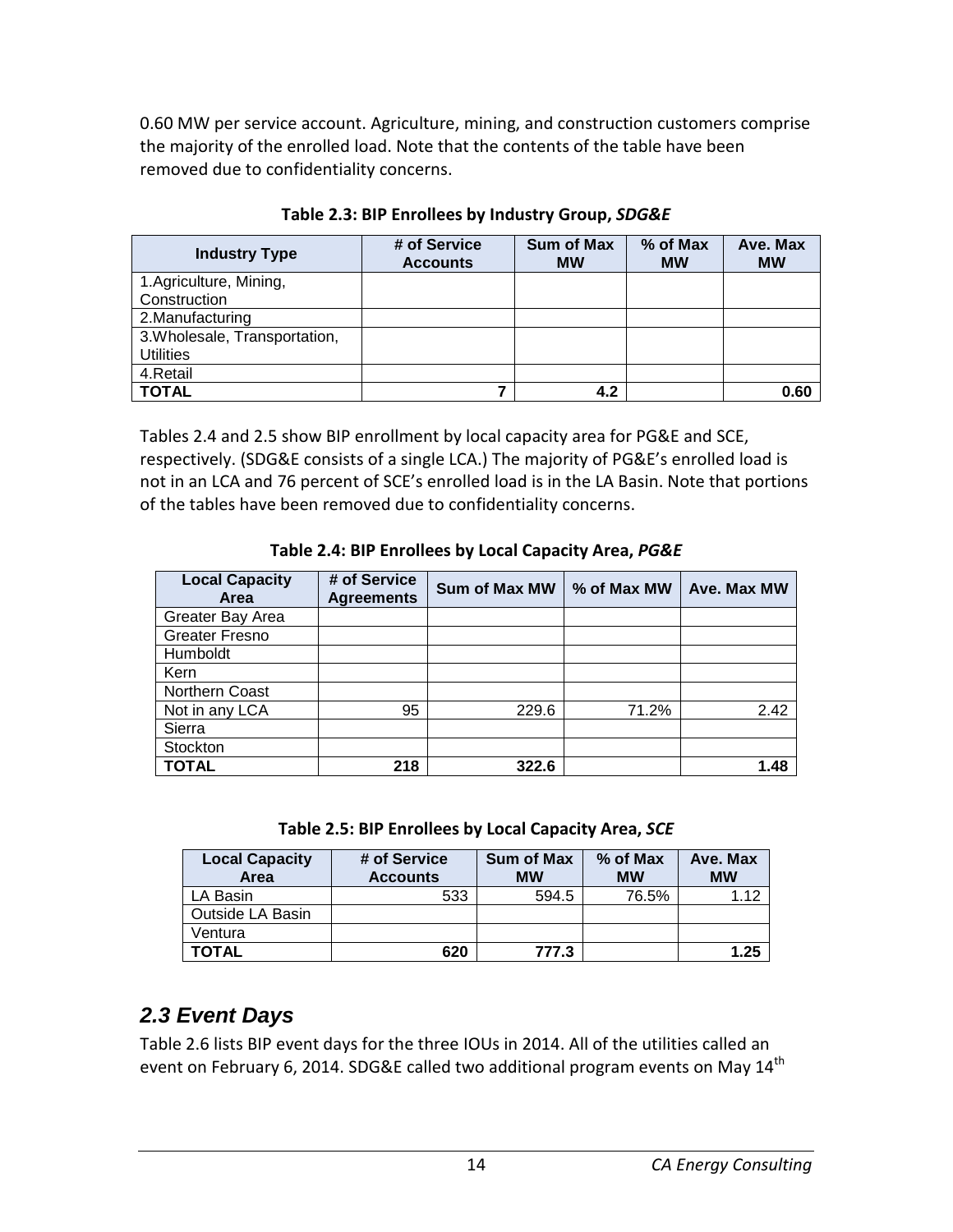<span id="page-20-2"></span>and  $16^{th}$ . PG&E called two re-test events on April  $17^{th}$  and May  $15^{th}$  and an additional test event on September 11<sup>th</sup>.

| <b>Date</b> | Day of Week | <b>SCE</b> | <b>PG&amp;E</b> | <b>SDG&amp;E</b> |
|-------------|-------------|------------|-----------------|------------------|
| 2/6/2014    | Thursday    |            |                 |                  |
| 4/17/2014   | Thursday    |            | 2 (re-test)     |                  |
| 5/14/2014   | Wednesday   |            |                 | 2                |
| 5/15/2014   | Thursday    |            | 3 (re-test)     |                  |
| 5/16/2014   | Friday      |            |                 | 3                |
| 9/11/2014   | Thursday    |            | 4 (test)        |                  |

**Table 2.6: BIP Event Days**

# <span id="page-20-0"></span>**3. Study Methodology**

# <span id="page-20-1"></span>*3.1 Overview*

We estimated ex post hourly load impacts using regression equations applied to customer-level hourly load data. The regression equation models hourly load as a function of a set of variables designed to control for factors affecting consumers' hourly demand levels, such as:

- Seasonal and hourly time patterns (*e.g.*, year, month, day-of-week, and hour, plus various hour/day-type interactions);
- Weather, including hour-specific weather coefficients;
- Event variables. A series of dummy variables was included to account for each hour of each event day, allowing us to estimate the load impacts for all hours across the event days.

The models use the level of hourly demand (kW) as the dependent variable and a separate equation is estimated for each enrolled customer. As a result, the coefficients on the event day/hour variables are direct estimates of the ex post load impacts. For example, a BIP hour 15 event coefficient of -100 would mean that the customer reduced load by 100 kWh during hour 15 of that event day relative to its normal usage in that hour. Weekends and holidays were excluded from the estimation database.<sup>[6](#page-20-3)</sup>

We tested a variety of weather variables in an attempt to determine which set best explains usage on event-like non-event days. This process and its results are explained in Appendix A.

<span id="page-20-3"></span> $6$  Including weekends and holidays would require the addition of variables to capture the fact that load levels and patterns on weekends and holidays can differ greatly from those of non-holiday weekdays. Because event days did not occur on weekends or holidays, the exclusion of these data does not affect the model's ability to estimate ex post load impacts.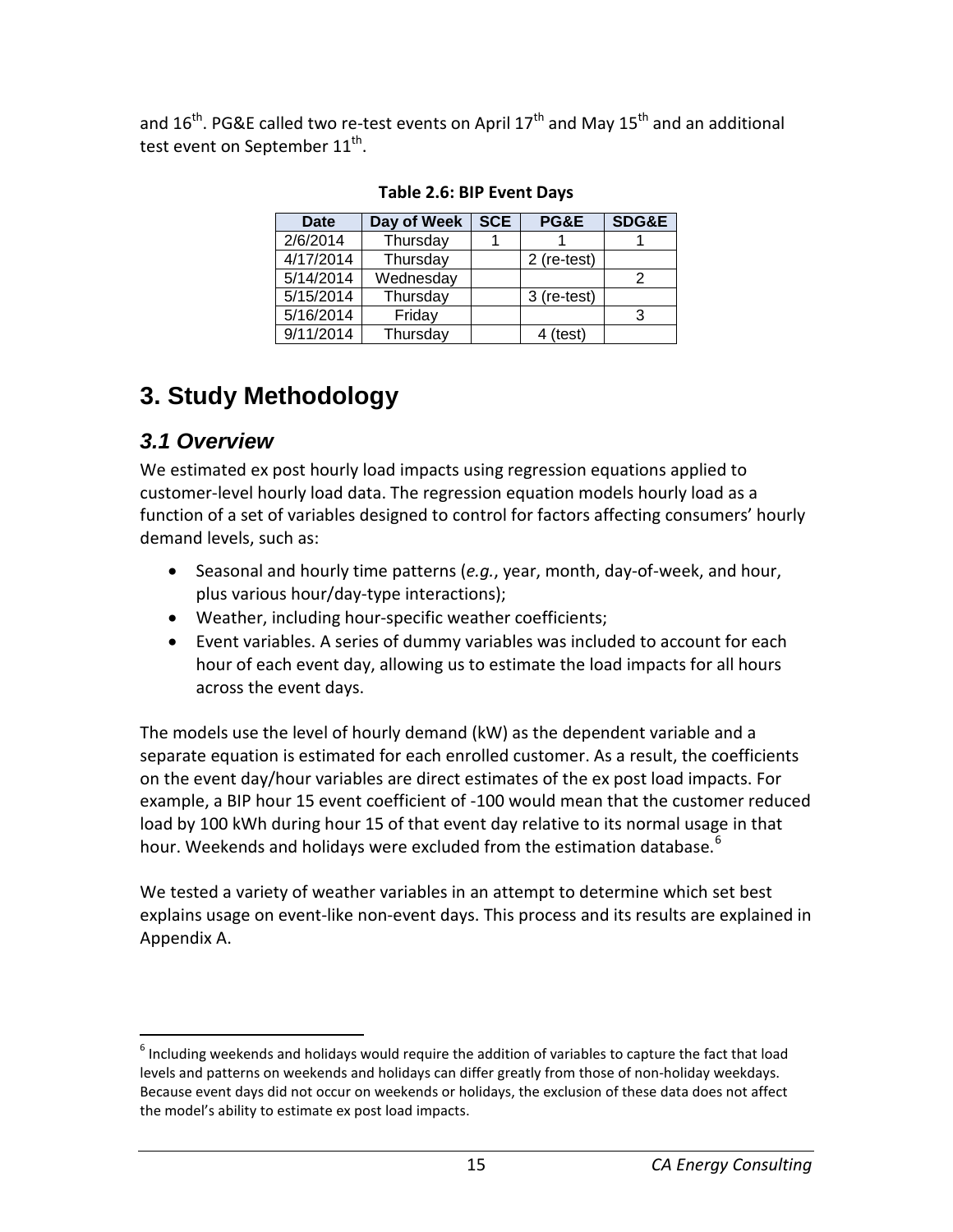### <span id="page-21-0"></span>*3.2 Description of methods*

#### <span id="page-21-1"></span>**3.2.1 Regression Model**

The model shown below was separately estimated for each enrolled customer. Table 3.1 describes the terms included in the equation.

$$
Q_{t} = a + \sum_{Evt=1}^{E} \sum_{i=1}^{24} (b_{i, Evt}^{BIP} \times h_{i,t} \times BIP_{t}) + \sum_{i=1}^{24} (b_{i}^{MornLoad} \times h_{i,t} \times MornLoad_{i,t})
$$
  
+
$$
\sum_{DR} \sum_{i=1}^{24} (b_{i}^{DR} \times h_{i,t} \times OtherEvt^{DR}_{i,t}) + \sum_{i=1}^{24} (b_{i}^{Weather} \times h_{i,t} \times Weather_{t}) + \sum_{i=2}^{24} (b_{i}^{MON} \times h_{i,t} \times MON_{t})
$$
  
+
$$
\sum_{i=2}^{24} (b_{i}^{FRI} \times h_{i,t} \times FRI_{t}) + \sum_{i=2}^{24} (b_{i}^{SUMMER} \times h_{i,t} \times SUMMER_{t}) + \sum_{i=2}^{24} (b_{i}^{h} \times h_{i,t})
$$
  
+
$$
\sum_{i=2}^{5} (b_{i}^{DTYPE} \times DTYPE_{i,t}) + \sum_{i=6}^{10} (b_{i}^{MONTH} \times MONTH_{i,t}) + e_{t}
$$

<span id="page-21-2"></span>

| Variable Name /<br>Term             | <b>Variable / Term Description</b>                                                 |  |  |  |  |
|-------------------------------------|------------------------------------------------------------------------------------|--|--|--|--|
|                                     | the demand in hour <i>t</i> for a customer enrolled in BIP prior to the last event |  |  |  |  |
| $Q_t$                               | date                                                                               |  |  |  |  |
| The various b's                     | the estimated parameters                                                           |  |  |  |  |
| $h_{i,t}$                           | a dummy variable for hour i                                                        |  |  |  |  |
| $BIP_t$                             | an indicator variable for program event days                                       |  |  |  |  |
| Weather <sub>t</sub>                | the weather variables selected using our model screening process                   |  |  |  |  |
| F                                   | the number of event days that occurred during the program year                     |  |  |  |  |
| $MornLoad_t$                        | a variable equal to the average of the day's load in hours 1 through 10            |  |  |  |  |
| OtherEvt <sup><math>DR</math></sup> | equals one on the event days of other demand response programs in                  |  |  |  |  |
|                                     | which the customer is enrolled                                                     |  |  |  |  |
| MON <sub>t</sub>                    | a dummy variable for Monday                                                        |  |  |  |  |
| $FRI_t$                             | a dummy variable for Friday                                                        |  |  |  |  |
| <b>SUMMER</b>                       | a dummy variable for the summer pricing season <sup>7</sup>                        |  |  |  |  |
| $DTYPE_{it}$                        | a series of dummy variables for each day of the week                               |  |  |  |  |
| $MONTH_{it}$                        | a series of dummy variables for each month                                         |  |  |  |  |
| $e_t$                               | the error term.                                                                    |  |  |  |  |

The *OtherEvt* variables help the model explain load changes that occur on event days for programs in which the BIP customers are dually enrolled. (In the absence of these variables, any load reductions that occur on such days may be falsely attributed to other included variables, such as weather condition or day type variables.) The "morning load" variables are included in the same spirit as the day-of adjustment to the 10-in-10 baseline settlement method used in some DR programs (e.g., Demand Bidding Program, or DBP). That is, those variables help adjust the reference loads (or the loads that would

<span id="page-21-3"></span> $7$  The summer pricing season is June through September for SCE, May through September for SDG&E, and May through October for PG&E.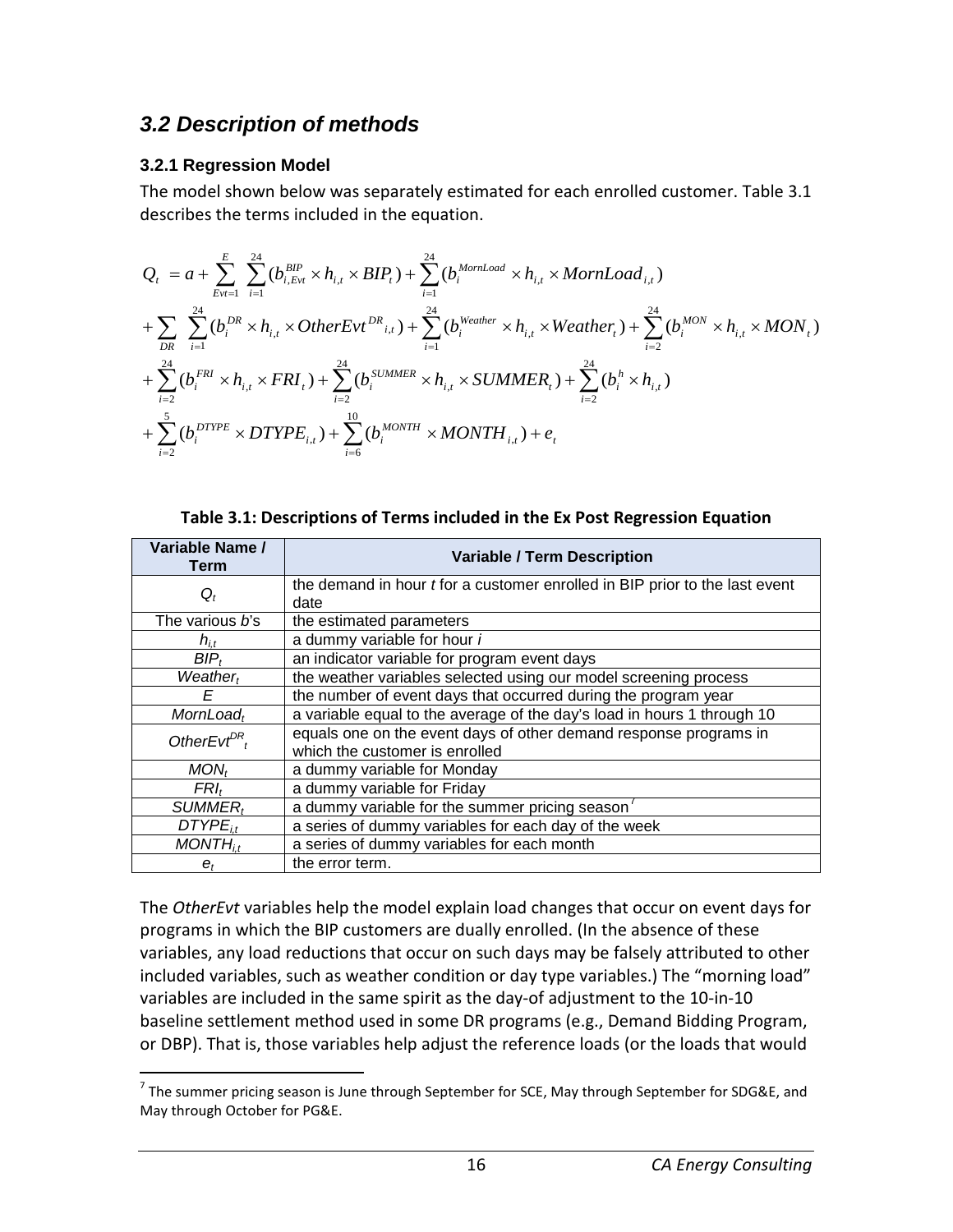have been observed in the absence of an event) for factors that affect pre-event usage, but are not accounted for by the other included variables.

The model allows for the hourly load profile to differ by: day of week, with separate profiles for Monday, Tuesday through Thursday, and Friday; and by pricing season (i.e., summer versus non-summer), in order to account for potential customer load changes in response to seasonal changes in rates.

Separate models were estimated for each customer. The load impacts were aggregated across customer accounts as appropriate to arrive at program-level load impacts, as well as load impacts by industry group and local capacity area (LCA).

A parallel set of non-summer models was estimated for each customer. The structure matches the model described above, with appropriate modifications made to the month indicators, summer variables, and weather variables.

#### <span id="page-22-0"></span>**3.2.2 Development of Uncertainty-Adjusted Load Impacts**

The Load Impact Protocols require the estimation of uncertainty-adjusted load impacts. In the case of ex post load impacts, the parameters that constitute the load impact estimates are not estimated with certainty. We base the uncertainty-adjusted load impacts on the variances associated with the estimated load impact coefficients.

Specifically, we added the variances of the estimated load impacts across the customers who are called during the event in question. These aggregations were performed at either the program level, by industry group, or by LCA, as appropriate. The uncertaintyadjusted scenarios were then simulated under the assumption that each hour's load impact is normally distributed with the mean equal to the sum of the estimated load impacts and the standard deviation equal to the square root of the sum of the variances of the errors around the estimates of the load impacts. Results for the  $10^{th}$ ,  $30^{th}$ ,  $70^{th}$ , and 90<sup>th</sup> percentile scenarios are generated from these distributions.

In order to develop the uncertainty-adjusted load impacts associated with the average event hour (i.e., the bottom rows in the tables produced by the ex post table generator), we estimated an additional set of customer-specific regression models in which each event day's average event-hour load impact is estimated using a single variable (rather than the hour-specific variables used in the primary model described above). The standard error associated with these event-specific coefficients serves as the basis of the average event-hour uncertainty-adjusted load impacts for each ex post event day. The standard errors are used to develop the uncertainty-adjusted scenarios in the same manner as the hour-specific standard errors in the primary model.

# <span id="page-22-1"></span>**4. Detailed Study Findings**

The primary objective of the ex post evaluation is to estimate the aggregate and percustomer BIP event-day load impacts for each utility. In this section we first summarize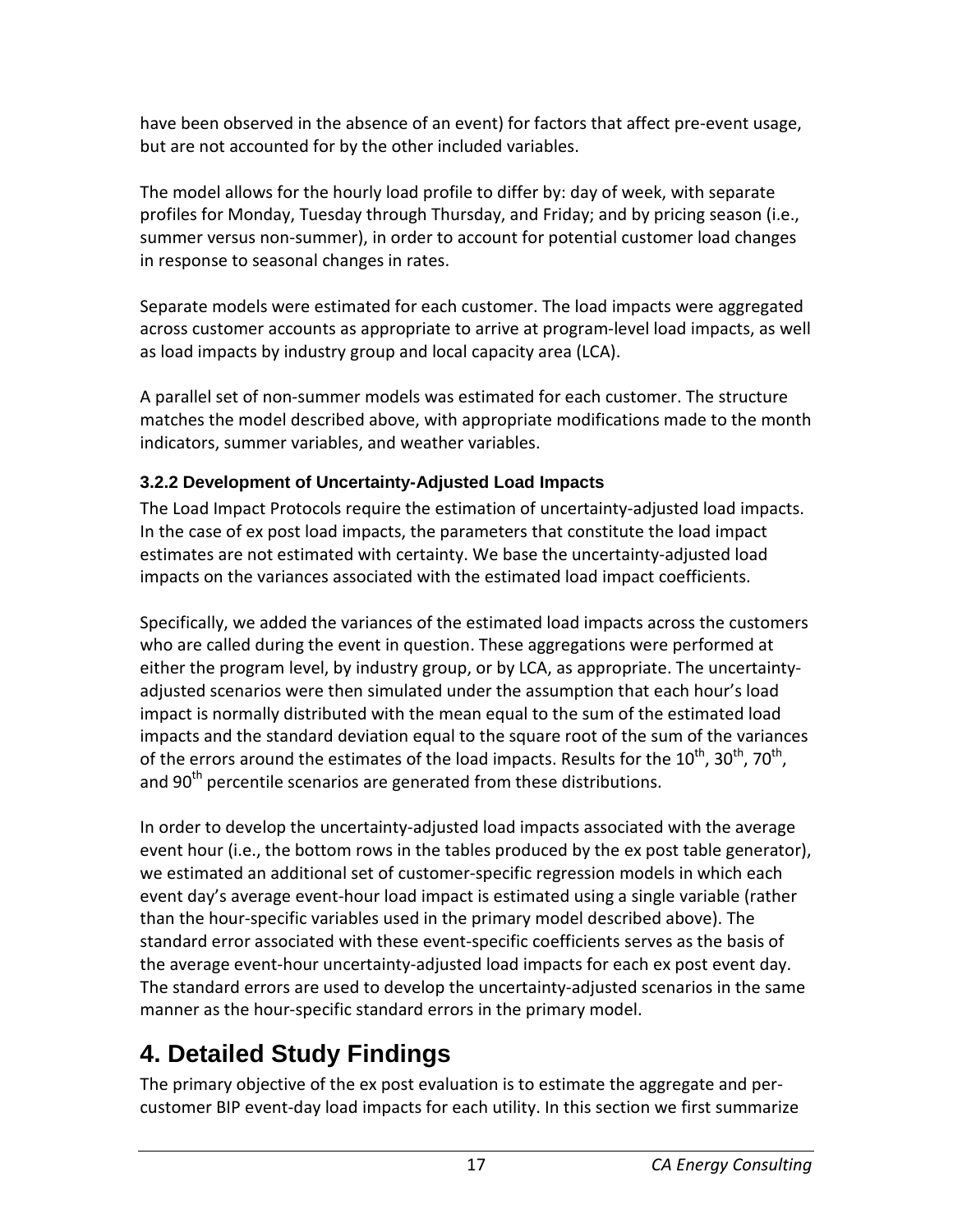the estimated BIP load impacts for each of the utilities using a metric of estimated *average hourly load impacts* by event and for the average event. We also report average hourly load impacts for the average event by industry type and local capacity area. We then present tables of *hourly* load impacts for an *average event* (also referred to as a "typical event day") in the format required by the Load Impact Protocols adopted by the California Public Utilities Commission (CPUC) in Decision (D.) 08-04-050 ("the Protocols"), including risk-adjusted load impacts at different probability levels, and figures that illustrate the reference loads, observed loads and estimated load impacts.

On a summary level, the average event-hour load impact per enrolled customer was 1,046.7 kW for PG&E's program, 1,464.8 kW for SCE's program, and 298.4 kW for SDG&E's program.

# <span id="page-23-0"></span>*4.1 PG&E Load Impacts*

#### <span id="page-23-1"></span>**4.1.1 Average Hourly Load Impacts by Industry Group and LCA**

Table 4.1 summarizes average hourly reference loads and load impacts at the program level for each of PG&E's BIP events. Because the second and third events were re-tests following the February  $6<sup>th</sup>$  event, fewer service agreements were called. The highest load impact occurred during the September  $11<sup>th</sup>$  test event, with an average 228 MW load impact across the two event hours. Note that portions of the table have been removed due to confidentiality concerns.

<span id="page-23-2"></span>

| Event | <b>Date</b> | Day of<br><b>Week</b> | # Service<br><b>Agreements</b> | <b>Estimated</b><br><b>Reference</b><br>Load (MW) | <b>Observed</b><br>Load (MW) | <b>Estimated</b><br>Load<br><b>Impact</b><br>(MW) | % LI  |
|-------|-------------|-----------------------|--------------------------------|---------------------------------------------------|------------------------------|---------------------------------------------------|-------|
|       | 2/6/2014    | Thurs.                | 220                            | 255.7                                             | 55.7                         | 200.1                                             | 78.2% |
| 2     | 4/17/2014   | Thurs.                |                                |                                                   |                              |                                                   |       |
| 3     | 5/15/2014   | Thurs.                |                                |                                                   |                              |                                                   |       |
|       | 9/11/2014   | Thurs.                | 218                            | 285.8                                             | 57.6                         | 228.2                                             | 79.8% |

**Table 4.1: Average Hourly Load Impacts by Event,** *PG&E*

Table 4.2 compares the observed loads and FSLs by event day. During the two events in which all service agreements were called (February  $6<sup>th</sup>$  and September  $11<sup>th</sup>$ ), the program load was below the aggregate FSL. This was not the case during the two smaller re-test events. The ratio of the estimated load impact (shown in Table 4.1) to the load impact that would have occurred if customers had (in aggregate) exactly attained their FSL is shown in the rightmost column. That is, 100% indicates that observed loads exactly match the FSL (in aggregate, when averaged across event hours). Note that portions of the table have been removed due to confidentiality concerns.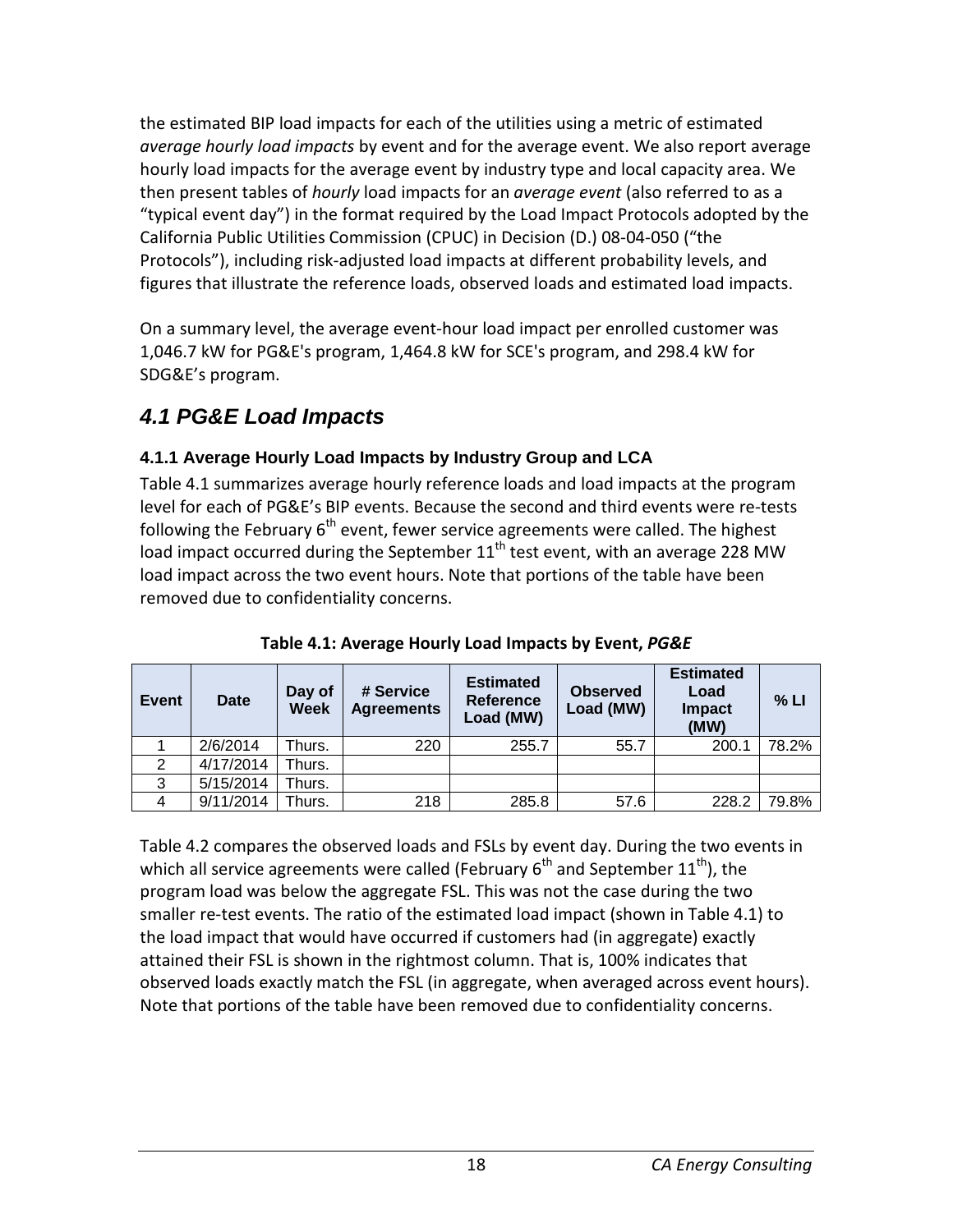<span id="page-24-0"></span>

| Event | Date      | Day of<br>Week | Average<br><b>Observed</b><br>Load (MW) | <b>Average Firm</b><br><b>Service</b><br>Level (MW) |      |
|-------|-----------|----------------|-----------------------------------------|-----------------------------------------------------|------|
|       | 2/6/2014  | Thurs.         | 55.7                                    | 61.1                                                | 103% |
| 2     | 4/17/2014 | Thurs.         |                                         |                                                     |      |
| 3     | 5/15/2014 | Thurs.         |                                         |                                                     |      |
|       | 9/11/2014 | Thurs.         | 57.6                                    | 61.8                                                | 102% |

**Table 4.2: Average Hourly Observed Loads and FSLs by Event***, PG&E*

Table 4.3 summarizes average hourly BIP load impacts by industry group for the September  $11<sup>th</sup>$  event day. This date was selected because it is a full-program event (in contrast to the April and May events) that occurred in the summer season, which is more typical of when one would expect BIP events to occur. The Manufacturing industry group accounted for the largest share of the load impacts, with a 144 MW average event-hour load reduction. Note that portions of the table have been removed due to confidentiality concerns.

**Table 4.3: September 11, 2014 Load Impacts – PG&E BIP,** *by Industry Group*

<span id="page-24-1"></span>

| <b>Industry Group</b>                                     | # of Service<br><b>Agreements</b> | <b>Estimated</b><br><b>Reference</b><br>Load (MW) | <b>Observed</b><br>Load (MW) | <b>Estimated</b><br><b>Load Impact</b><br>(MW) | % LI  |
|-----------------------------------------------------------|-----------------------------------|---------------------------------------------------|------------------------------|------------------------------------------------|-------|
| Agriculture, Mining,<br>& Construction                    | 41                                | 45.9                                              | 15.4                         | 30.6                                           | 66.5% |
| Manufacturing                                             | 85                                | 161.7                                             | 17.3                         | 144.3                                          | 89.3% |
| Wholesale,<br>Transportation, &<br><b>Other Utilities</b> | 52                                | 40.2                                              | 11.3                         | 28.9                                           | 71.9% |
| <b>Retail Stores</b>                                      |                                   |                                                   |                              |                                                |       |
| Offices, Hotels,<br>Health, Services                      |                                   |                                                   |                              |                                                |       |
| <b>Schools</b>                                            |                                   |                                                   |                              |                                                |       |
| Entertainment,<br>Other Services,<br>Government           |                                   |                                                   |                              |                                                |       |
| Other or Unknown                                          |                                   |                                                   |                              |                                                |       |
| Total                                                     | 218                               | 285.8                                             | 57.6                         | 228.2                                          | 79.8% |

Table 4.4 summarizes September  $11<sup>th</sup>$  load impacts by local capacity area (LCA), showing that the highest share of the load impacts came from service agreements not associated with any LCA. Note that portions of the table have been removed due to confidentiality concerns.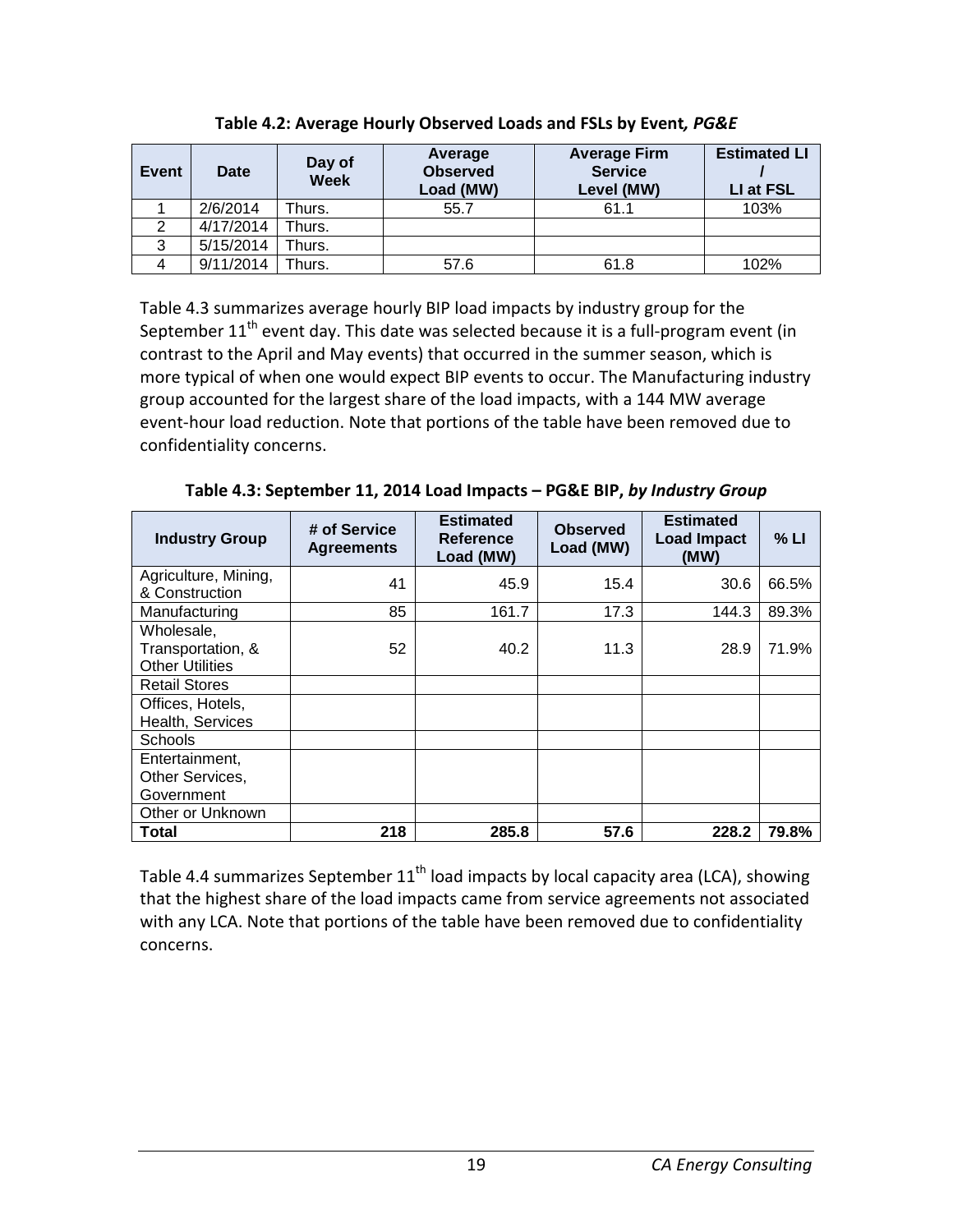<span id="page-25-1"></span>

| Local<br><b>Capacity</b><br>Area | # of Service<br><b>Agreements</b> | <b>Estimated</b><br>Reference Load<br>(MW) | <b>Observed</b><br>Load (MW) | <b>Estimated</b><br><b>Load Impact</b><br>(MW) | % LI  |
|----------------------------------|-----------------------------------|--------------------------------------------|------------------------------|------------------------------------------------|-------|
| <b>Greater Bay</b>               |                                   |                                            |                              |                                                |       |
| Area                             |                                   |                                            |                              |                                                |       |
| Greater                          |                                   |                                            |                              |                                                |       |
| Fresno                           |                                   |                                            |                              |                                                |       |
| Humboldt                         |                                   |                                            |                              |                                                |       |
| Kern                             |                                   |                                            |                              |                                                |       |
| <b>Northern</b>                  |                                   |                                            |                              |                                                |       |
| Coast                            |                                   |                                            |                              |                                                |       |
| Not in any                       | 95                                | 198.9                                      | 33.6                         | 165.3                                          | 83.1% |
| <b>LCA</b>                       |                                   |                                            |                              |                                                |       |
| Sierra                           |                                   |                                            |                              |                                                |       |
| Stockton                         |                                   |                                            |                              |                                                |       |
| <b>Total</b>                     | 218                               | 285.8                                      | 57.6                         | 228.2                                          | 79.8% |

**Table 4.4: September 11, 2014 Load Impacts – PG&E BIP,** *by LCA*

#### <span id="page-25-0"></span>**4.1.2 Hourly Load Impacts**

Table 4.5 presents hourly PG&E BIP load impacts at the program level in the manner required by the Protocols. BIP load impacts were estimated from the individual customer regressions for customers enrolled at the time of the event. Because of variation across event days (in terms of service agreements and hours called), the table only reflects the September 11, 2014 event day.<sup>[8](#page-25-2)</sup>

<span id="page-25-2"></span><sup>&</sup>lt;sup>8</sup> A comparison of load impacts using 15-minute and 60-minute data is provided in Appendix A.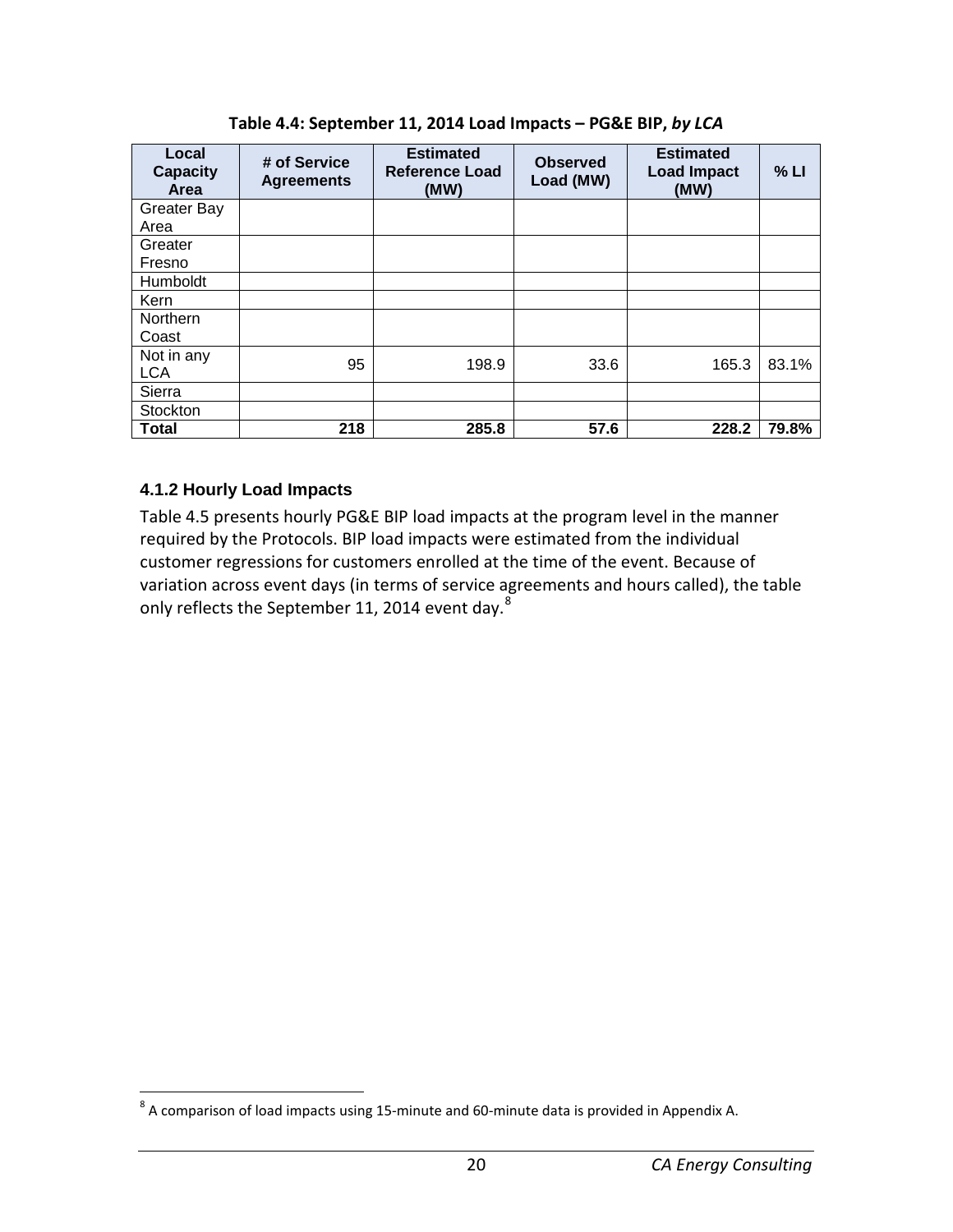|                         |                                           | <b>Observed</b>          |                                        | Weighted              |          |          |          | Uncertainty Adjusted Impact (MWh/hr)- Percentiles    |          |
|-------------------------|-------------------------------------------|--------------------------|----------------------------------------|-----------------------|----------|----------|----------|------------------------------------------------------|----------|
|                         | <b>Estimated</b><br><b>Reference Load</b> | <b>Event Day</b><br>Load | <b>Estimated</b><br><b>Load Impact</b> | Average               |          |          |          |                                                      |          |
| <b>Hour Ending</b>      | (MWh/hour)                                | (MWh/hour)               | (MWh/hour)                             | Temperature (°F)      | 10th%ile | 30th%ile | 50th%ile | 70th%ile                                             | 90th%ile |
| 1                       | 274.0                                     | 271.5                    | 2.5                                    | 69.5                  | 0.9      | 1.9      | 2.5      | 3.2                                                  | 4.1      |
| $\overline{\mathbf{2}}$ | 267.9                                     | 272.2                    | $-4.2$                                 | 68.7                  | $-5.7$   | $-4.8$   | $-4.2$   | $-3.6$                                               | $-2.7$   |
| 3                       | 266.3                                     | 273.0                    | $-6.6$                                 | 67.7                  | $-8.0$   | $-7.2$   | $-6.6$   | $-6.1$                                               | $-5.3$   |
| 4                       | 273.2                                     | 274.4                    | $-1.2$                                 | 66.6                  | $-2.2$   | $-1.6$   | $-1.2$   | $-0.8$                                               | $-0.2$   |
| 5                       | 281.8                                     | 283.5                    | $-1.7$                                 | 65.2                  | $-2.6$   | $-2.1$   | $-1.7$   | $-1.3$                                               | $-0.8$   |
| 6                       | 297.0                                     | 302.2                    | $-5.2$                                 | 64.1                  | $-6.2$   | $-5.6$   | $-5.2$   | $-4.8$                                               | $-4.2$   |
| $\overline{7}$          | 318.0                                     | 315.8                    | 2.2                                    | 62.9                  | 1.1      | 1.7      | 2.2      | 2.6                                                  | 3.2      |
| 8                       | 322.6                                     | 318.7                    | 3.9                                    | 64.2                  | 2.7      | 3.4      | 3.9      | 4.4                                                  | 5.0      |
| 9                       | 322.1                                     | 321.4                    | 0.7                                    | 68.0                  | $-0.7$   | 0.1      | 0.7      | 1.3                                                  | 2.1      |
| 10                      | 322.3                                     | 321.2                    | 1.1                                    | 72.6                  | $-0.3$   | 0.5      | 1.1      | 1.7                                                  | 2.5      |
| 11                      | 319.8                                     | 317.5                    | 2.3                                    | 77.5                  | 0.7      | 1.6      | 2.3      | 2.9                                                  | 3.9      |
| 12                      | 316.0                                     | 321.0                    | $-5.1$                                 | 82.2                  | $-6.8$   | $-5.8$   | $-5.1$   | $-4.4$                                               | $-3.3$   |
| 13                      | 303.0                                     | 305.9                    | $-2.9$                                 | 86.4                  | $-4.7$   | $-3.6$   | $-2.9$   | $-2.2$                                               | $-1.2$   |
| 14                      | 297.9                                     | 239.3                    | 58.6                                   | 89.9                  | 56.7     | 57.8     | 58.6     | 59.4                                                 | 60.6     |
| 15                      | 291.0                                     | 59.1                     | 231.9                                  | 92.6                  | 229.9    | 231.0    | 231.9    | 232.7                                                | 233.8    |
| 16                      | 280.6                                     | 56.1                     | 224.5                                  | 93.3                  | 222.5    | 223.7    | 224.5    | 225.3                                                | 226.5    |
| 17                      | 277.9                                     | 166.6                    | 111.3                                  | 92.4                  | 109.3    | 110.5    | 111.3    | 112.1                                                | 113.2    |
| 18                      | 274.2                                     | 217.8                    | 56.4                                   | 91.9                  | 54.4     | 55.6     | 56.4     | 57.3                                                 | 58.5     |
| 19                      | 281.9                                     | 237.8                    | 44.1                                   | 88.9                  | 42.0     | 43.2     | 44.1     | 45.0                                                 | 46.3     |
| 20                      | 286.7                                     | 248.1                    | 38.6                                   | 83.6                  | 36.3     | 37.7     | 38.6     | 39.6                                                 | 41.0     |
| 21                      | 286.1                                     | 251.0                    | 35.2                                   | 79.4                  | 32.6     | 34.1     | 35.2     | 36.2                                                 | 37.7     |
| 22                      | 288.0                                     | 249.3                    | 38.7                                   | 76.7                  | 36.3     | 37.7     | 38.7     | 39.7                                                 | 41.2     |
| 23                      | 285.3                                     | 251.5                    | 33.8                                   | 73.9                  | 31.4     | 32.8     | 33.8     | 34.8                                                 | 36.2     |
| 24                      | 280.7                                     | 256.3                    | 24.3                                   | 71.9                  | 22.0     | 23.4     | 24.3     | 25.3                                                 | 26.7     |
|                         | <b>Estimated</b>                          | Observed                 | <b>Estimated</b>                       | Cooling               |          |          |          |                                                      |          |
|                         | Reference                                 | <b>Event Day</b>         | Change in                              | Degree                |          |          |          |                                                      |          |
|                         | <b>Energy Use</b>                         | <b>Energy Use</b>        | <b>Energy Use</b>                      | <b>Hours</b>          |          |          |          | Uncertainty Adjusted Impact (MWh/hour) - Percentiles |          |
| <b>By Period:</b>       | (MWh)                                     | (MWh)                    | (MWh)                                  | (Base $75^{\circ}$ F) | 10th     | 30th     | 50th     | 70th                                                 | 90th     |
| <b>Daily</b>            | 7,014                                     | 6,131                    | 883                                    | 135.0                 | n/a      | n/a      | n/a      | n/a                                                  | n/a      |
| <b>Event Hours</b>      | 285.8                                     | 57.6                     | 228.2                                  | 35.9                  | 226.4    | 227.5    | 228.2    | 228.9                                                | 229.9    |

<span id="page-26-0"></span>**Table 4.5: BIP Hourly Load Impacts for the September 11, 2014 Event Day,** *PG&E*

Figure 4.1 illustrates the hourly reference load, observed load, and load impacts for the September  $11<sup>th</sup>$  event day. The scale for the hourly load impacts is shown on the righthand side of the figure. Figure 4.2 shows the variability of estimated load impacts across the four event days.

The full set of tables required by the Protocols, including tables for each local capacity area, are in the Excel file attached as an Appendix to this report.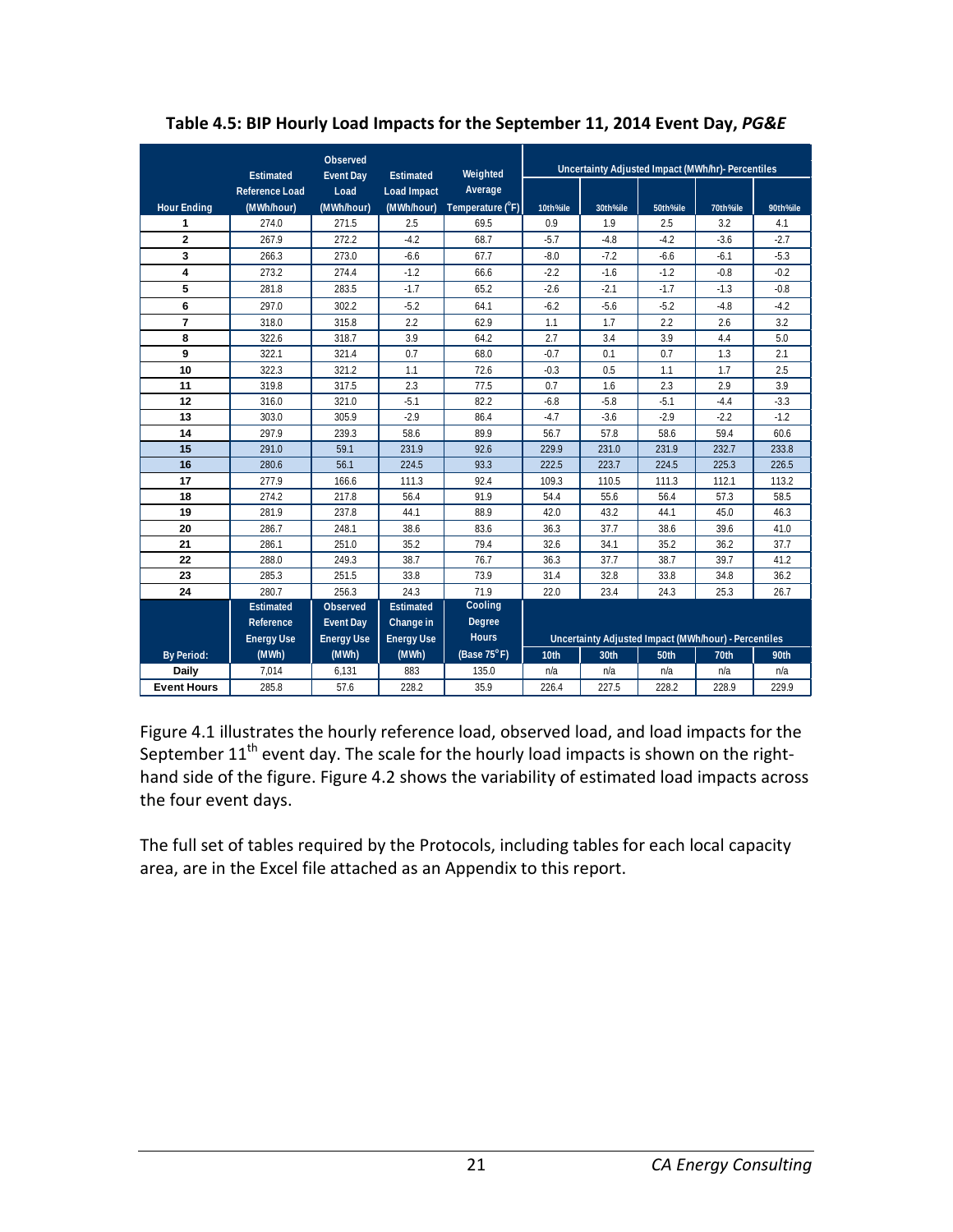<span id="page-27-0"></span>

**Figure 4.1: BIP Load Impacts for the September 11, 2014 Event Day,** *PG&E*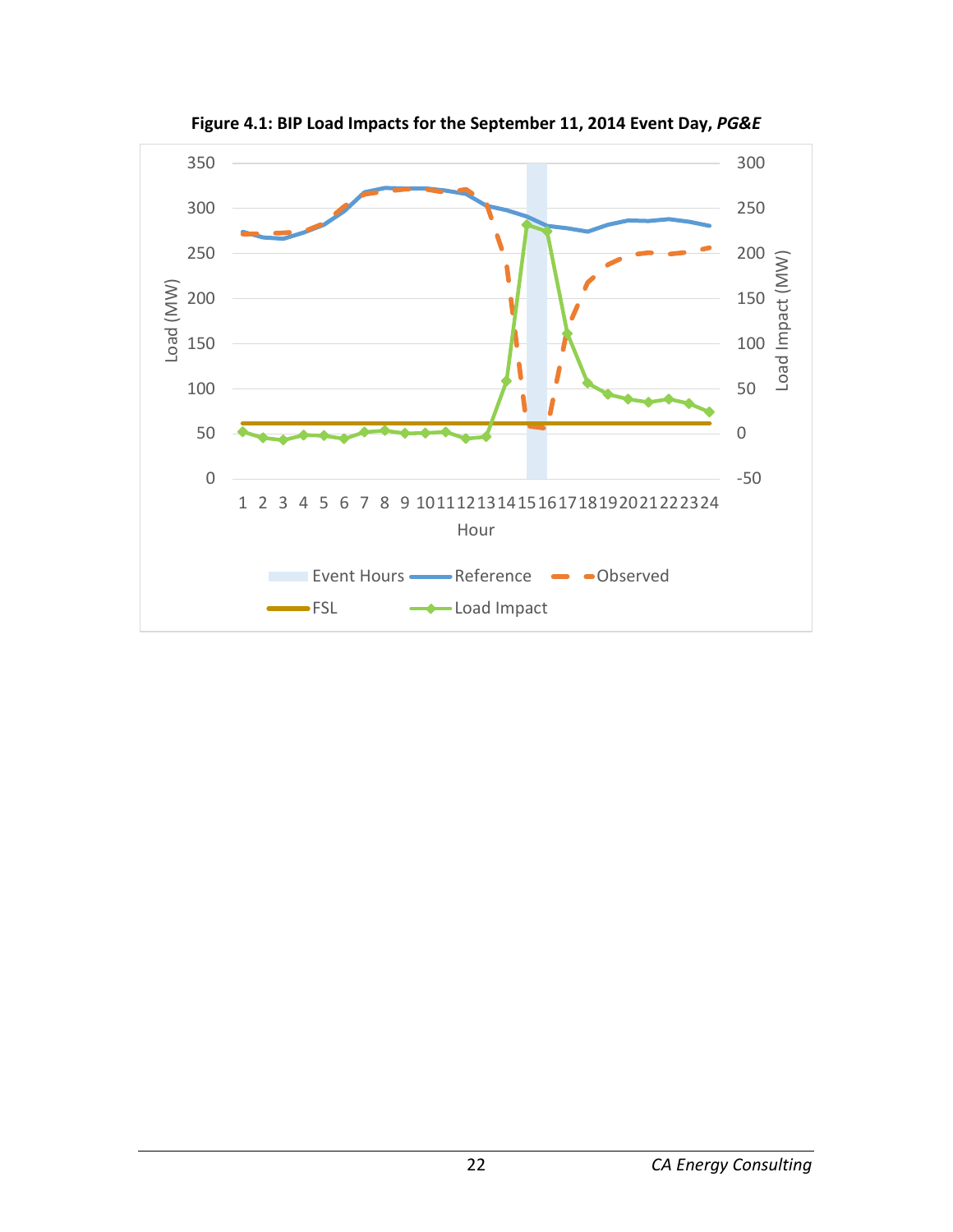<span id="page-28-0"></span>![](_page_28_Figure_0.jpeg)

**Figure 4.2: Hourly Load Impacts by Event,** *PG&E BIP*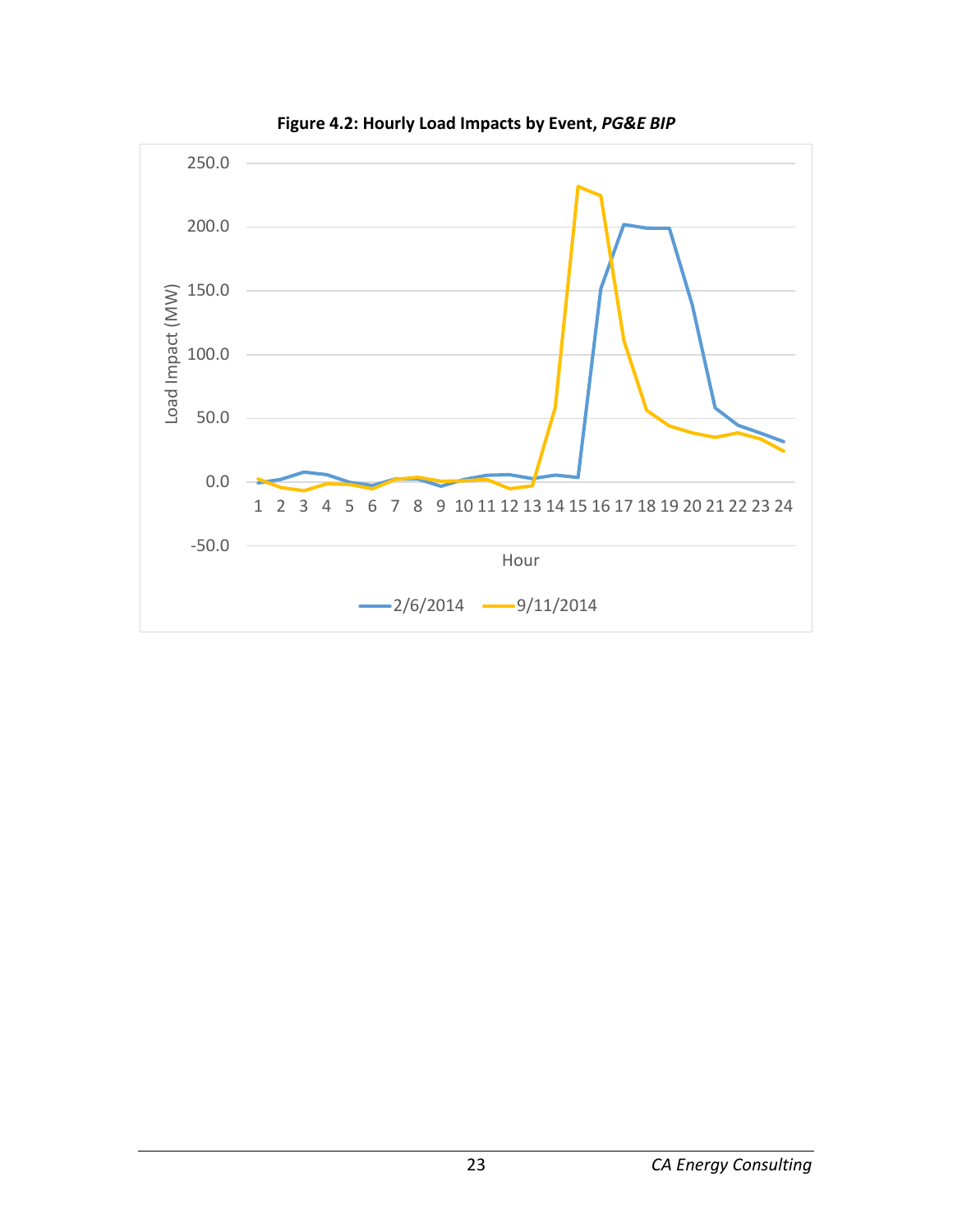# <span id="page-29-0"></span>*4.2 SCE Load Impacts*

#### <span id="page-29-1"></span>**4.2.1 Average Hourly Load Impacts by Industry Group and LCA**

SCE's only BIP event day was February 6, 2014. Table 4.6 shows the average event-hour load impact for that event day by industry group. The total row at the bottom of the table shows the total event-day load impact of 624 MW, or 83 percent of the reference load. The majority of the program's load impact came from customers in the manufacturing industry group. Note that portions of the table have been removed due to confidentiality concerns.

| <b>Industry Group</b>  | # of Service<br><b>Accounts</b> | <b>Estimated</b><br>Reference<br>Load (MW) | <b>Observed</b><br>Load (MW) | <b>Estimated</b><br><b>Load Impact</b><br>(MW) | % LI  |
|------------------------|---------------------------------|--------------------------------------------|------------------------------|------------------------------------------------|-------|
| Agriculture, Mining,   | 53                              | 150.7                                      | 7.3                          | 143.3                                          | 95.1% |
| & Construction         |                                 |                                            |                              |                                                |       |
| Manufacturing          | 353                             | 493.2                                      | 90.2                         | 403.0                                          | 81.7% |
| Wholesale,             |                                 |                                            |                              |                                                |       |
| Transportation, &      | 68                              | 49.9                                       | 9.1                          | 40.8                                           | 81.8% |
| <b>Other Utilities</b> |                                 |                                            |                              |                                                |       |
| <b>Retail Stores</b>   | 40                              | 15.6                                       | 8.8                          | 6.8                                            | 43.7% |
| Offices, Hotels,       |                                 |                                            |                              |                                                |       |
| Health, Services       |                                 |                                            |                              |                                                |       |
| <b>Schools</b>         | 68                              | 17.8                                       | 8.3                          | 9.4                                            | 53.0% |
| Entertainment, Other   |                                 |                                            |                              |                                                |       |
| Services,              |                                 |                                            |                              |                                                |       |
| Government             |                                 |                                            |                              |                                                |       |
| <b>Total</b>           | 620                             | 755.1                                      | 131.2                        | 623.9                                          | 82.6% |

#### <span id="page-29-2"></span>**Table 4.6: Average Event-day Hourly Load Impacts – SCE BIP,** *by Industry Group*

Table 4.7 compares the observed loads and FSLs for the February  $6<sup>th</sup>$  event day. In aggregate, SCE's BIP program achieved 93 percent of the reduction required to meet its FSL.

<span id="page-29-3"></span>

| Event | <b>Date</b> | Day of<br>Week | Average<br><b>Observed</b><br>Load (MW) | <b>Average Firm</b><br><b>Service</b><br>Level (MW) | <b>Estimated LI</b><br>LI at FSL |
|-------|-------------|----------------|-----------------------------------------|-----------------------------------------------------|----------------------------------|
|       | 2/6/2014    | Thursdav       | 131.2                                   | 82.7                                                | 93%                              |

Table 4.8 summarizes average hourly load impacts by LCA and location (South Orange County, South of Lugo, and elsewhere). The majority of the load impact comes from customers in the LA Basin. Note that portions of the table have been removed due to confidentiality concerns.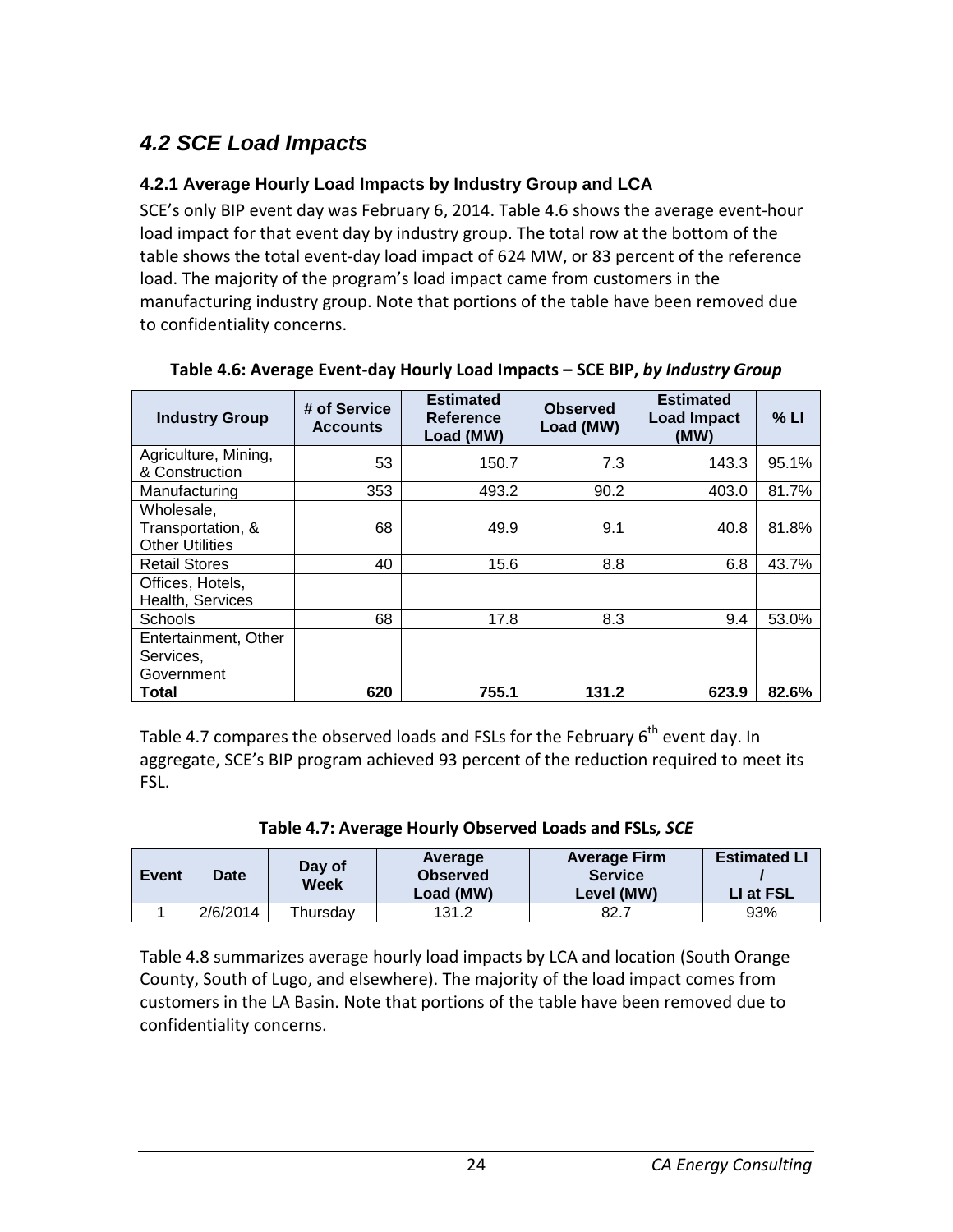<span id="page-30-1"></span>

| <b>Local Capacity</b><br>Area | # of<br><b>Service</b><br><b>Accounts</b> | <b>Estimated</b><br><b>Reference Load</b><br>(MW) | <b>Observed</b><br>Load (MW) | <b>Estimated</b><br><b>Load Impact</b><br>(MW) | % LI  |
|-------------------------------|-------------------------------------------|---------------------------------------------------|------------------------------|------------------------------------------------|-------|
| LA Basin                      | 533                                       | 570.9                                             | 108.0                        | 462.9                                          | 81.1% |
| Outside LA<br><b>Basin</b>    |                                           |                                                   |                              |                                                |       |
| Ventura                       |                                           |                                                   |                              |                                                |       |
| <b>Total</b>                  | 620                                       | 755.1                                             | 131.2                        | 623.9                                          | 82.6% |
| South Orange<br>County        | 55                                        | 82.9                                              | 14.3                         | 68.6                                           | 82.7% |
| South of Lugo                 | 227                                       | 248.2                                             | 51.0                         | 197.3                                          | 79.5% |
| <b>Rest of System</b>         | 338                                       | 423.9                                             | 65.9                         | 358.0                                          | 84.4% |

**Table 4.8: Average Event-day Hourly Load Impacts – SCE BIP,** *by LCA*

#### <span id="page-30-0"></span>**4.2.2 Hourly Load Impacts**

Table 4.9 presents hourly load impacts for the February 6<sup>th</sup> BIP event in the manner required by the Protocols. The hourly load impact ranges from 600 MW to 646 MW.

**Table 4.9: BIP Hourly Load Impacts for the February 6, 2014 Event Day,** *SCE*

<span id="page-30-2"></span>

|                    | Estimated             | Observed<br><b>Event Day</b> | Estimated          | Weighted         |          | Uncertainty Adjusted Impact (MWh/hr)- Percentiles    |          |          |          |
|--------------------|-----------------------|------------------------------|--------------------|------------------|----------|------------------------------------------------------|----------|----------|----------|
|                    | <b>Reference Load</b> | Load                         | <b>Load Impact</b> | Average          |          |                                                      |          |          |          |
| <b>Hour Ending</b> | (MWh/hour)            | (MWh/hour)                   | (MWh/hour)         | Temperature (°F) | 10th%ile | 30th%ile                                             | 50th%ile | 70th%ile | 90th%ile |
| 1                  | 707.2                 | 675.0                        | 32.2               | 49.1             | 26.4     | 29.9                                                 | 32.2     | 34.6     | 38.0     |
| $\overline{2}$     | 696.2                 | 679.5                        | 16.6               | 49.0             | 12.0     | 14.7                                                 | 16.6     | 18.5     | 21.2     |
| 3                  | 685.9                 | 675.6                        | 10.3               | 48.8             | 5.0      | 8.1                                                  | 10.3     | 12.4     | 15.6     |
| 4                  | 686.1                 | 673.2                        | 13.0               | 48.7             | 7.8      | 10.8                                                 | 13.0     | 15.1     | 18.2     |
| 5                  | 712.9                 | 702.4                        | 10.5               | 48.6             | 6.7      | 9.0                                                  | 10.5     | 12.1     | 14.4     |
| 6                  | 741.4                 | 726.1                        | 15.3               | 48.8             | 11.4     | 13.7                                                 | 15.3     | 16.9     | 19.2     |
| $\overline{7}$     | 758.7                 | 751.5                        | 7.2                | 48.8             | 1.6      | 4.9                                                  | 7.2      | 9.5      | 12.8     |
| 8                  | 765.9                 | 769.5                        | $-3.6$             | 49.3             | $-9.4$   | $-6.0$                                               | $-3.6$   | $-1.2$   | 2.2      |
| 9                  | 776.4                 | 787.3                        | $-10.9$            | 51.1             | $-17.7$  | $-13.7$                                              | $-10.9$  | $-8.1$   | $-4.0$   |
| 10                 | 773.5                 | 780.2                        | $-6.7$             | 53.1             | $-12.3$  | $-9.0$                                               | $-6.7$   | $-4.4$   | $-1.1$   |
| 11                 | 777.3                 | 773.2                        | 4.0                | 54.5             | $-2.8$   | 1.2                                                  | 4.0      | 6.8      | 10.8     |
| 12                 | 775.3                 | 777.3                        | $-1.9$             | 55.3             | $-9.2$   | $-4.9$                                               | $-1.9$   | 1.1      | 5.4      |
| 13                 | 770.0                 | 765.5                        | 4.5                | 55.2             | $-4.3$   | 0.9                                                  | 4.5      | 8.1      | 13.3     |
| 14                 | 759.1                 | 759.8                        | $-0.7$             | 54.4             | $-11.5$  | $-5.1$                                               | $-0.7$   | 3.8      | 10.1     |
| 15                 | 754.7                 | 525.5                        | 229.3              | 53.3             | 212.9    | 222.6                                                | 229.3    | 236.0    | 245.6    |
| 16                 | 742.2                 | 142.2                        | 600.0              | 52.7             | 585.8    | 594.2                                                | 600.0    | 605.8    | 614.2    |
| 17                 | 744.9                 | 134.3                        | 610.6              | 51.7             | 596.6    | 604.9                                                | 610.6    | 616.4    | 624.7    |
| 18                 | 763.1                 | 123.9                        | 639.2              | 51.0             | 625.8    | 633.7                                                | 639.2    | 644.7    | 652.6    |
| 19                 | 770.0                 | 124.4                        | 645.6              | 50.2             | 629.6    | 639.0                                                | 645.6    | 652.2    | 661.6    |
| 20                 | 767.1                 | 194.2                        | 572.9              | 49.6             | 560.2    | 567.7                                                | 572.9    | 578.1    | 585.6    |
| 21                 | 766.6                 | 369.8                        | 396.7              | 48.1             | 384.6    | 391.8                                                | 396.7    | 401.7    | 408.9    |
| 22                 | 756.1                 | 468.7                        | 287.5              | 48.0             | 277.0    | 283.2                                                | 287.5    | 291.7    | 297.9    |
| 23                 | 754.8                 | 506.1                        | 248.6              | 48.6             | 238.6    | 244.6                                                | 248.6    | 252.7    | 258.7    |
| 24                 | 752.5                 | 530.2                        | 222.2              | 48.4             | 212.2    | 218.1                                                | 222.2    | 226.3    | 232.2    |
|                    | <b>Estimated</b>      | Observed                     | <b>Estimated</b>   | Cooling          |          |                                                      |          |          |          |
|                    | Reference             | <b>Event Day</b>             | Change in          | Degree           |          |                                                      |          |          |          |
|                    | <b>Energy Use</b>     | <b>Energy Use</b>            | <b>Energy Use</b>  | <b>Hours</b>     |          | Uncertainty Adjusted Impact (MWh/hour) - Percentiles |          |          |          |
| <b>By Period:</b>  | (MWh)                 | (MWh)                        | (MWh)              | (Base 75°F)      | 10th     | 30th                                                 | 50th     | 70th     | 90th     |
| Daily              | 17,958                | 13,415                       | 4,543              | 0.0              | n/a      | n/a                                                  | n/a      | n/a      | n/a      |
| <b>Event Hours</b> | 755.1                 | 131.2                        | 623.9              | 0.0              | 613.8    | 619.8                                                | 623.9    | 628.0    | 633.9    |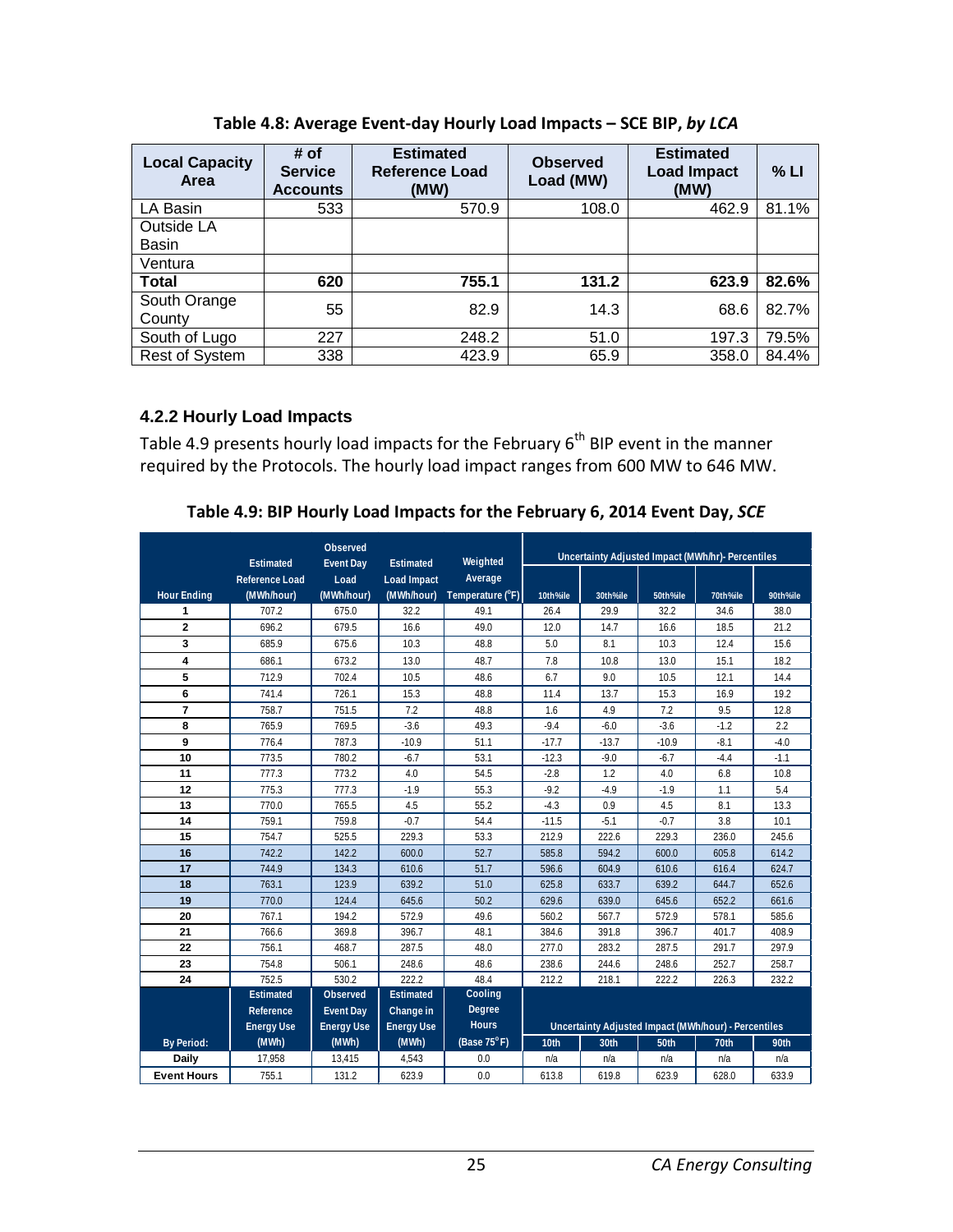Figure 4.3 illustrates the hourly reference load, observed load, and load impact for the February  $6<sup>th</sup>$  BIP event. The scale for the hourly load impacts is shown on the right-hand side of the figure.

<span id="page-31-2"></span>![](_page_31_Figure_1.jpeg)

**Figure 4.3: BIP Load Impacts for the February 6, 2014 Event Day,** *SCE*

# <span id="page-31-0"></span>*4.3 SDG&E Load Impacts*

#### <span id="page-31-1"></span>**4.3.1 Average Hourly Load Impacts**

Table 4.10 summarizes average hourly reference loads and load impacts for each of SDG&E's three BIP events. Load impacts were relatively low for the first event day, which appears to be due to the fact that customer loads would have been below the FSL even in the absence of the event day. Load impacts are considerably higher for the two May events, with 28 percent and 50 percent load impacts on the two days.<sup>[9](#page-31-3)</sup> Note that the contents of the table have been removed due to confidentiality concerns.

<span id="page-31-3"></span> $9$  Some partial event hours are excluded from the estimates and calculations shown in SDG&E's summary tables. Specifically, the results for the February 6<sup>th</sup> event include hours ending 18 through 20; May 14<sup>th</sup> includes hours ending 17 through 20; and the results for the May  $16<sup>th</sup>$  event include hours ending 12 through 14.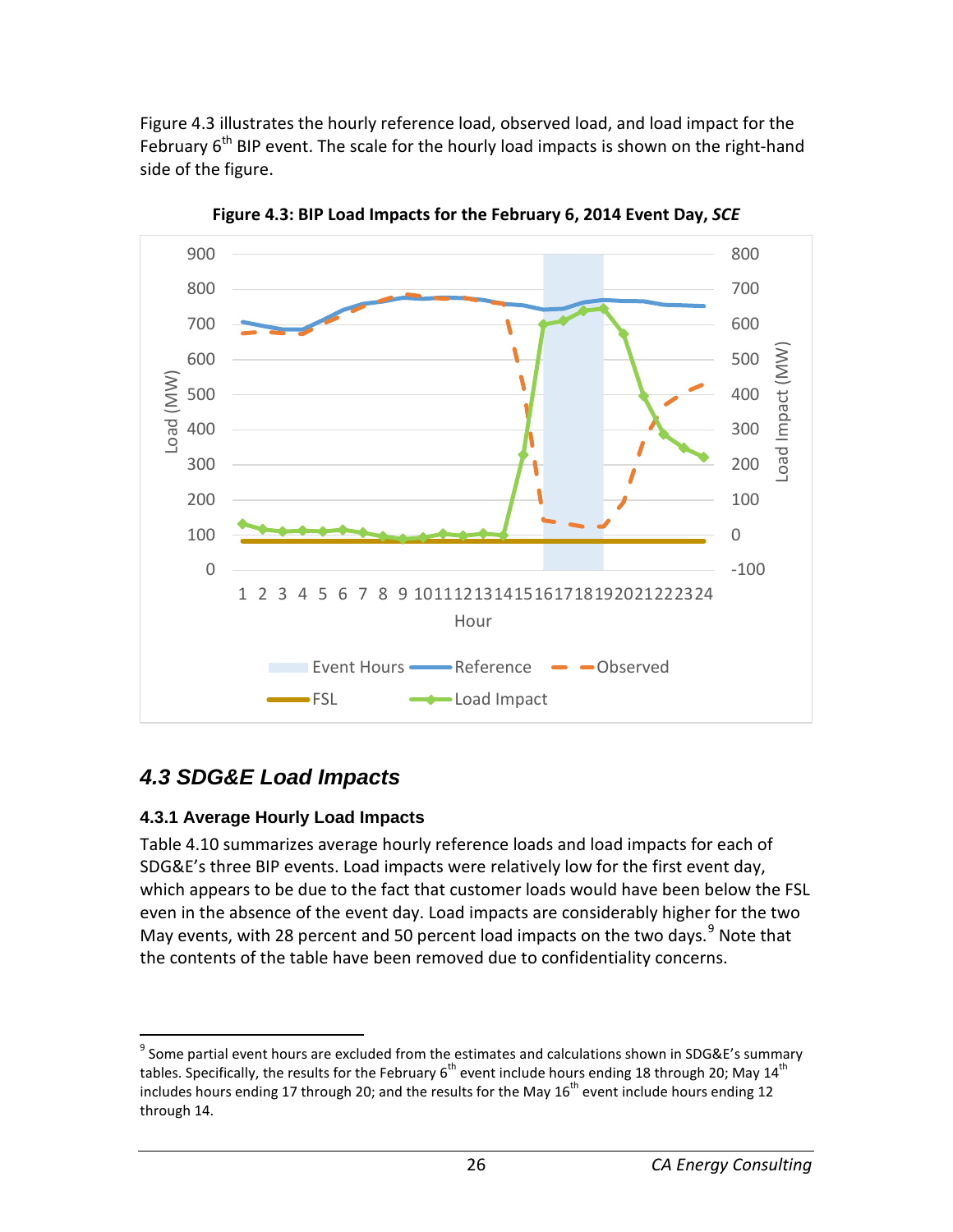<span id="page-32-1"></span>

| <b>Event</b> | Date      | Day of<br><b>Week</b> | <b>Estimated</b><br><b>Reference</b><br>Load (MW) | <b>Observed</b><br>Load (MW) | <b>Estimated Load</b><br>Impact (MW) | % LI |
|--------------|-----------|-----------------------|---------------------------------------------------|------------------------------|--------------------------------------|------|
|              | 2/6/2014  | Thursdav              |                                                   |                              |                                      |      |
|              | 5/14/2014 | Wednesdav             |                                                   |                              |                                      |      |
|              | 5/16/2014 | Fridav                |                                                   |                              |                                      |      |

**Table 4.10: Average Hourly Load Impacts by Event,** *SDG&E*

Table 4.11 compares the observed loads to the FSLs for each event day. Notice that the FSL for the February  $6<sup>th</sup>$  event (1.57 MW) is below the reference load for that event (1.37 MW, shown in Table 4.10), which indicates that, in aggregate, BIP customers did not need to reduce their use to meet their FSL. Both the May  $14<sup>th</sup>$  and May  $16<sup>th</sup>$  results show underachievement at the program level. Note that the contents of the table have been removed due to confidentiality concerns.

**Table 4.11: Average Hourly Observed Loads and FSLs***, SDG&E*

<span id="page-32-2"></span>

| Event | <b>Date</b> | Day of Week | Average<br><b>Observed</b><br>Load (MW) | <b>Average Firm</b><br><b>Service</b><br>Level (MW) | <b>Estimated LI/</b><br>LI at FSL |
|-------|-------------|-------------|-----------------------------------------|-----------------------------------------------------|-----------------------------------|
|       | 2/6/2014    | Thursday    |                                         |                                                     |                                   |
|       | 5/14/2014   | Wednesday   |                                         |                                                     |                                   |
|       | 5/16/2014   | Fridav      |                                         |                                                     |                                   |

Table 4.12 shows the load impacts for the May  $16<sup>th</sup>$  event day by industry group. The two service accounts in the agriculture, mining, and construction group accounted for nearly the entire BIP load impact on that event day. Note that the contents of the table have been removed due to confidentiality concerns.

**Table 4.12: May 16, 2014 Load Impacts – SDG&E BIP,** *by Industry Group*

<span id="page-32-3"></span>

| <b>Industry Group</b>  | # of Service<br><b>Accounts</b> | <b>Estimated</b><br><b>Reference</b><br>Load (MW) | <b>Observed</b><br>Load (MW) | <b>Estimated</b><br><b>Load Impact</b><br>(MW) | % LI |
|------------------------|---------------------------------|---------------------------------------------------|------------------------------|------------------------------------------------|------|
| Agriculture, Mining,   |                                 |                                                   |                              |                                                |      |
| & Construction         |                                 |                                                   |                              |                                                |      |
| Manufacturing          |                                 |                                                   |                              |                                                |      |
| Wholesale,             |                                 |                                                   |                              |                                                |      |
| Transportation, &      |                                 |                                                   |                              |                                                |      |
| <b>Other Utilities</b> |                                 |                                                   |                              |                                                |      |
| <b>Retail Stores</b>   |                                 |                                                   |                              |                                                |      |
| <b>Total</b>           |                                 |                                                   |                              |                                                |      |

#### <span id="page-32-0"></span>**4.3.2 Hourly Load Impacts**

Table 4.13 presents hourly load impacts for the May  $16<sup>th</sup>$  event day. We do not present an "average event day" because of the dissimilarities across the three events. That is, one event is in winter while the other two are in May, and the two May events have different event windows.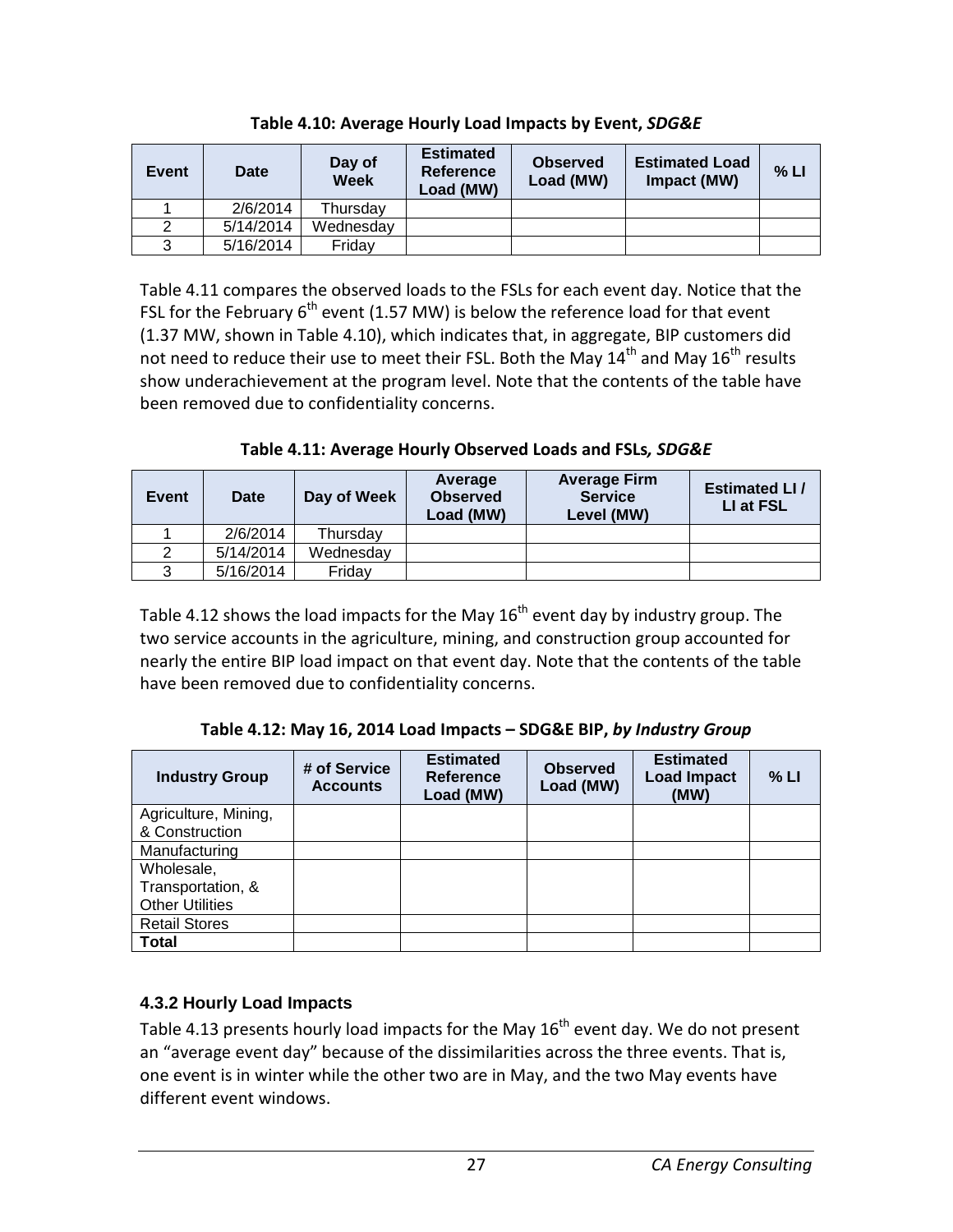#### <span id="page-33-0"></span>**Table 4.13: BIP Hourly Load Impacts for the May 16, 2014 Event Day,** *SDG&E*

These results have been removed due to confidentiality concerns.

Figure 4.4 illustrates the hourly reference load, observed load, and load impact for the May  $16<sup>th</sup>$  event day. The scale for the hourly load impacts is shown on the right-hand side of the figure. Figure 4.5 shows the hourly load impacts for each of the three event days.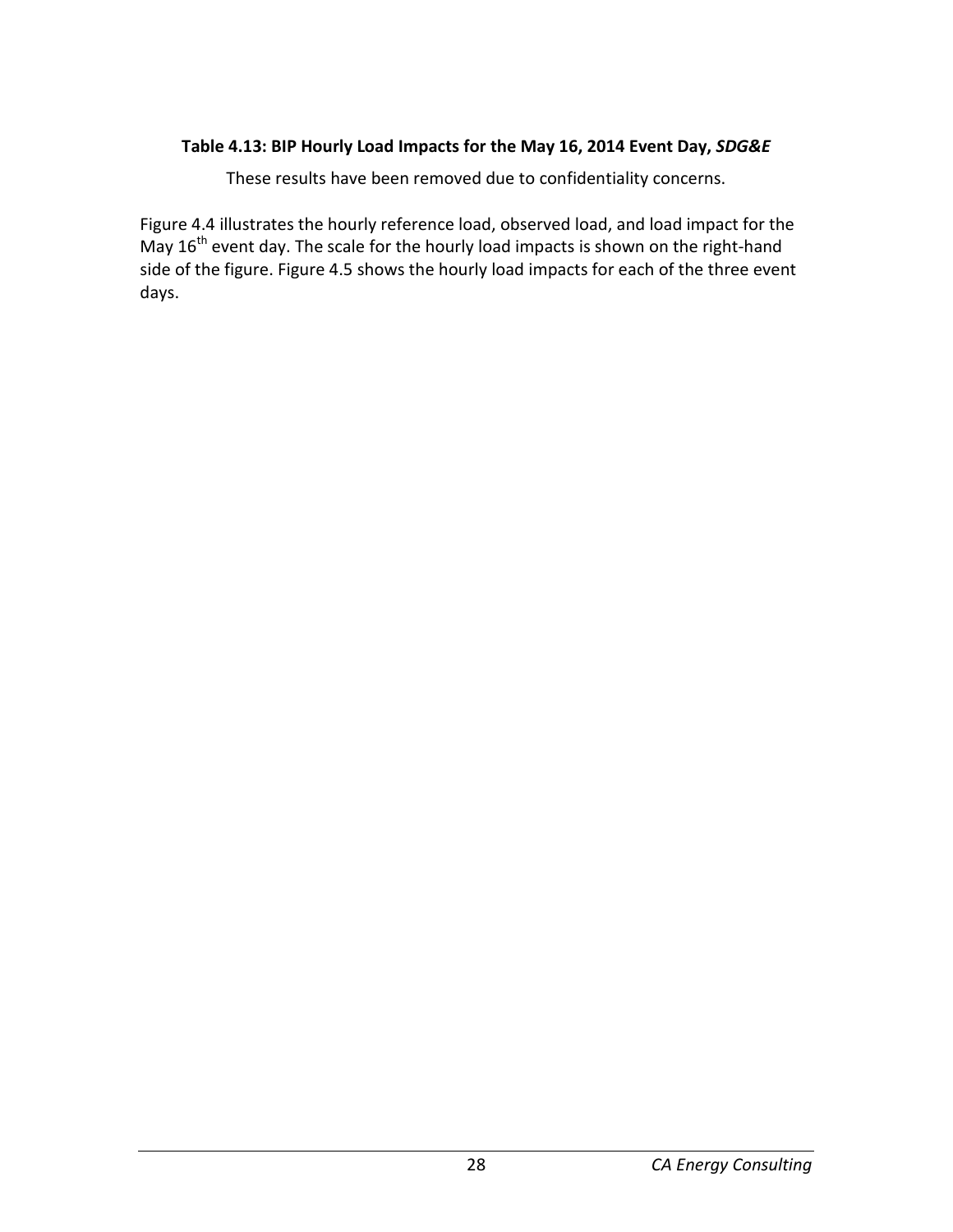#### **Figure 4.4: BIP May 16, 2014 Load Impacts,** *SDG&E*

<span id="page-34-4"></span>These results have been removed due to confidentiality concerns.

#### **Figure 4.5: Hourly Load Impacts by Event,** *SDG&E*

<span id="page-34-5"></span>These results have been removed due to confidentiality concerns.

# <span id="page-34-0"></span>**5. Ex Ante Load Impact Forecast**

### <span id="page-34-1"></span>*5.1 Ex Ante Load Impact Requirements*

The DR Load Impact Evaluation Protocols require that hourly load impact forecasts for event-based DR resources must be reported at the program level and by LCA for the following scenarios:

- For a typical event day in each year; and
- For the monthly system peak load day in each month for which the resource is available;

under both:

- 1-in-2 weather conditions for both utility-specific and CAISO-coincident load conditions, and
- 1-in-10 weather conditions for both utility-specific and CAISO-coincident load conditions;

at both:

- the program level (*i.e.*, in which only the program in question is called), and
- the portfolio level (*i.e.*, in which all demand response programs are called).

### <span id="page-34-2"></span>*5.2 Description of Methods*

This section describes the methods used to develop the relevant groups of customers, to develop reference loads for the relevant customer types and event-day types, and to develop load impacts for a typical event day.

#### <span id="page-34-3"></span>**5.2.1 Development of Customer Groups**

For PG&E's program, customer accounts were assigned to one of three size groups and the relevant LCA. The three size groups were the following:

- Small maximum demand less than 20 kW;
- Medium maximum demand between 20 and 200 kW;
- Large maximum demand greater than 200 kW.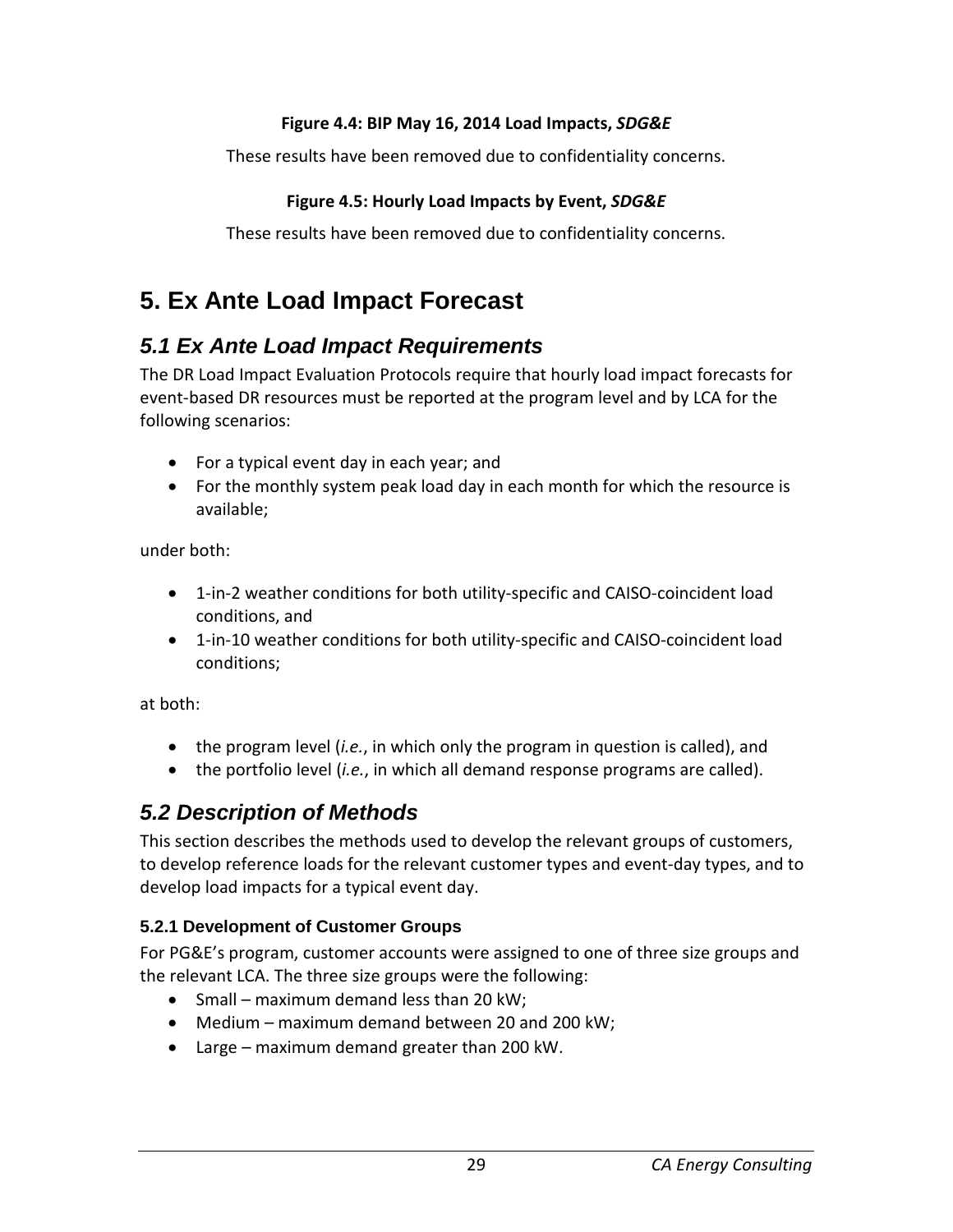The total number of customer "cells" developed is therefore equal to 24 (= 3 size groups x 8 LCAs).

For SCE, customers are grouped in three ways separately. They are assigned to one of three LCAs and, separately, one of three locations (South Orange County, South of Lugo, and elsewhere). They are also categorized by participation option (15 minutes notice or 30 minutes notice).

For SDG&E, we assume that the currently enrolled customers continue to participate in BIP, so we do not need to develop customer groups.

#### <span id="page-35-0"></span>**5.2.2 Development of Reference Loads and Load Impacts**

Reference loads and load impacts for all of the above factors were developed in the following series of steps:

- 1. Define data sources;
- 2. Estimate ex ante regressions and simulate reference loads by service account and scenario;
- 3. Calculate historical FSL achievement rates from ex post results;
- 4. Apply achievement rates to the reference loads; and
- 5. Scale the reference loads using enrollment forecasts.

Each of these steps is described below.

#### *1. Define data sources*

The reference loads are developed using data for customers enrolled in BIP during the 2014 program year. The load impacts are developed using the historical FSL achievement rates based on the estimated ex post load impacts for the same customers.

For each service account, we determine the appropriate size group and LCA. Although BIP customers may be dually enrolled in some other DR programs, the BIP obligation takes precedence on event days, so *program-specific* scenarios (in which each DR program is assumed to be called in isolation) are identical to *portfolio-level* scenarios (in which all DR programs are assumed to have been called) for this program.

#### *2. Simulate reference loads*

In order to develop reference loads, we first re-estimated regression equations for each enrolled customer account using data for the current program year. The resulting estimates were used to simulate reference loads for each service account under the various scenarios required by the Protocols (*e.g.*, the typical event day in a utilityspecific 1-in-2 weather year).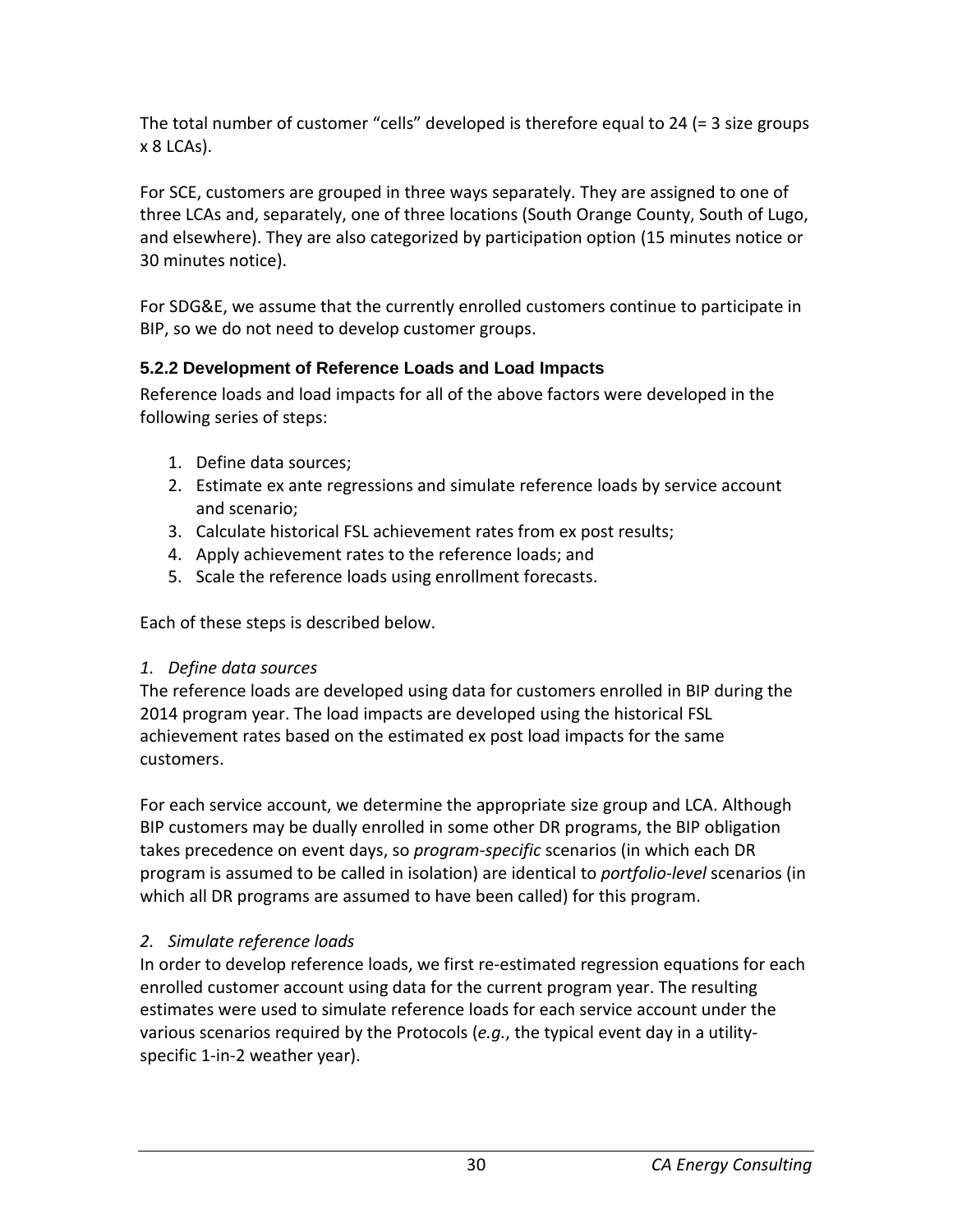For the summer months, the re-estimated regression equations were similar in design to the ex post load impact equations described in Section 3.2, differing in two ways. First, the ex ante models excluded the morning-usage variables. While these variables are useful for improving accuracy in estimating ex post load impacts for particular events, they complicate the use of the equations in ex ante simulation. That is, they would require a separate simulation of the level of the morning load. The second difference between the ex post and ex ante models is that the ex ante models do not use weather variables using information from prior days.<sup>[10](#page-36-0)</sup> The primary reason for this is that the ex ante weather days were not selected based on weather from the prior day, restricting the use of lagged weather variables to construct the ex ante scenarios.

Because BIP events may be called in any month of the year, we estimated separate regression models to allow us to simulate non-summer reference loads. The nonsummer model is shown below. This model is estimated separately from the summer ex ante model. It only differs from the summer model in two ways: it includes different weather variables; and the month dummies relate to a different set of months. Table 5.1 describes the terms included in the equation.

$$
Q_{t} = a + \sum_{Evt=1}^{E} \sum_{i=1}^{24} (b_{i, Evt}^{BIP} \times h_{i,t} \times BIP_{t}) + \sum_{DR} \sum_{i=1}^{24} (b_{i}^{DR} \times h_{i,t} \times OtherEvt^{DR}_{i,t})
$$
  
+ 
$$
\sum_{i=1}^{24} (b_{i}^{CDH} \times h_{i,t} \times Weather_{t}) + \sum_{i=2}^{24} (b_{i}^{MON} \times h_{i,t} \times MON_{t})
$$
  
+ 
$$
\sum_{i=2}^{24} (b_{i}^{FRI} \times h_{i,t} \times FRI_{t}) + \sum_{i=2}^{24} (b_{i}^{h} \times h_{i,t}) + \sum_{i=2}^{5} (b_{i}^{DTYPE} \times DTYPE_{i,t})
$$
  
+ 
$$
\sum_{i=2-5,10-12} (b_{i}^{MONTH} \times MONTH_{i,t}) + e_{t}
$$

<span id="page-36-0"></span> $^{10}$  In particular, whereas CDH60 and CDH60 MA24 are used for summer ex post regressions, only CDH60 is used for the ex ante models. See Appendix A for weather variable details.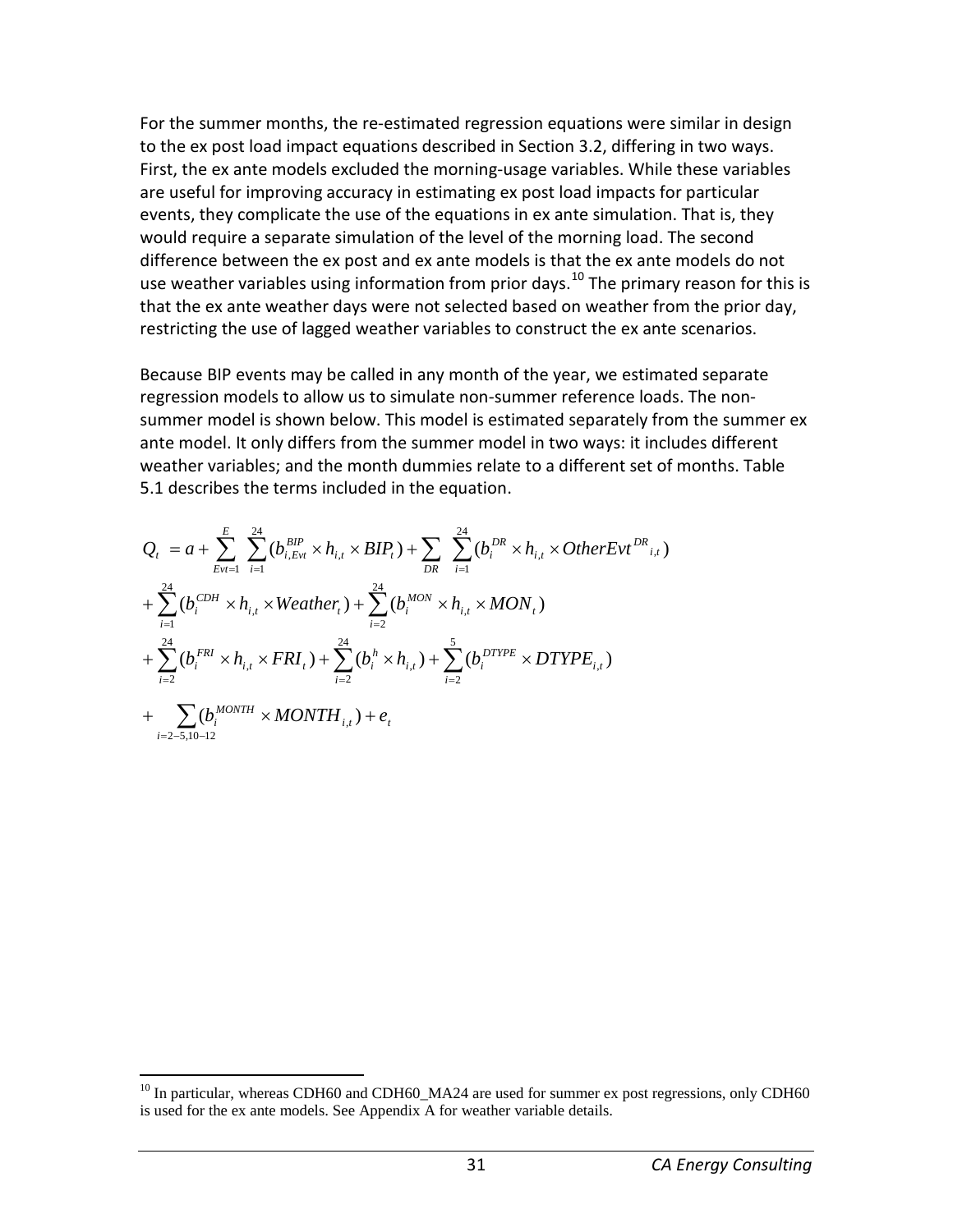| Variable<br><b>Name</b> | <b>Variable Description</b>                                                             |
|-------------------------|-----------------------------------------------------------------------------------------|
| Q,                      | the demand in hour <i>t</i> for a customer enrolled in BIP prior to the last event date |
| The various<br>b's      | the estimated parameters                                                                |
| $h_{i,t}$               | a dummy variable for hour i                                                             |
| $BIP_t$                 | an indicator variable for program event days                                            |
| OtherEvt $^{DR}$ ,      | equals one on the event days of other demand response programs in which the             |
|                         | customer is enrolled                                                                    |
| Weather <sub>t</sub>    | the weather variables selected using our model screening process                        |
| MON <sub>t</sub>        | a dummy variable for Monday                                                             |
| $FRI_t$                 | a dummy variable for Friday                                                             |
| $DTYPE_{it}$            | a series of dummy variables for each day of the week                                    |
| $MONTH_{i,t}$           | a series of dummy variables for each month                                              |
| $e_t$                   | the error term.                                                                         |

|  | Table 5.1: Descriptions of Terms included in the Ex Ante Regression Equation |
|--|------------------------------------------------------------------------------|
|--|------------------------------------------------------------------------------|

For PG&E, we removed the weather variables from the reference load regressions and simulation models.<sup>[11](#page-37-0)</sup> A large fraction of PG&E's BIP load consists of large non-weather sensitive customers for which the models can sometimes estimate wrong-signed weather effects (e.g., loads go down as temperatures go up). Our investigations of the program-level loads from 2014 found no statistically significant relationship between loads and weather conditions. Therefore, while some of the (typically smaller) customers in BIP do display weather sensitivity, this effect is overwhelmed by the noise from the usage fluctuations of non-weather sensitive customers. With the weather effects included in the ex ante analysis, we were forecasting slightly higher load impacts for 1-in-2 scenarios versus equivalent 1-in-10 scenarios. Removing the weather effects makes the reference loads and load impacts identical across weather scenarios. Note that the overall level of ex ante load impacts was not overly sensitive to the inclusion of weather effects, and in fact the exclusion of weather factors results in a conservative program-level load impact compared to other scenarios.

Once these models were estimated, we simulated 24-hour load profiles for each required scenario. The typical event day was assumed to occur in August. Much of the differences across scenarios can be attributed to varying weather conditions. This is the first program year in which the evaluation includes two sets of 1-in-2 and 1-in-10 weather years. The sets are differentiated according to whether they correspond to utility-specific conditions or CAISO-coincident conditions. The weather conditions used in prior evaluations corresponded to the utility-specific scenarios. All of the weather scenarios (including the utility-specific scenarios) were newly generated in a separate project as part of this year's evaluation process.

#### *3. Calculate forecast load impacts*

<span id="page-37-0"></span> $11$  For SCE, we removed the weather variables for SCE's largest customer only.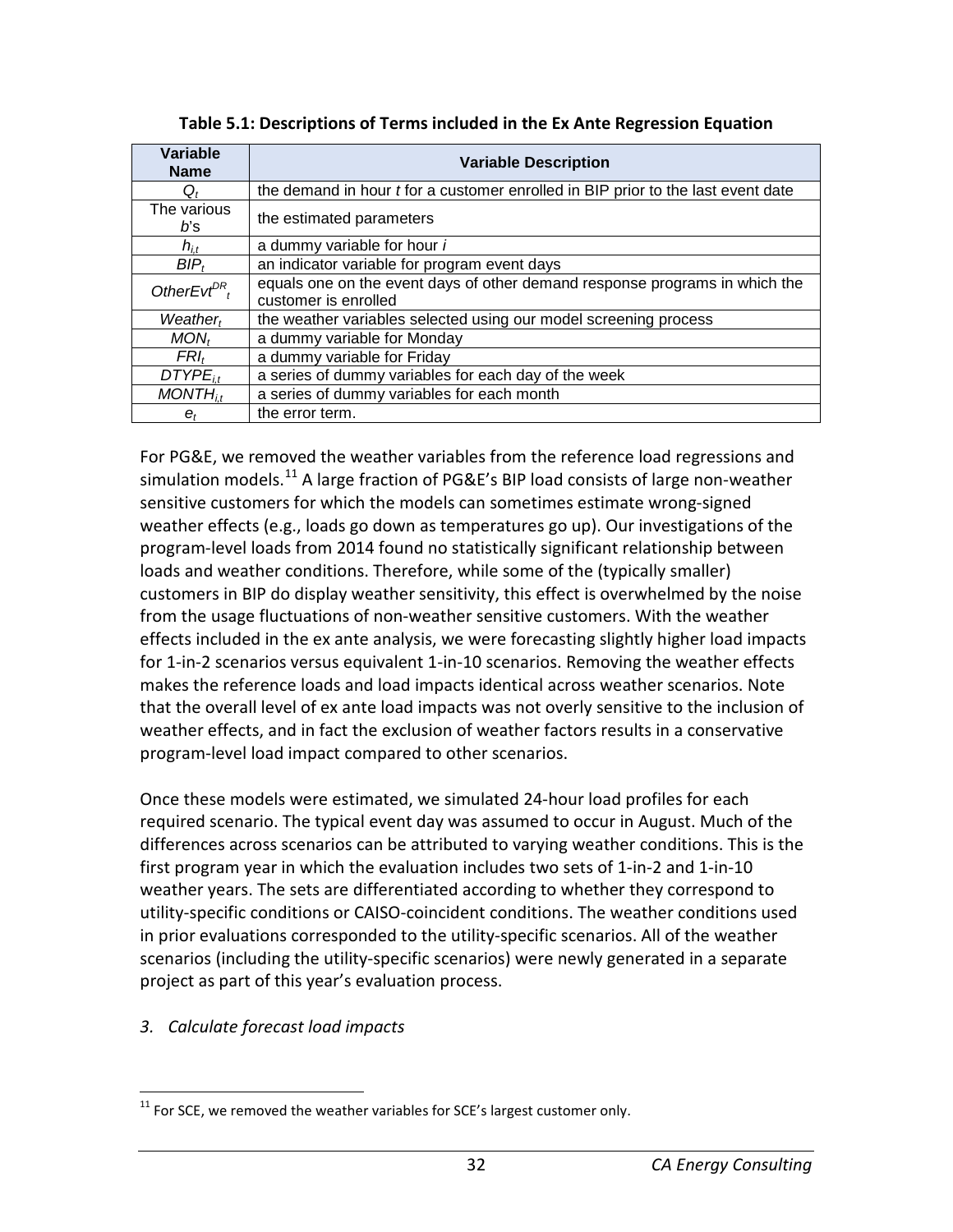Each service account's achievement rate is defined as the estimated load impact divided by the difference between the reference load and the FSL. A result of 100 percent implies that the customer dropped its load exactly to its FSL. Values greater than 100 percent imply event-day loads lower than the FSL, and values less than 100 percent imply event-day loads higher than the FSL.

The achievement rates are based on the estimates for the most recent observed event day. In consultation with the utilities, we determined that using a longer time period (e.g., three years of ex post load impacts, as we do for the DBP study) was not appropriate for this program. Specifically, as customers experience events, they are retested if they fail to meet their obligation (i.e., reduce load to the FSL). If they continue to fail, their FSL is increased to the point at which the customer is expected to be able to comply. So the most recent load impact estimates, combined with the most recent FSLs, should provide a good indication of customer performance going forward. In addition, some program design changes make older load impacts less relevant as predictors of future performance. For example, an increased excess energy charge for noncompliance (and a higher excess energy charge for failing to comply during re-test events) may make more recent performance rates higher than performance rates in the more distant past.

From these customer-level forecasts of reference loads and load impacts, we form results for any given sub-group of customers (e.g., customers over 200 kW in size in the Greater Bay Area), by summing the reference loads and load impacts across the relevant customers.

Because the forecast event window (1:00 to 6:00 p.m. in April through October; and 4:00 to 9:00 p.m. in all other months) differs from the historical event window (which can vary across event days), we needed to adjust the historical load impacts for use in the ex ante study. Load impacts are assumed to be zero until the hour prior to the beginning of the event, at which time we apply historical load impacts to the forecast window to best represent the pattern of customer response given the limitations of the observed events. We develop forecast load impacts through the end of the event day because customers load reductions often persist well after the end of the event hours.

The uncertainty-adjusted load impacts (i.e., the  $10^{th}$ ,  $30^{th}$ ,  $50^{th}$ ,  $70^{th}$ , and  $90^{th}$  percentile scenarios of load impacts) are based on the standard errors associated with the estimated load impacts from the event day used to determine the customer's event-day achievement rate, scaled to account for the difference between observed and forecast enrollments. The square of these standard errors (i.e., the variance) is added across customers within each required subgroup. Each uncertainty-adjusted scenario is then calculated under the assumption that the load impacts are normally distributed with a mean equal to the total estimated load impact and a variance based on the standard errors in the estimated load impacts. The uncertainty-adjusted load impacts for the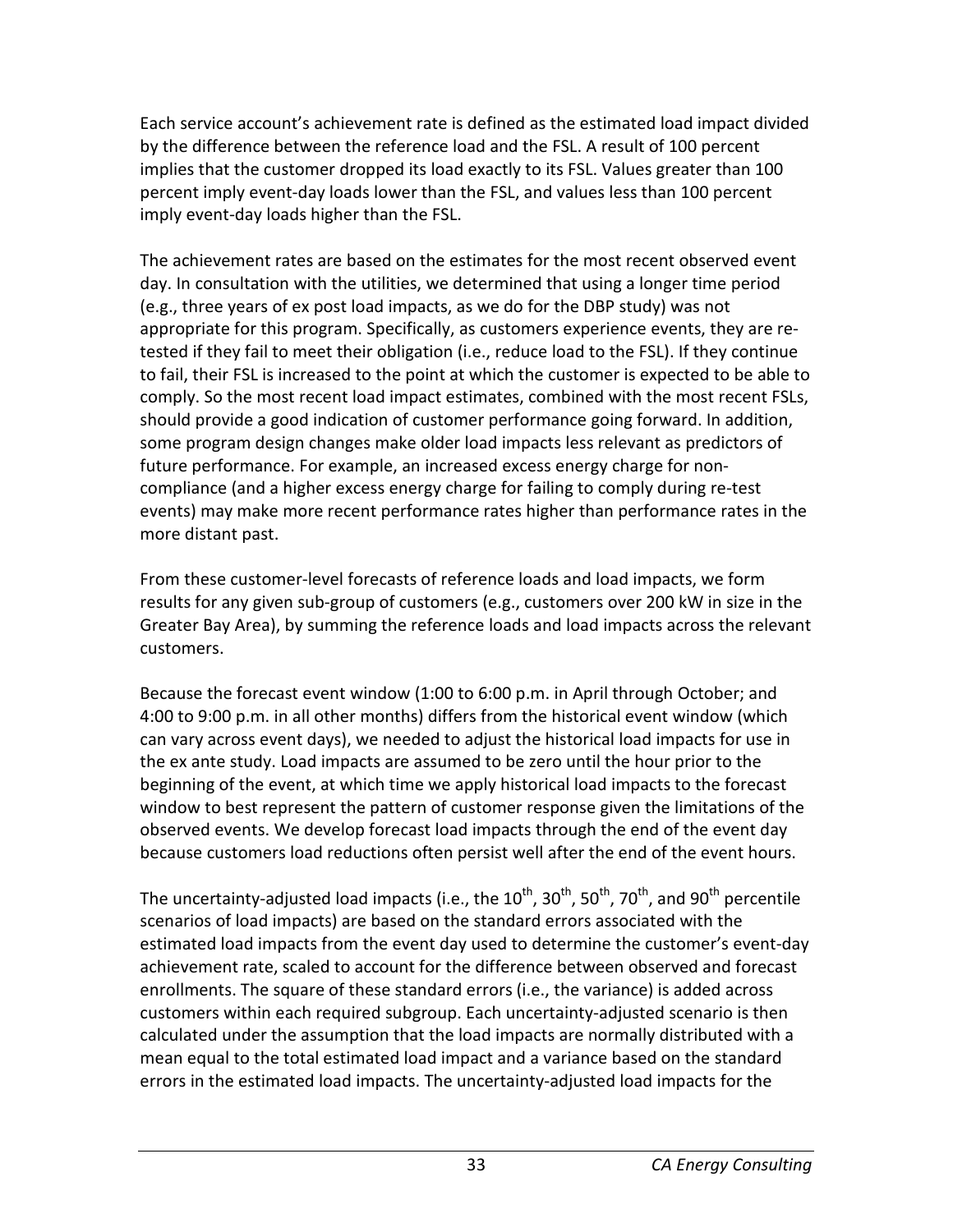average event hour are based on the same event-hour standard errors used in the ex post study.

#### *4. Apply achievement rates to reference loads for each event scenario*.

In this step, the customer-specific achievement rates are applied to the reference loads for each scenario to produce all of the required reference loads, estimated event-day loads, and scenarios of load impacts. The FSL achievement rates for each utility are presented in Appendix B, with the results differentiated by industry group and (hour relative to the called event window).

#### *5. Apply forecast enrollments to produce program-level load impacts*.

The utilities provided enrollment forecasts. PG&E provided monthly enrollments through 2025, with separate enrollments provided at the program and portfolio level (which are identical for BIP) by LCA and size group. SCE provided monthly enrollments for 2015, 2016, and 2017. We assume that the December 2017 enrollments apply through 2025. We assume that the ex post shares of customers by notification (15 and 30 minute, LCA, and location (e.g., South of Lugo) hold throughout the forecast period. SDG&E indicated that we assume enrollments remain constant throughout the forecast period.

# *5.3 Enrollment Forecasts*

#### *PG&E*

PG&E forecasts BIP enrollments to remain constant from 2015 through 2025, with 203 enrolled service agreements. The vast majority of these agreements (195) are in the large customer group (over 200 kW). There were 218 service agreements enrolled for the last PY2014 event day (on September 11, 2014) and forecast enrollment falls to 203 service agreements because of voluntary departure and de-enrollment due to noncompliance.

## *SCE*

Figure 5.1 shows SCE's forecast of enrollments by month. SCE projects BIP enrollments to decrease during 2015 through 2017 by 15 customers each year, with the reductions occurring in November and December of each year.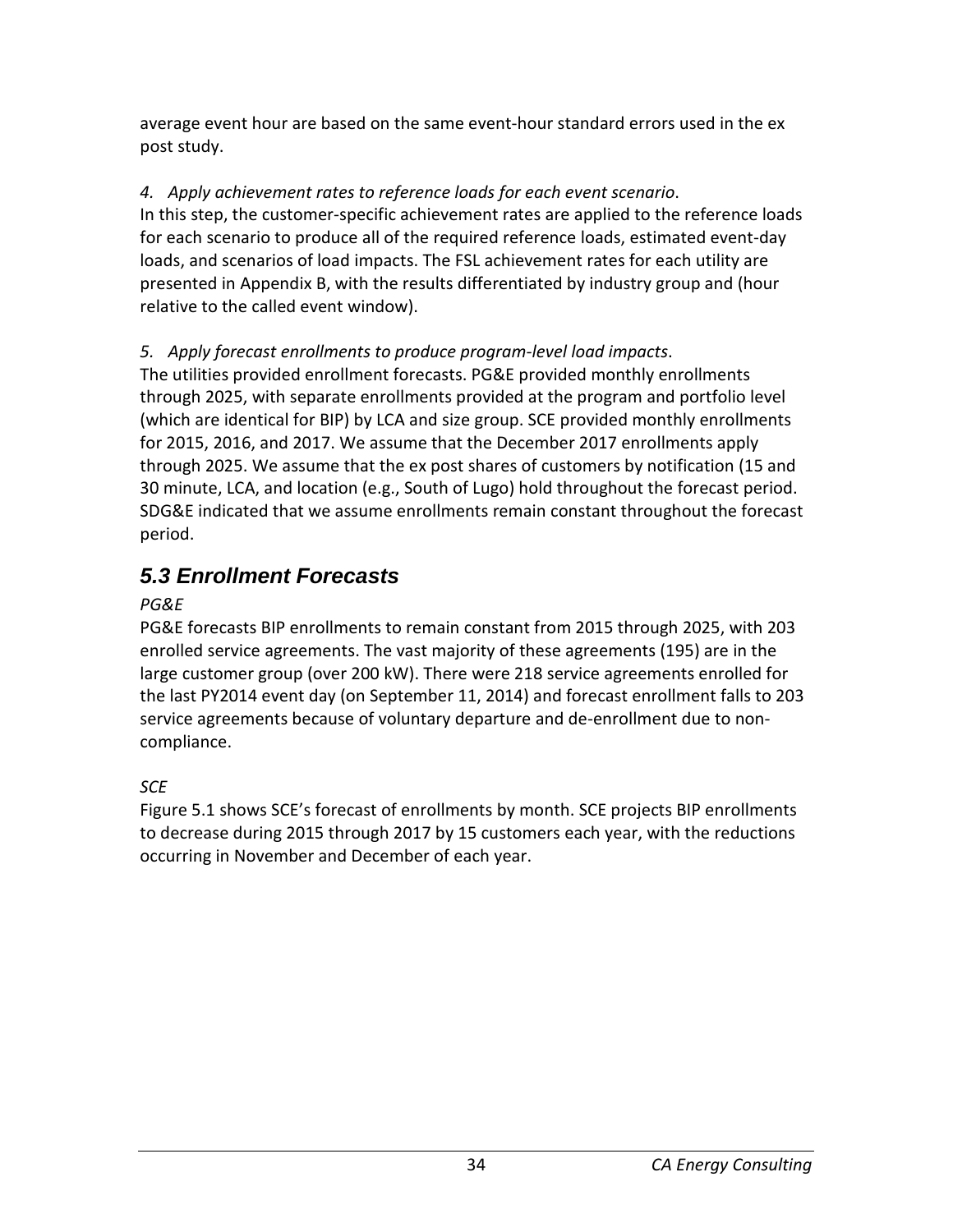

**Figure 5.1: Number of Enrolled Customers in Each Forecast Month,** *SCE*

#### *SDG&E*

We assumed that the seven currently enrolled customers continue to be enrolled in BIP.

# *5.4 Reference Loads and Load Impacts*

For each utility and program type, we provide the following summary information: the hourly profile of reference loads and load impacts for typical event days; the level of load impacts across years; and the distribution of load impacts by local capacity area.

Together, these figures provide a useful indication of the anticipated changes in the forecast load impacts across the various scenarios represented in the Protocol tables. All of the tables required by the Protocols are provided in an Appendix.

## **5.4.1 PG&E**

Figure 5.2 shows the August 2015 forecast load impacts for a typical event day in a utility-specific 1-in-2 weather year. Event-hour (1:00 to 6:00 p.m.) load impacts average 246 MW, which represents 85.5 percent of the enrolled reference load. The programlevel FSL is 47.5 MW, compared to the average event-hour program load of 41.9 MW. This slight over-performance at the program level is consistent with our estimates for the September 11, 2014 event day that serves as the basis for the ex ante load impacts.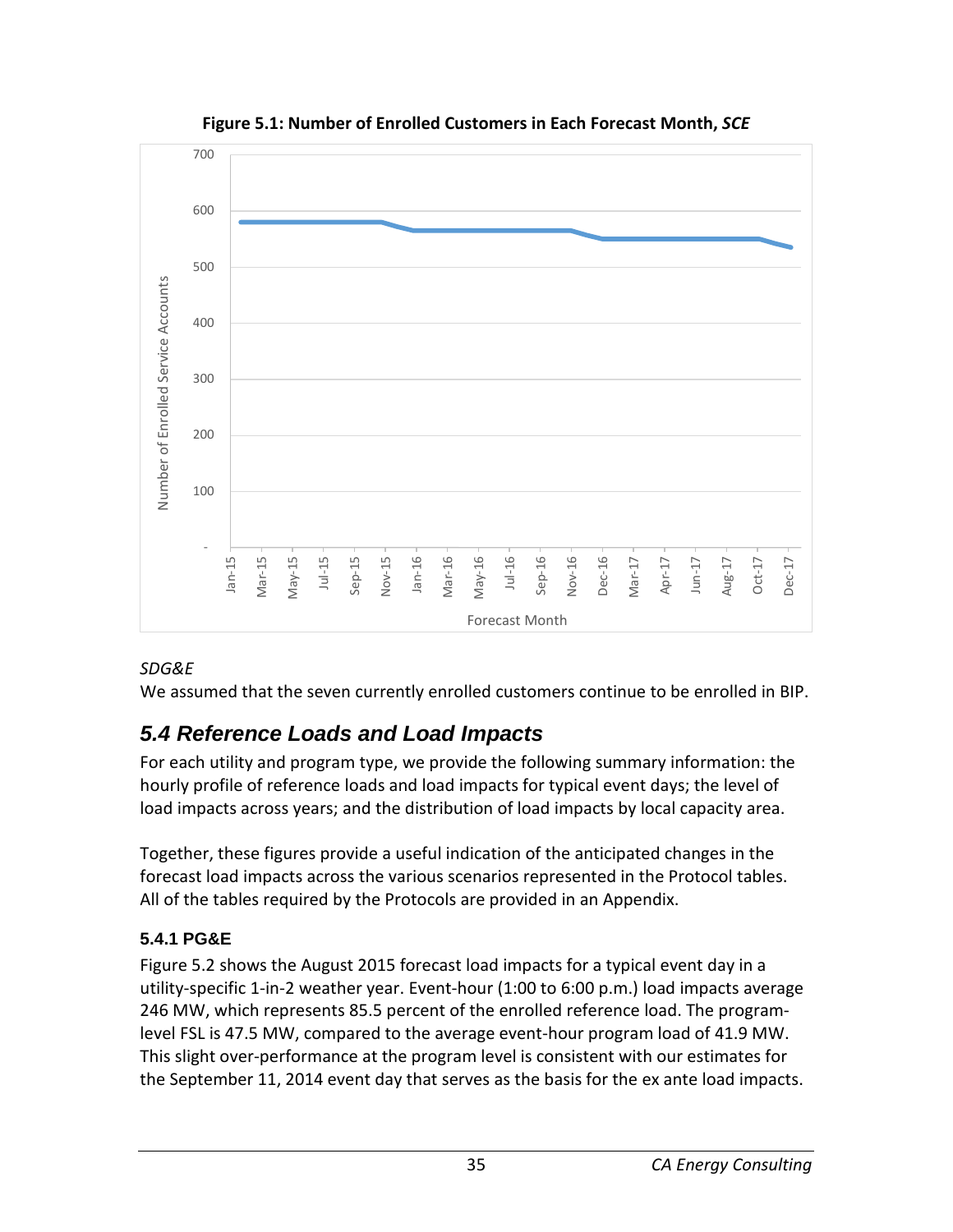

**Figure 5.2: PG&E Hourly Event Day Load Impacts for the Typical Event Day in a Utility-Specific 1-in-2 Weather Year for August 2015**

Figure 5.3 shows the share of load impacts by local capacity area, assuming a typical event day in an August 2015 utility-specific 1-in-2 weather year. Customers not in any LCA account for the largest share, with 74 percent of the load impacts.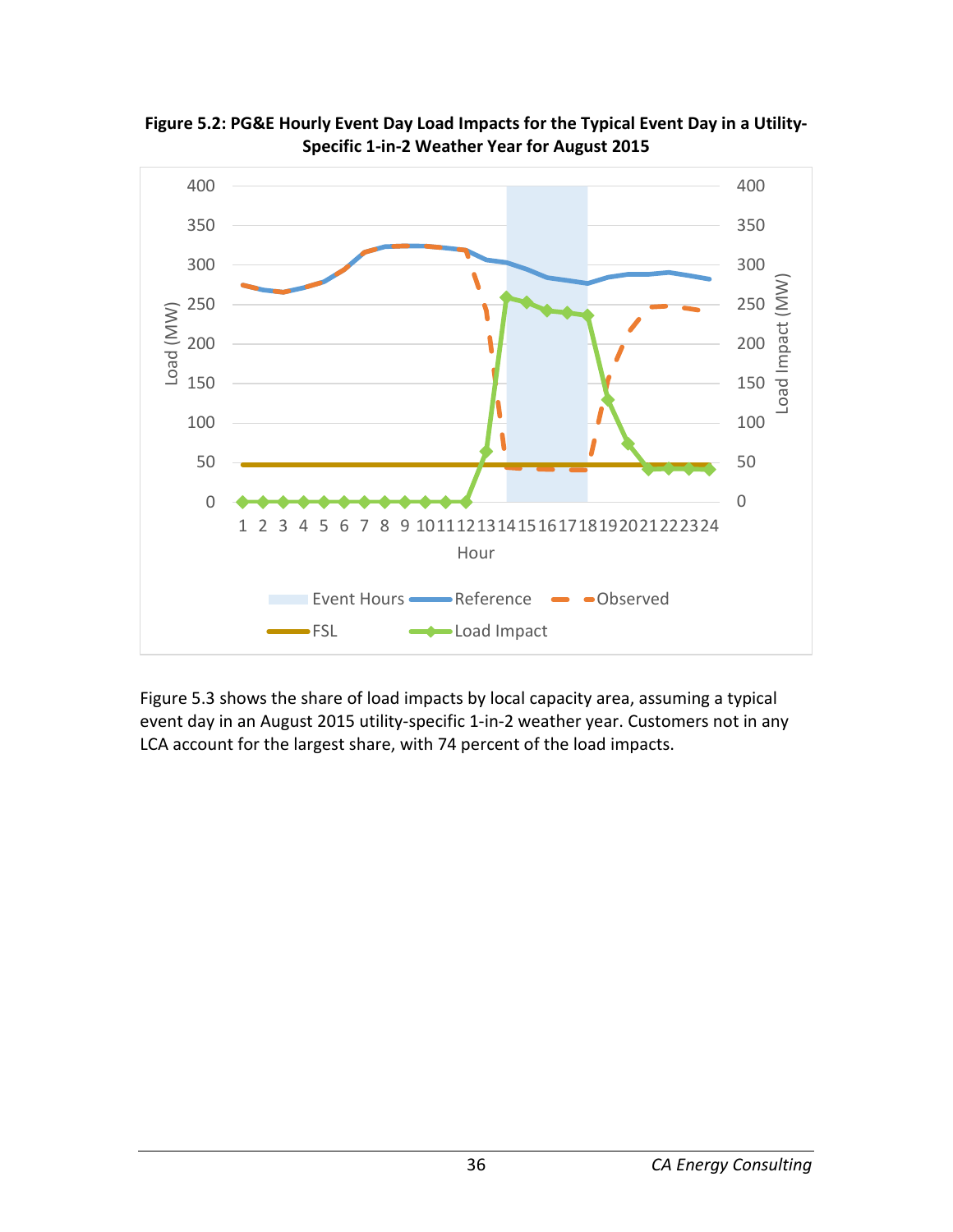

#### **Figure 5.3: Share of PG&E Load Impacts by LCA for the August 2015 Typical Event Day in a Utility-specific 1-in-2 Weather Year**

Figure 5.4 illustrates August load impact for each forecast scenario, differentiated by 1 in-2 versus 1-in-10 weather conditions under both utility-specific and CAISO-coincident peak conditions. The enrollment forecast does not change across the 2015-2025 window, so these load impacts stay constant for August across the forecast years. Recall that weather effects were removed from PG&E's ex ante forecast, so each of these scenarios contains a load impact forecast of 246 MW.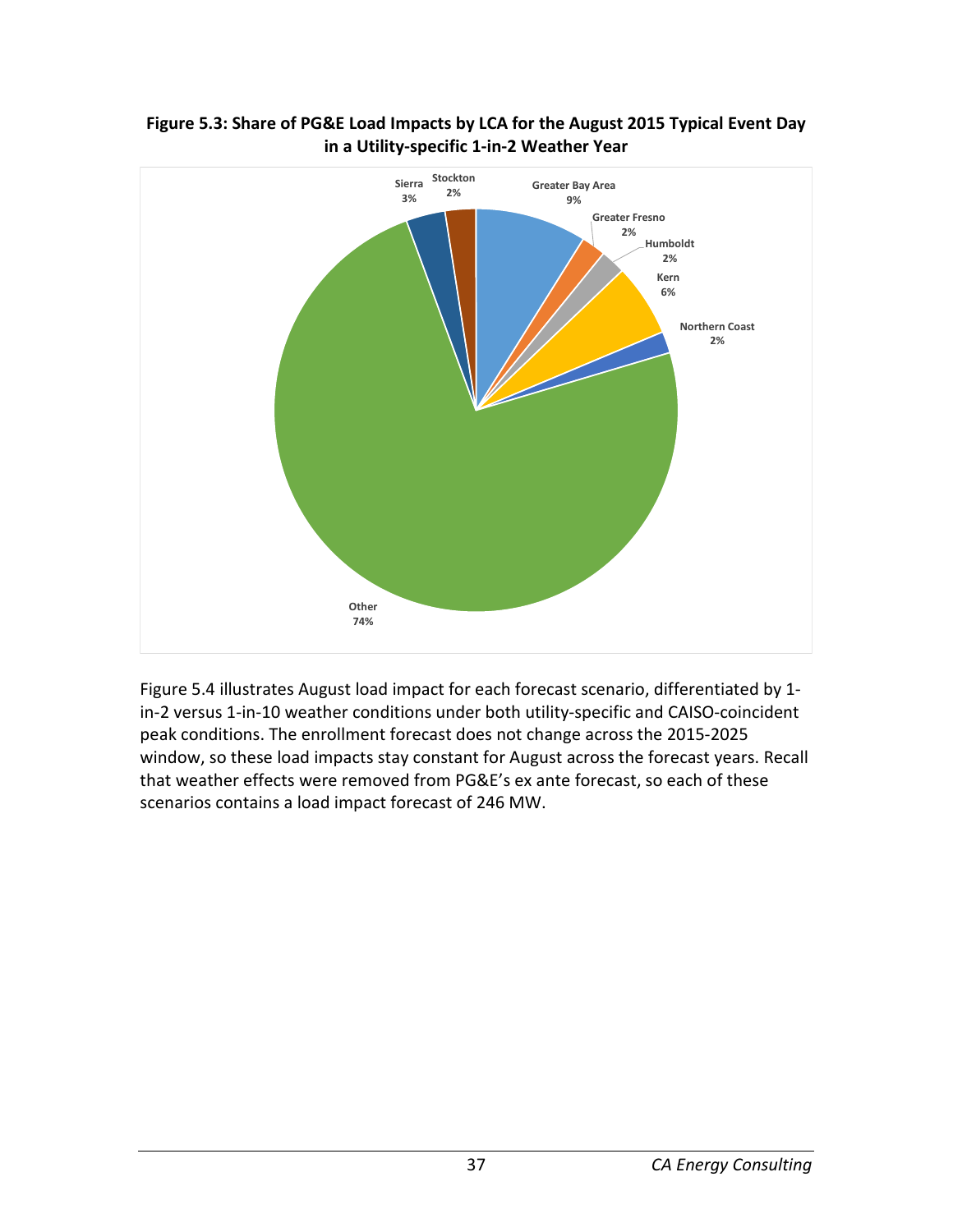

**Figure 5.4: Average Hourly Ex Ante Load Impacts by Scenario for August,** *PG&E*

Table 5.2 shows the per-customer reference loads and load impacts by weather year (1 in-2 and 1-in-10 for both utility-specific and CAISO-coincident peak conditions) for the August monthly peak day.

| <b>Scenario</b>  | <b>Weather Year</b> | <b>Reference</b><br>Load (kW) | <b>Load Impact</b><br>(kW) | % Load Impact |
|------------------|---------------------|-------------------------------|----------------------------|---------------|
| Utility-specific | $1$ -in- $2$        | 1,418                         | 1,212                      | 85.5%         |
|                  | $1-in-10$           | 1,418                         | 1.212                      | 85.5%         |
| CAISO-           | $1-in-2$            | 1.418                         | 1.212                      | 85.5%         |
| coincident       | $1-in-10$           | 1,418                         | 1.212                      | 85.5%         |

**Table 5.2: Per-customer Ex Ante Load Impacts,** *PG&E*

#### **5.4.2 SCE**

Figure 5.5 shows the August 2015 forecast load impacts for a typical event day in a utility-specific 1-in-2 weather year. Event-hour (1:00 to 6:00 p.m.) load impacts average 668 MW, which represents 81.2 percent of the enrolled reference load. The programlevel FSL is 84.1 MW, compared to the average event-hour program load of 154.8 MW. This under-performance at the program level is consistent with our estimates for the February 6, 2014 event day that serves as the basis for the ex ante load impacts.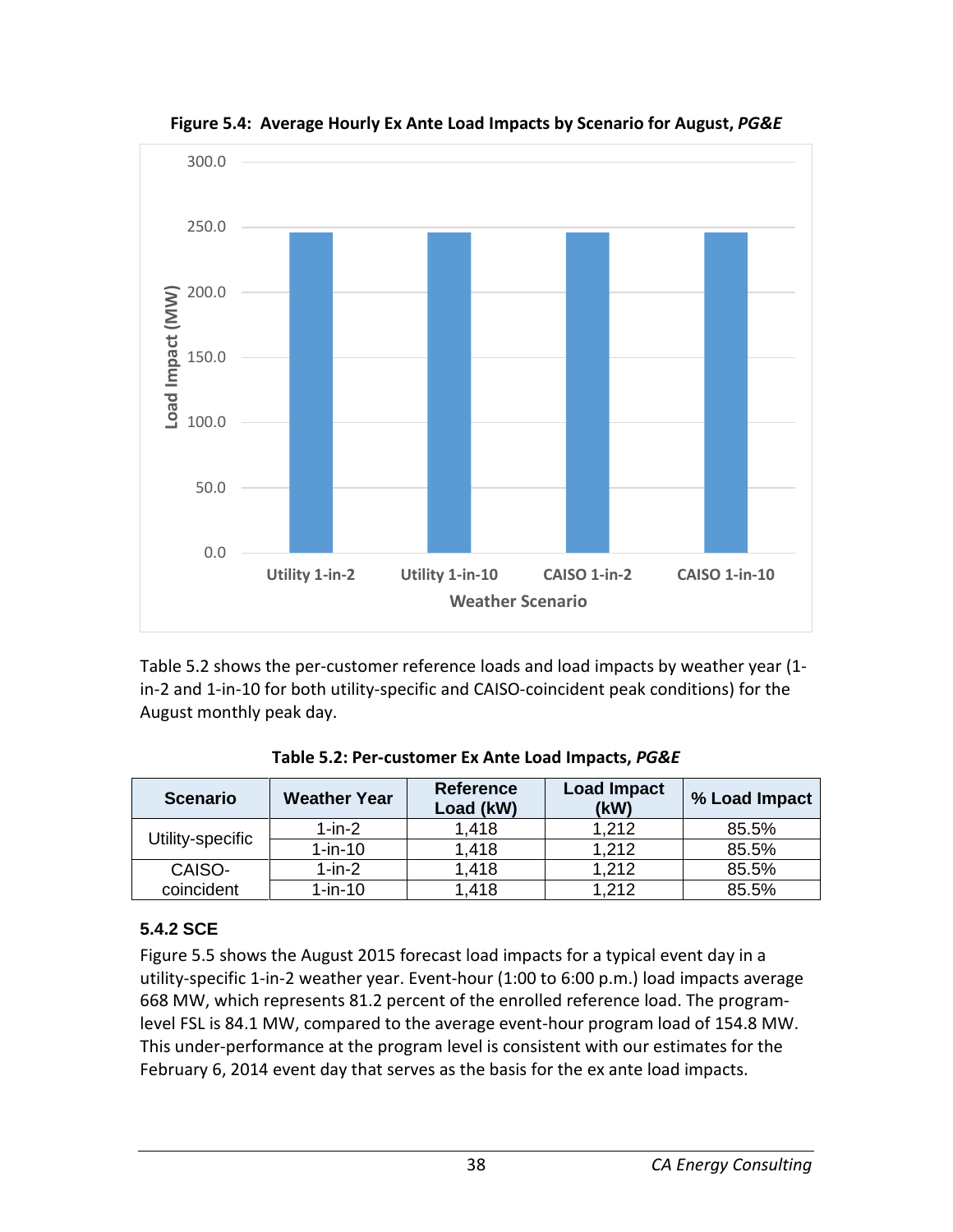

**Figure 5.5: SCE Hourly Event Day Load Impacts for the Typical Event Day in a Utility-Specific 1-in-2 Weather Year for August 2015**

Figure 5.6 shows the share of load impacts by local capacity area, assuming a typical event day in an August 2015 utility-specific 1-in-2 weather year. LA Basin customers account for the largest share, with 70 percent of the load impacts.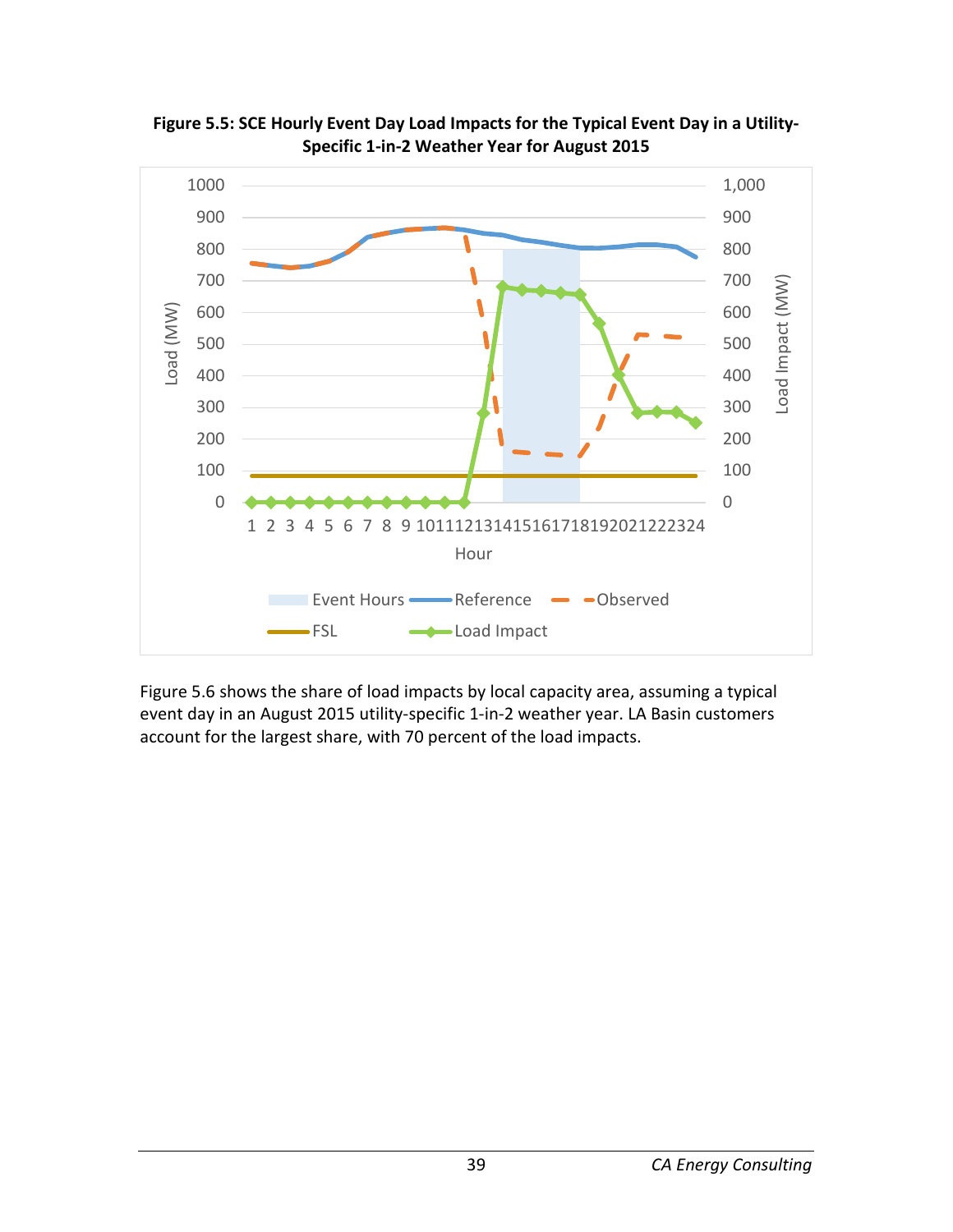

**Figure 5.6: Share of SCE Load Impacts by LCA for the August 2015 Typical Event Day in a Utility-specific 1-in-2 Weather Year**

Figure 5.7 shows the share of load impacts by notification time, assuming a typical event day in an August 2015 utility-specific 1-in-2 weather year. Customers required to reduce demand to their FSL within 15 minutes of a Notice of Interruption make up just 11 percent of customers but account for 22 percent of the load impacts.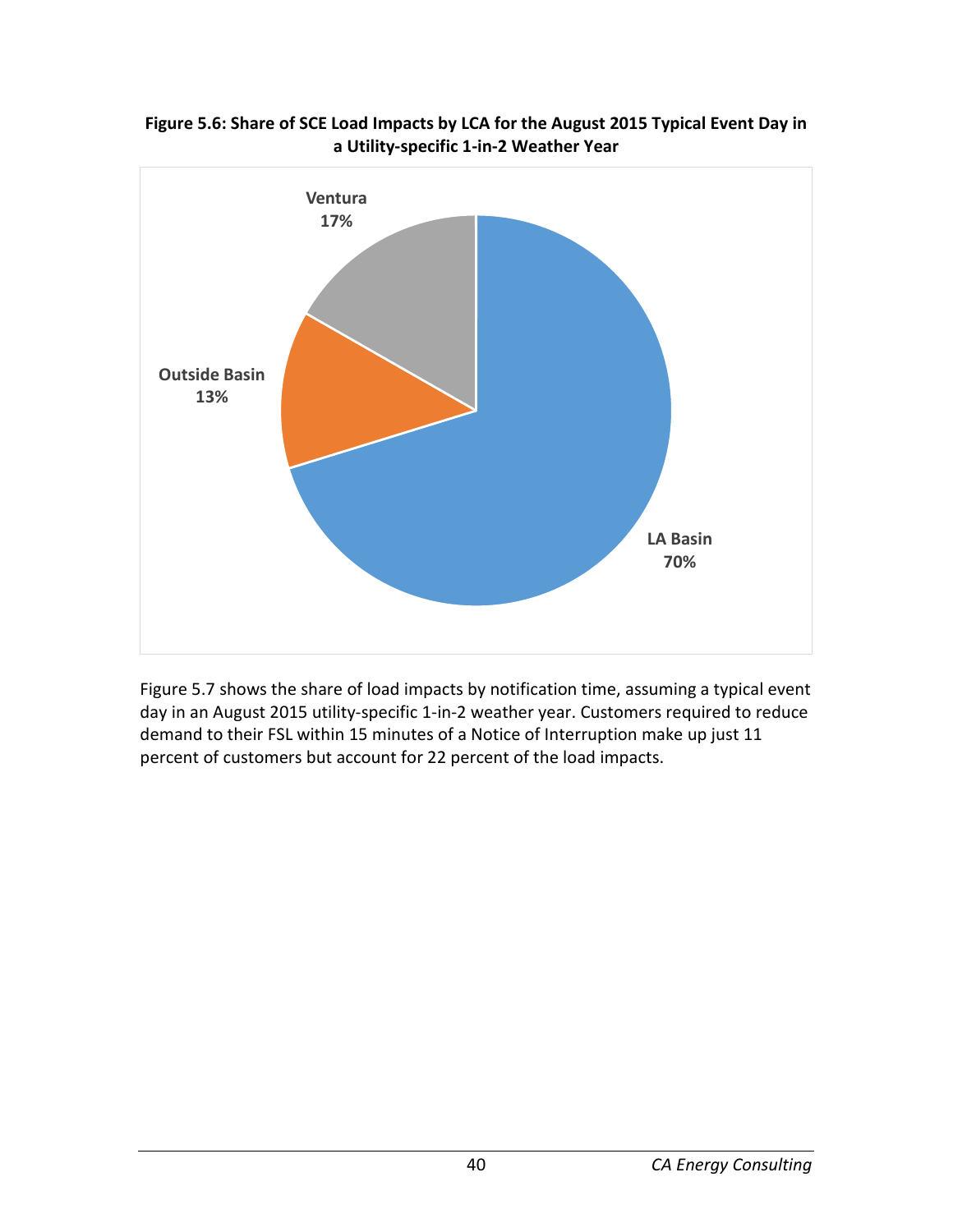

**Figure 5.7: Share of SCE Load Impacts by Notification Time for the August 2015 Typical Event Day in a Utility-specific 1-in-2 Weather Year**

Figure 5.8 illustrates August load impact for each forecast scenario, differentiated by 1 in-2 versus 1-in-10 weather conditions under both utility-specific and CAISO-coincident peak conditions. These load impacts are shown for forecast years 2015 through 2017. The load impact is not sensitive to weather conditions, but it decreases over time due to forecast reductions in enrollment.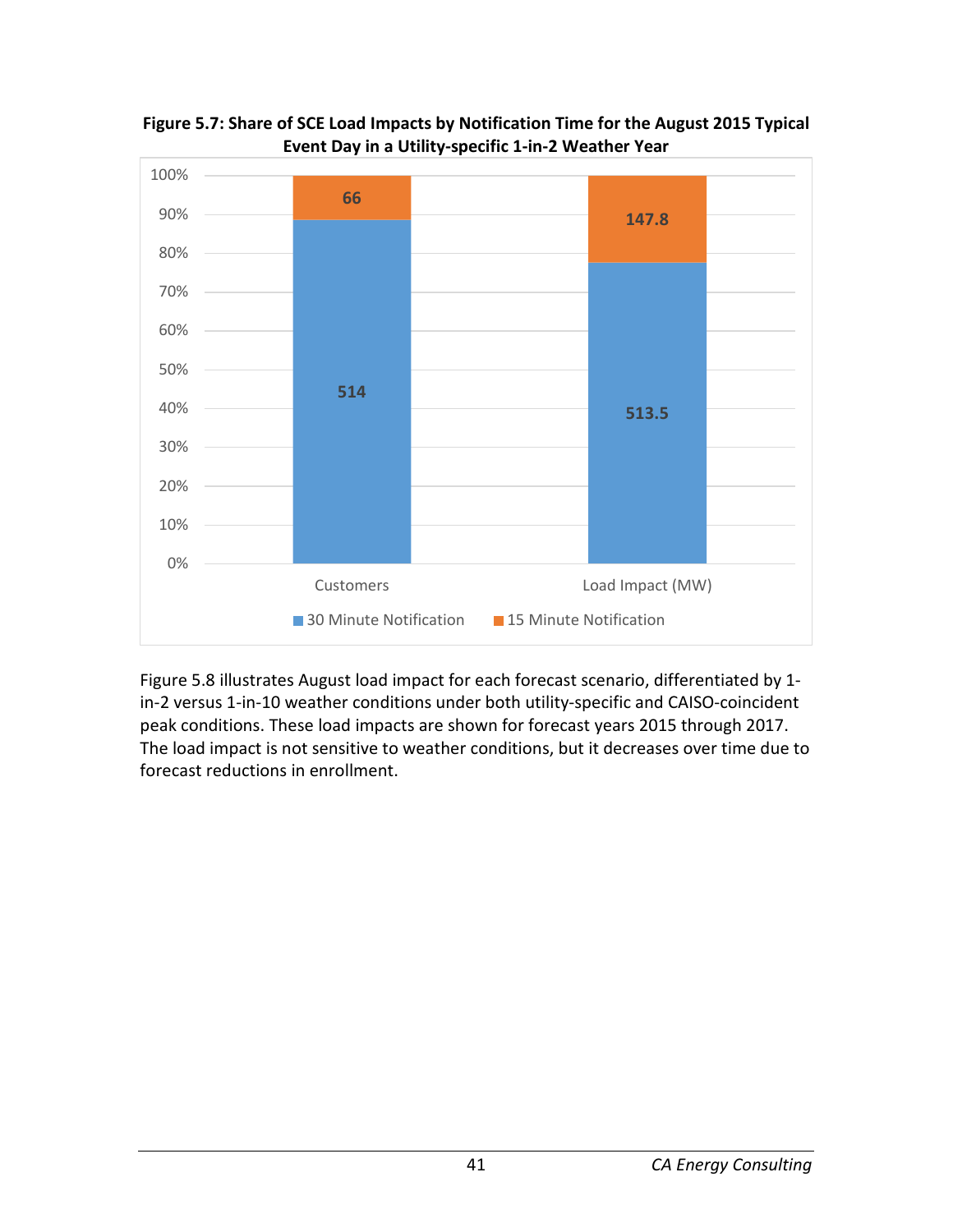

**Figure 5.8: Average Hourly Ex Ante Load Impacts by Scenario and Year for August,** *SCE*

Table 5.3 shows the per-customer reference loads and load impacts by weather year (1 in-2 and 1-in-10 for both utility-specific and CAISO-coincident peak conditions) for the August 2015 monthly peak day.

| <b>Scenario</b>  | <b>Weather Year</b> | <b>Reference</b><br>Load (kW) | <b>Load Impact</b><br>(kW) | % Load Impact |
|------------------|---------------------|-------------------------------|----------------------------|---------------|
| Utility-specific | $1$ -in- $2$        | 1.419                         | 1,152                      | 81.2%         |
|                  | $1-in-10$           | 1.418                         | 1,150                      | 81.1%         |
| CAISO-           | $1-in-2$            | 1,420                         | 1,153                      | 81.2%         |
| coincident       | $1-in-10$           | 1.419                         | 1,152                      | 81.2%         |

| Table 5.3: Per-customer Ex Ante Load Impacts, SCE |  |
|---------------------------------------------------|--|
|                                                   |  |

## **5.4.3 SDG&E**

SDG&E's enrollment forecast assumes that the number of customers remains constant (at PY2014 levels) throughout the forecast period. Therefore, we do not have any variation across years to illustrate. Because our ex post estimates were very different for the non-summer event (on February 6, 2014) than the summer events (we use May 16, 2014 as the basis of the summer ex ante load impacts), we differentiate the ex ante load impacts by season accordingly.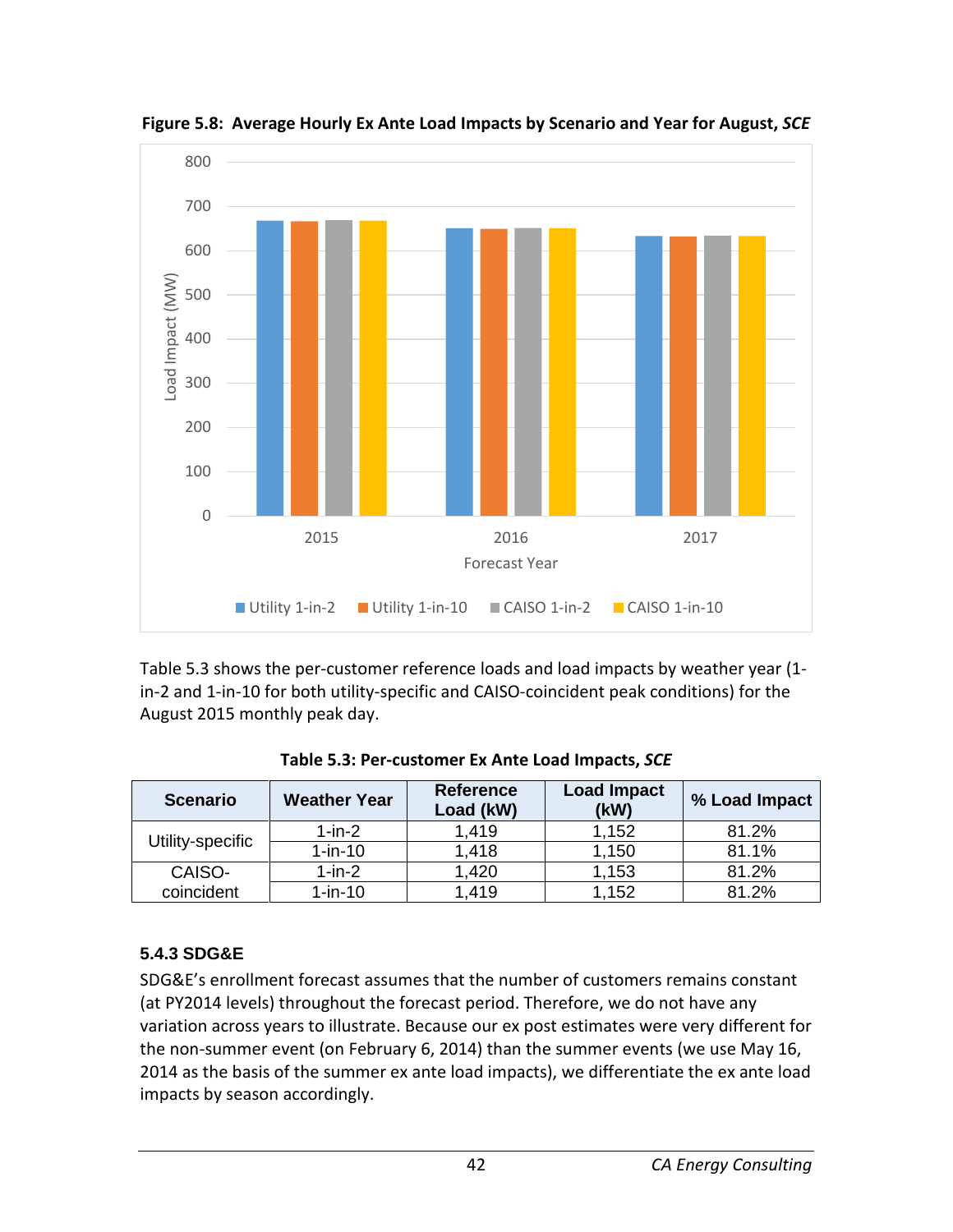Figure 5.9 shows the forecast load impacts for a typical event day (which is assumed to be in August) in a utility-specific 1-in-2 weather year. Event-hour (1:00 to 6:00 p.m.) load impacts average 1.4 MW, which represents 44.8 percent of the enrolled reference load. The program-level FSL is 1.5 MW, compared to the average event-hour program load of 1.8 MW. This under-performance at the program level is consistent with our estimates for the May 16, 2014 event day that serves as the basis for the ex ante load impacts. Note that in this case, the underperformance is limited to the first event hour, which is consistent with the estimates for the ex post event.

#### **Figure 5.9: SDG&E Hourly Event Day Load Impacts for the Typical Event Day in a Utility-Specific 1-in-2 Weather Year for August**

These results have been removed due to confidentiality concerns.

Figure 5.10 shows the hourly reference loads, observed loads, and load impacts for the February peak day in a utility-specific 1-in-2 weather year. Event-hour (4:00 to 9:00 p.m.) load impacts average 0.2 MW, which represents 9.7 percent of the enrolled reference load. The average event-hour program load of 1.4 MW is less than the aggregate FSL of 1.5 MW. Therefore, the low load impacts may be explained by the fact that the program load was already low relative to the FSL, such that customers did not need to reduce their load to meet their BIP obligations (at least in the later event hours).

#### **Figure 5.10: SDG&E Hourly Event Day Load Impacts for the February Peak Day in a Utility-Specific 1-in-2 Weather Year**

These results have been removed due to confidentiality concerns.

Table 5.4 shows the per-customer reference loads and load impacts by weather year (1 in-2 and 1-in-10 for both utility-specific and CAISO-coincident peak conditions) for the 2015 typical event day. The lack of variation across scenarios indicates that the reference loads (and therefore the load impacts) are not very sensitive to weather conditions. Note that the contents of the table have been removed due to confidentiality concerns.

| <b>Scenario</b>  | <b>Weather Year</b> | <b>Reference</b><br>Load (kW) | <b>Load Impact</b><br>(kW) | % Load Impact |
|------------------|---------------------|-------------------------------|----------------------------|---------------|
| Utility-specific | $1-in-2$            |                               |                            |               |
|                  | $1-in-10$           |                               |                            |               |
| CAISO-           | $1-in-2$            |                               |                            |               |
| coincident       | $1-in-10$           |                               |                            |               |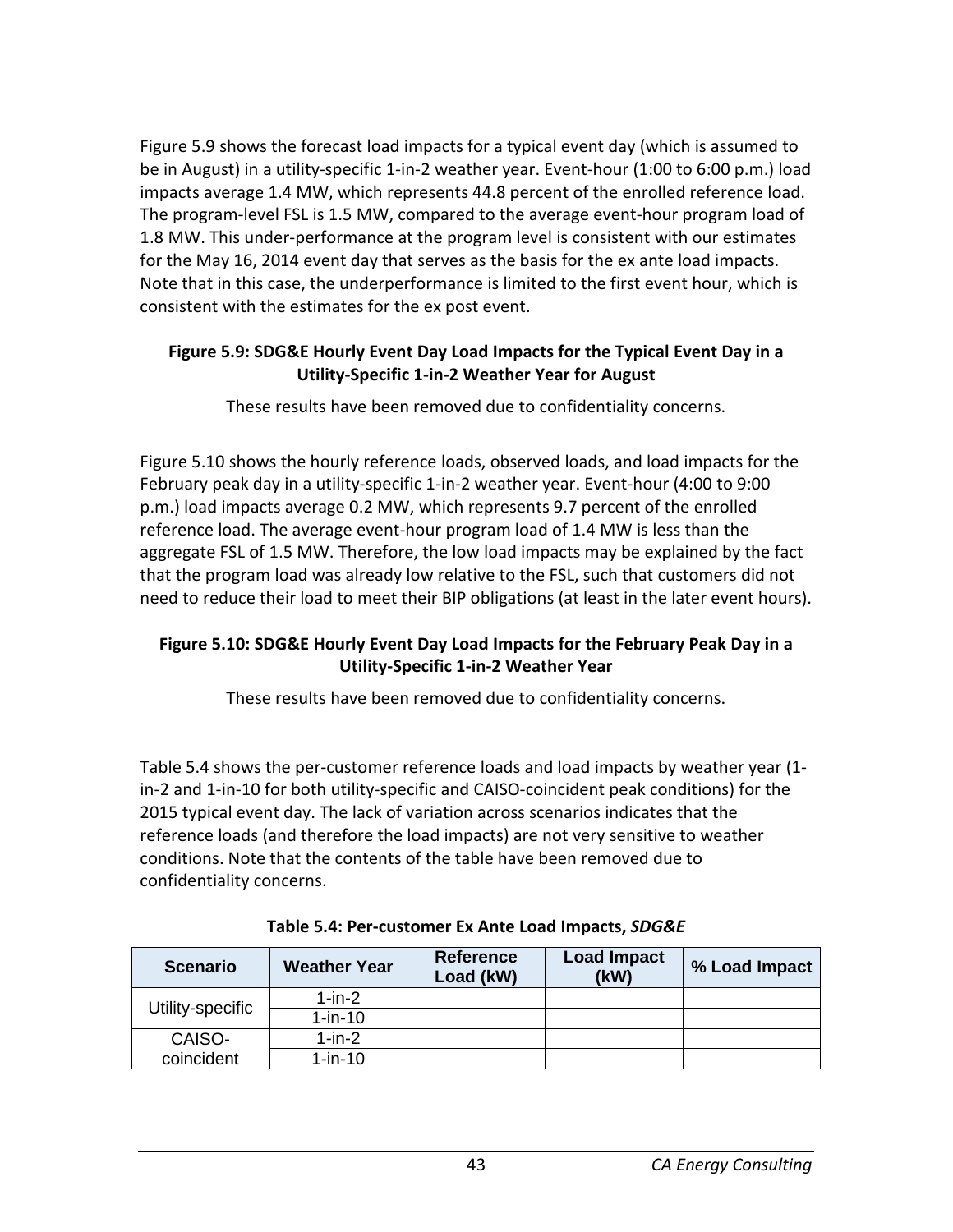# **6. Comparisons of Results**

In this section, we present several comparisons of load impacts for each utility:

- Ex post load impacts from the current and previous studies;
- Ex ante load impacts from the current and previous studies;
- Previous ex ante and current ex post load impacts; and
- Current ex post and ex ante load impacts.

In the above "current study" refers to this report, which is based on findings from the 2014 program year; and "previous study" refers to the report that was developed following the 2013 program year.

# *6.1 PG&E*

#### **6.1.1 Previous versus current ex post**

Table 6.1 shows the average event-hour reference loads and load impacts for PY2013 and PY2014. The PY2013 load impacts are based on the four event hours on July 2, 2013. The PY2014 load impacts are based on the two event hours on September 11, 2014.

#### **Table 6.1: Comparison of Average Event-day Ex Post Impacts (in MW) in PY 2013 and PY 2014,** *PG&E*

| Level    | <b>Outcome</b>   | <b>PY2013</b> | <b>PY2014</b> |
|----------|------------------|---------------|---------------|
|          | # SAIDs          | 280           | 218           |
| Total    | Reference (MW)   | 291           | 286           |
|          | Load Impact (MW) | 216           | 228           |
|          | Reference (kW)   | 1,038         | 1,311         |
| Per SAID | Load Impact (kW) | 772           | 1,047         |
|          | % Load Impact    | 74.3%         | 79.8%         |

There are substantially fewer service agreements in PY2014 (218 versus 280 in PY2013), but the total reference load and load impact did not change very much. As a result, the per-customer reference loads and load impacts are higher in PY2014.

## **6.1.2 Previous versus current ex ante**

In this sub-section, we compare the ex ante forecast prepared following PY 2013 (the "previous study") to the ex ante forecast contained in this study (the "current study"). Table 6.2 contains this comparison for the August 2015 utility-specific 1-in-2 peak month day forecast.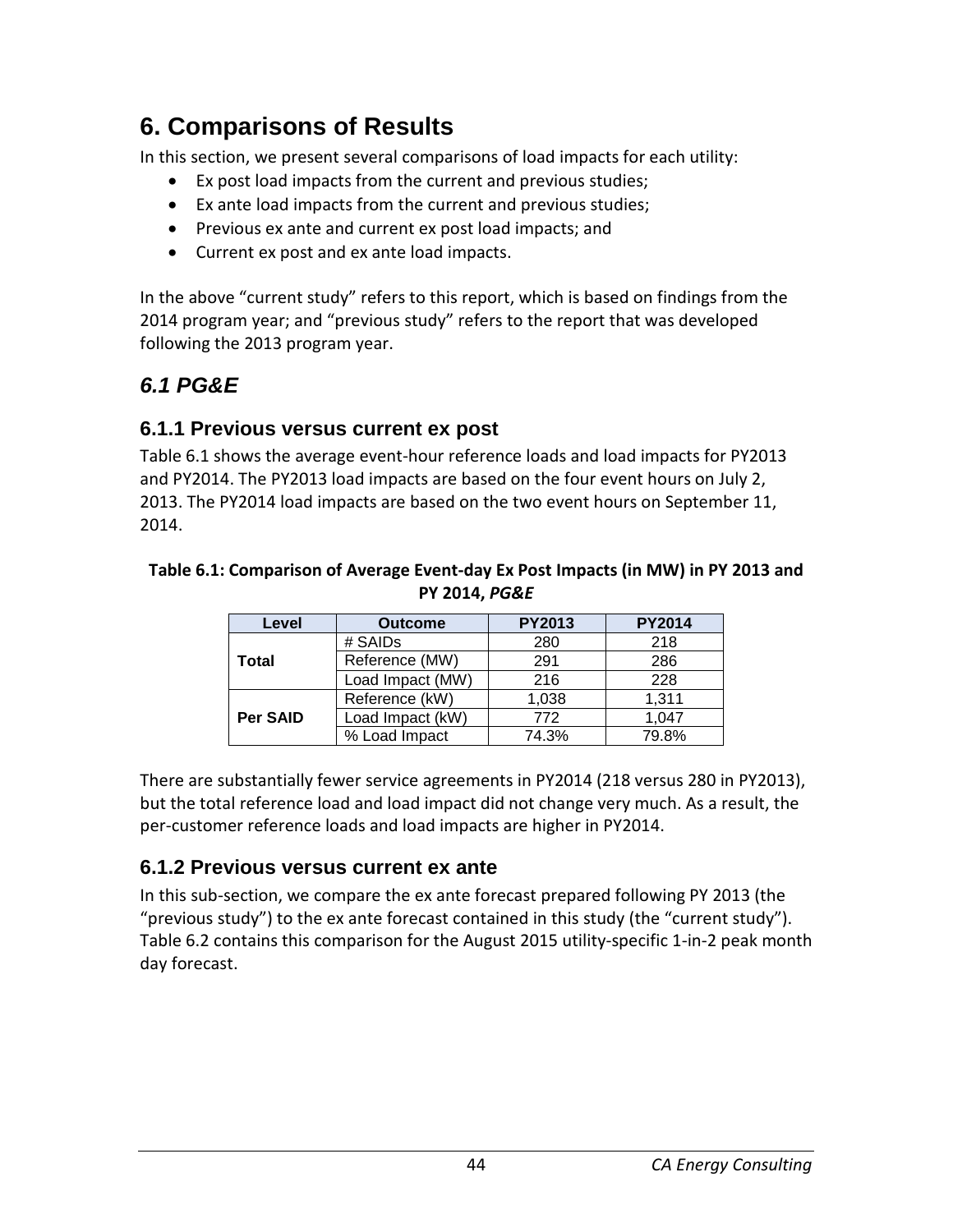| Level    | <b>Outcome</b>   | <b>Previous</b><br><b>Study 2015</b> | <b>Current</b><br><b>Study 2015</b> |
|----------|------------------|--------------------------------------|-------------------------------------|
|          | # SAIDs          | 218                                  | 203                                 |
| Total    | Reference (MW)   | 292                                  | 288                                 |
|          | Load Impact (MW) | 231                                  | 246                                 |
|          | FSL (MW)         | 61.0                                 | 47.5                                |
|          | Reference (kW)   | 1,340                                | 1,418                               |
| Per SAID | Load Impact (kW) | 1,062                                | 1,212                               |
|          | % Load Impact    | 79.2%                                | 85.5%                               |

**Table 6.2: Comparison of Ex Ante Impacts from PY 2013 and PY 2014 Studies,** *PG&E*

The current study includes 15 fewer service agreements, but the reference load is quite similar and the load impacts are higher in the current study. One notable change is that the program-level FSL decreased by 13.5 MW across years. The average customer size and load impact increased somewhat across forecasts.<sup>[12](#page-50-0)</sup>

#### **6.1.3 Previous ex ante versus current ex post**

Table 6.3 provides a comparison of the ex ante forecast of 2014 load impacts prepared following PY2013 and the PY2014 load impacts estimated as part of this study. The ex ante forecast shown in the table represents the typical event day during a utility-specific 1-in-2 weather year. The ex post load impacts are based on the September 11, 2014 event day.

The forecast and ex post load impacts are remarkably close, with the forecast including the correct number of service agreements and only small differences in reference loads and load impacts.

| Level           | Outcome          | Ex Ante for<br><b>Typical Event</b><br>Day in PY2014,<br>following<br>PY2013 Study | <b>Ex Post</b><br><b>Average Event</b><br>Day, PY2014 |
|-----------------|------------------|------------------------------------------------------------------------------------|-------------------------------------------------------|
|                 | # SAIDs          | 218                                                                                | 218                                                   |
| Total           | Reference (MW)   | 292                                                                                | 286                                                   |
|                 | Load Impact (MW) | 231                                                                                | 228                                                   |
|                 | Reference (kW)   | 1,340                                                                              | 1,311                                                 |
| <b>Per SAID</b> | Load Impact (kW) | 1,062                                                                              | 1,047                                                 |
|                 | % Load Impact    | 79.2%                                                                              | 79.8%                                                 |

**Table 6.3 Comparison of Previous Ex Ante and Current Ex Post Impacts,** *PG&E*

<span id="page-50-0"></span> $12$  Recall that ex ante load impacts are based on ex post FSL achievement ratios. This is the reason that the forecast load impact is greater than the difference between the reference load and the FSL.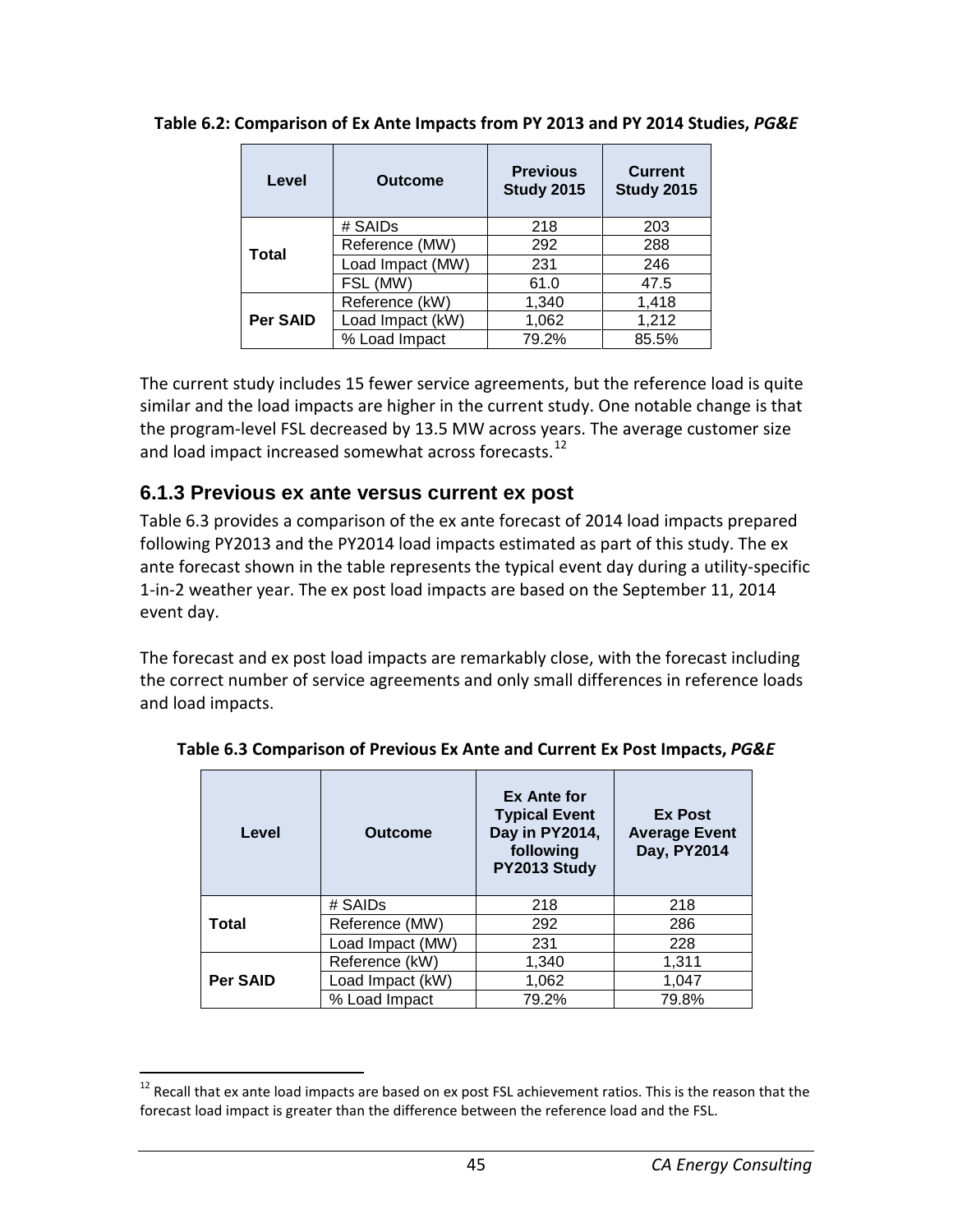## **6.1.4 Current ex post versus current ex ante**

Table 6.4 compares the ex post and ex ante load impacts from this study. The ex ante load impacts in the table represent the 2015 typical event day with utility-specific 1-in-2 weather conditions. Although program enrollment is somewhat lower, the total load impact is higher in the ex ante forecast than we estimated for the September 11, 2014 event.

| Level           | <b>Outcome</b>   | <b>Ex Post</b><br><b>Average Event</b><br>Day, PY2014 | <b>Ex Ante Typical</b><br><b>Event Day</b> |
|-----------------|------------------|-------------------------------------------------------|--------------------------------------------|
|                 | # SAIDs          | 218                                                   | 203                                        |
| <b>Total</b>    | Reference (MW)   | 286                                                   | 288                                        |
|                 | Load Impact (MW) | 228                                                   | 246                                        |
|                 | FSL (MW)         | 61.8                                                  | 47.5                                       |
|                 | Reference (kW)   | 1,311                                                 | 1,418                                      |
| <b>Per SAID</b> | Load Impact (kW) | 1,047                                                 | 1,212                                      |
|                 | % Load Impact    | 79.8%                                                 | 85.5%                                      |

**Table 6.4 Comparison of Current Ex Post Ante and Current Ex Ante Impacts,** *PG&E*

Table 6.5 documents the various potential sources of differences between the ex post and ex ante load impacts. The final point in the table proved to be the most important.

The single largest difference between the ex post and ex ante load impacts is due to a difference in the load level for a large customer that reduces its load to zero MW during event hours. This customer had, by its standards, a relatively low reference load of 7.6 MW on the September 11, 2014 event day. In contrast, its average weekday load level during those same hours in August 2014 was 22.8 MW. The higher August loads serve as the basis for this customer's typical event day reference load in the ex ante forecast. Because the customer reduces its load to zero during event hours, the higher reference load has the effect of adding approximately 15 MW to the ex ante load impact relative to the ex post load impact.

Our ex ante load impacts account for the service agreements that have left the program as well as the service agreements that have joined BIP since the last PY2014 event day. While the net result is a decrease in enrolled service agreements, the change in enrollment mix leads to a slight increase (~6 MW) in program-level load impacts. This is due to the fact that the service agreements that left the program provided very little load impact, while the new service agreements are assumed to provide the average amount of load impact.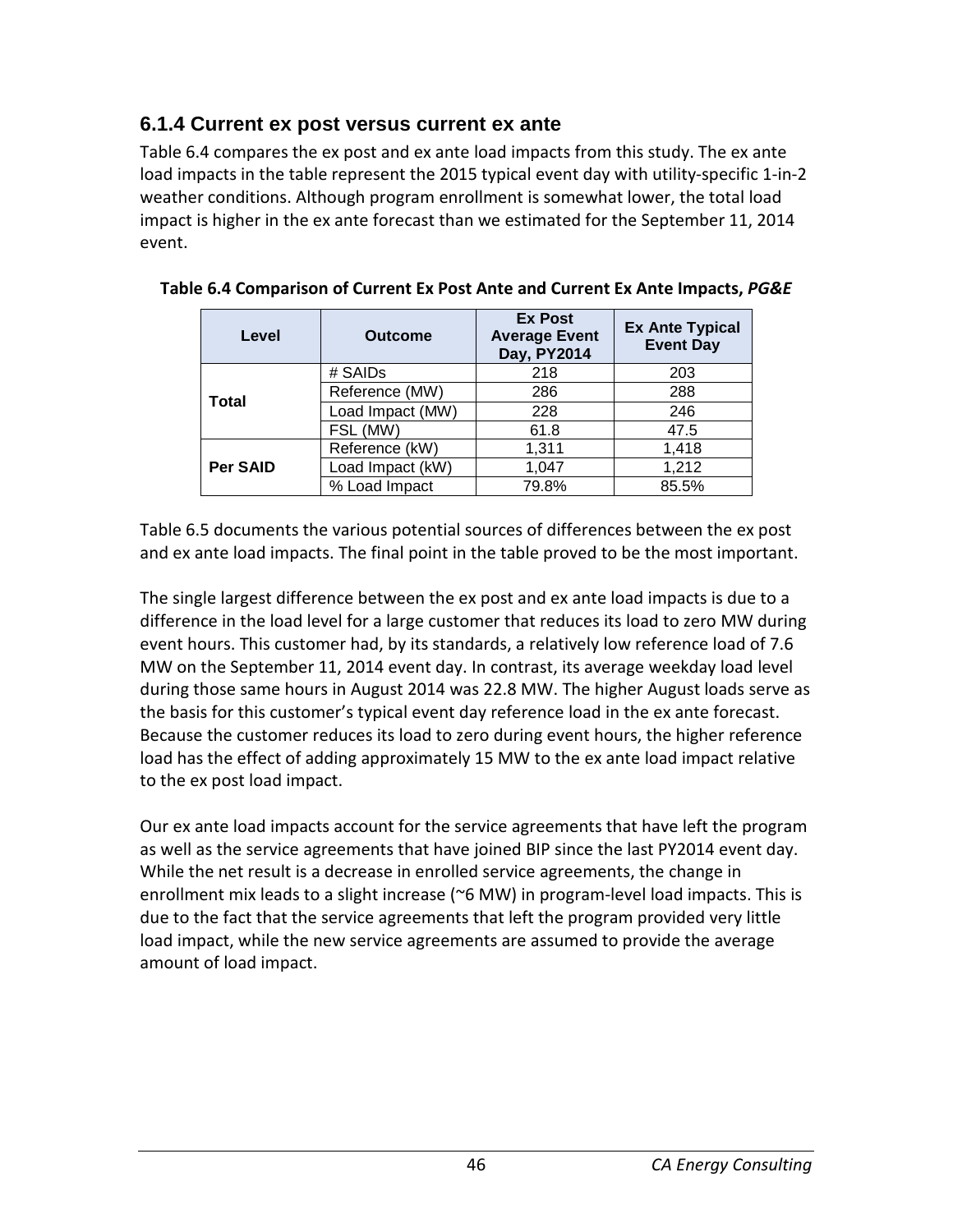| <b>Factor</b>               | <b>Ex Post</b>                                                     | <b>Ex Ante</b>                                                                                                                                                                 | <b>Expected Impact</b>                                                                                                                                                                                                                                                     |
|-----------------------------|--------------------------------------------------------------------|--------------------------------------------------------------------------------------------------------------------------------------------------------------------------------|----------------------------------------------------------------------------------------------------------------------------------------------------------------------------------------------------------------------------------------------------------------------------|
| Weather                     | 92.9 degrees Fahrenheit during<br>event hours.                     | 94.3 degrees<br>Fahrenheit during event<br>hours on utility-specific<br>1-in-2 typical event day.                                                                              | None. The program<br>reference load and load<br>impact are not weather<br>sensitive.                                                                                                                                                                                       |
| Event window                | HE 15-16.                                                          | HE 14-18 in Apr-Oct;<br>HE 17-21 in Nov-Mar.                                                                                                                                   | Minimal. The load profile<br>is fairly flat across the<br>hours in question.                                                                                                                                                                                               |
| % of resource<br>dispatched | AII.                                                               | Assume all customers<br>are called.                                                                                                                                            | None. The ex ante<br>method assumes that all<br>enrolled customers are<br>dispatched.                                                                                                                                                                                      |
| Enrollment                  | 218 SAIDs during the<br>9/11/2014 event day.                       | 203 SAIDs.                                                                                                                                                                     | The SAIDs that left BIP<br>had low load impacts, but<br>relatively high FSLs,<br>causing the program FSL<br>to go down by nearly 16<br>MW.                                                                                                                                 |
| Methodology                 | SAID-specific regressions<br>using own within-subject<br>analysis. | Reference loads are<br>simulated from SAID-<br>specific regressions.<br>Load impacts are<br>based on SAID-level<br>performance on the<br>most recent event day<br>(9/11/2014). | Differences between<br>simulated ex ante and<br>estimated ex post<br>reference loads. One<br>SAID in particular had low<br>loads on the 9/11 event<br>day relative to its TED<br>load. This SAID is the<br>single largest contributor<br>to the load impact<br>difference. |

## *6.2 SCE*

#### **6.2.1 Previous versus current ex post**

Table 6.6 compares ex post load impacts for the typical event day between PY2013 and PY2014. Only one BIP event was called in each year: September 19, 2013 (1 hour in duration); and February 6, 2014 (4 hours in duration). The number of service accounts, total reference load, and load impacts are slightly lower in PY2014, but the percustomer reference loads and load impacts are quite similar across the two years. This may be surprising given that the two events were called in different seasons.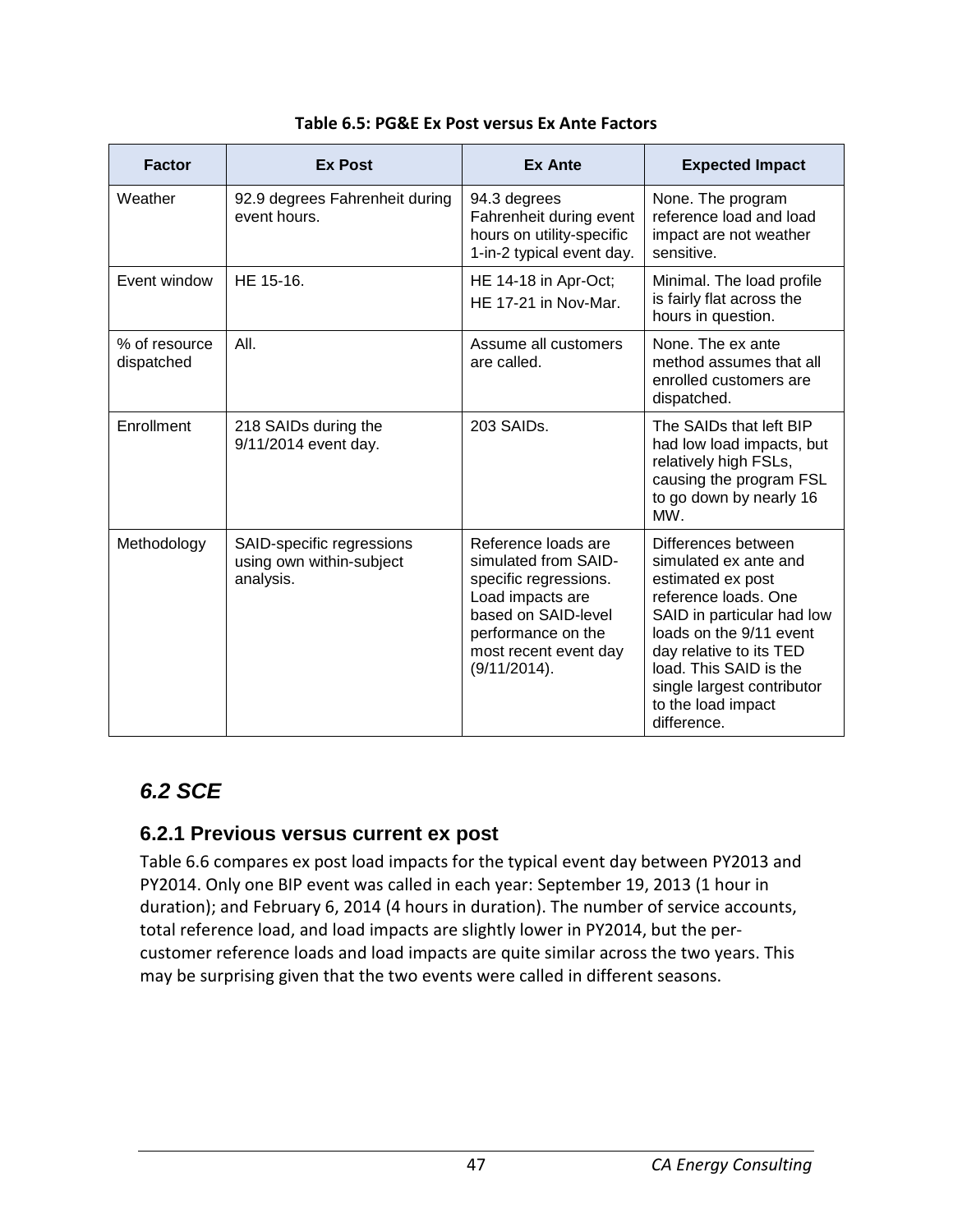| Level    | <b>Outcome</b>   | <b>PY2013</b> | <b>PY2014</b> |
|----------|------------------|---------------|---------------|
|          | # SAIDs          | 646           | 620           |
| Total    | Reference (MW)   | 816           | 755           |
|          | Load Impact (MW) | 687           | 624           |
|          | Reference (kW)   | 1,264         | 1,218         |
| Per SAID | Load Impact (kW) | 1,063         | 1,006         |
|          | % Load Impact    | 84.1%         | 82.6%         |

#### **Table 6.6 Comparison of Average Event-day Ex Post Impacts (in MW) in PY 2013 and PY 2014,** *SCE*

### **6.2.2 Previous versus current ex ante**

In this sub-section, we compare the ex ante forecast prepared following PY 2013 (the "previous study") to the ex ante forecast contained in this study (the "current study"). Table 6.7 represents the forecast for the August 2015 utility-specific 1-in-2 peak month day. Both program-level and portfolio-level forecasts are included in the table.

**Table 6.7: Comparison of Ex Ante Impacts from PY 2013 and PY 2014 Studies,** *SCE*

| Level           | <b>Outcome</b>   | <b>Previous</b><br><b>Study 2015</b> | <b>Current</b><br><b>Study 2015</b> |
|-----------------|------------------|--------------------------------------|-------------------------------------|
|                 | # SAIDs          | 610                                  | 580                                 |
| <b>Total</b>    | Reference (MW)   | 780                                  | 823                                 |
|                 | Load Impact (MW) | 650                                  | 668                                 |
|                 | Reference (kW)   | 1,278                                | 1,419                               |
| <b>Per SAID</b> | Load Impact (kW) | 1,065                                | 1,152                               |
|                 | % Load Impact    | 83.3%                                | 81.2%                               |

Forecast enrollment is lower in the current forecast, but per-customer reference loads and load impacts have increased. This is likely due to a change in the composition of customers that we will discuss in the comparison of current ex post and ex ante load impacts below.

## **6.2.3 Previous ex ante versus current ex post**

Table 6.8 provides a comparison of the ex ante forecast of 2014 load impacts prepared following PY2013 and the PY2014 load impacts estimated as part of this study. The ex ante forecast shown in the table represents the typical event day during a utility-specific 1-in-2 weather year. The ex post load impacts are based on the February 6, 2014 event day.

The ex ante forecast contains 10 fewer service accounts, but the total program reference load and load impacts are slightly higher than we estimated for the one PY2014 event day. Seasonal differences may have contributed to these differences, since the PY2014 event was called in February while the typical event day is assumed to occur in August. The ex ante load impact for the February peak day averaged 585 MW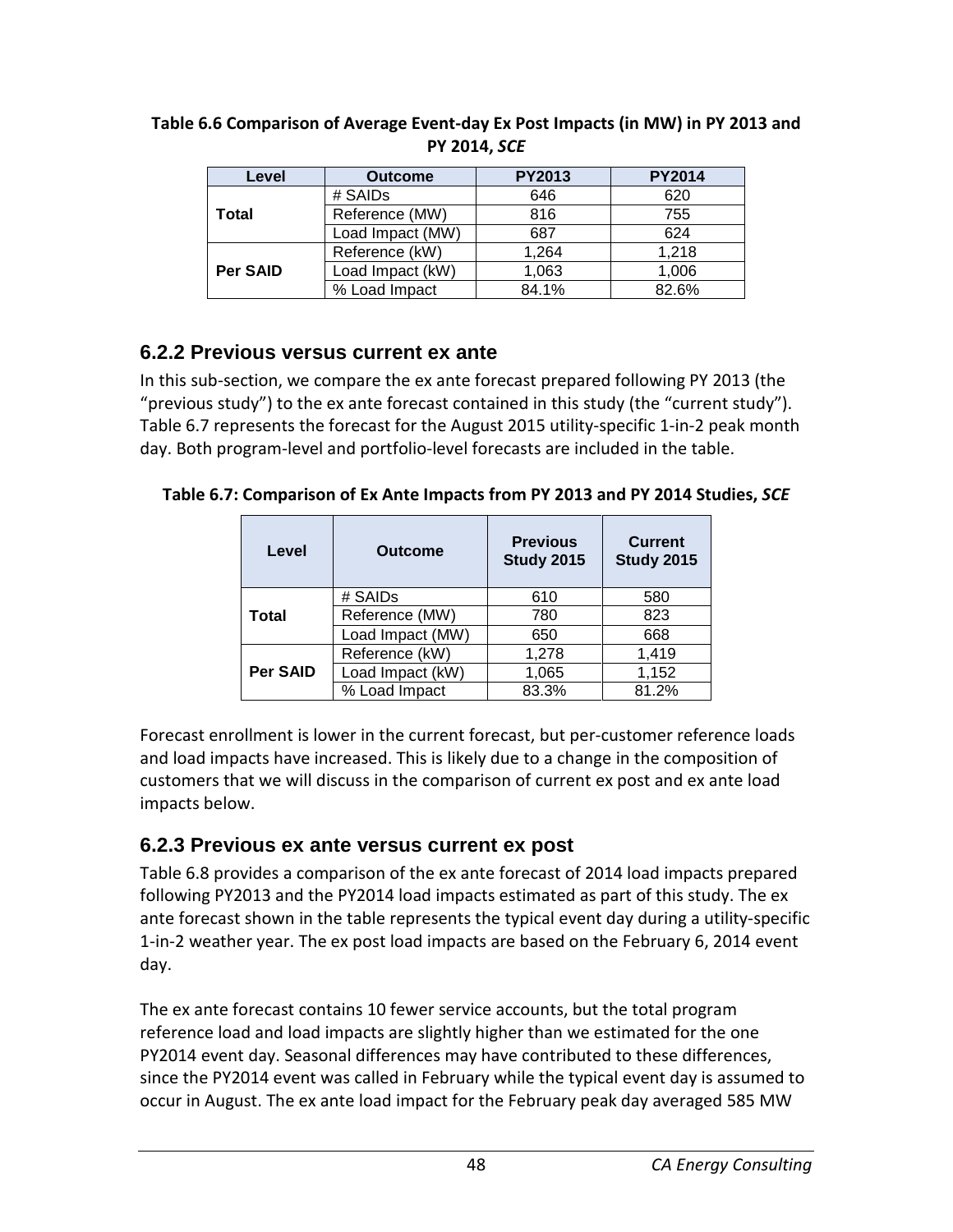across the 4:00 to 9:00 p.m. resource adequacy window, which is slightly lower than we estimated for the ex post event.

| Level           | <b>Outcome</b>   | <b>Ex Ante for TED</b><br>in PY2014,<br>following<br>PY2013 Study | <b>Ex Post</b><br><b>Average Event</b><br>Day, PY2014 |
|-----------------|------------------|-------------------------------------------------------------------|-------------------------------------------------------|
|                 | # SAIDs          | 610                                                               | 620                                                   |
| <b>Total</b>    | Reference (MW)   | 780                                                               | 755                                                   |
|                 | Load Impact (MW) | 650                                                               | 624                                                   |
|                 | Reference (kW)   | 1,278                                                             | 1,218                                                 |
| <b>Per SAID</b> | Load Impact (kW) | 1,065                                                             | 1,006                                                 |
|                 | % Load Impact    | 83.3%                                                             | 82.6%                                                 |

**Table 6.8 Comparison of Previous Ex Ante and Current Ex Post Impacts,** *SCE*

### **6.2.4 Current ex post versus current ex ante**

Table 6.9 compares the ex post and ex ante load impacts from this study, where the ex post impacts are based on the sole event day (February 6, 2014) and two versions of the ex ante load impacts are shown: the first is based on the 2015 typical event day in a utility-specific 1-in-2 weather year; and the second is based on the 2015 February peak day in a utility-specific 1-in-2 weather year. The latter is included to provide a more direct comparison to the ex post event day.

As the table shows, the per-customer reference loads and load impacts for the ex post event day are quite comparable to those of the February peak day forecast. The lower forecast enrollments is the primary reason for the lower total reference load and load impact. Enrollments are down 6.5 percent while load impacts are down 2.4 percent. The reason the load impacts (and reference loads) fall less than proportionately with enrollments is that smaller-than-average customers left BIP, while some average-sized customers joined the program (for a net reduction of 40 service accounts).

| Level           | <b>Outcome</b>   | <b>Ex Post</b><br><b>Average Event</b><br>Day, PY2014 | <b>Ex Ante Typical</b><br><b>Event Day</b> | <b>Ex Ante</b><br><b>February Peak</b><br>Day |
|-----------------|------------------|-------------------------------------------------------|--------------------------------------------|-----------------------------------------------|
|                 | # SAIDs          | 620                                                   | 580                                        | 580                                           |
| <b>Total</b>    | Reference (MW)   | 755                                                   | 824                                        | 740                                           |
|                 | Load Impact (MW) | 624                                                   | 670                                        | 609                                           |
|                 | FSL (MW)         | 82.7                                                  | 84.1                                       | 84.1                                          |
| <b>Per SAID</b> | Reference (kW)   | 1,218                                                 | 1,420                                      | 1,275                                         |
|                 | Load Impact (kW) | 1,006                                                 | 1,155                                      | 1,050                                         |
|                 | % Load Impact    | 82.6%                                                 | 81.3%                                      | 82.4%                                         |

|  |  | Table 6.9 Comparison of Current Ex Post Ante and Current Ex Ante Impacts, SCE |  |
|--|--|-------------------------------------------------------------------------------|--|
|  |  |                                                                               |  |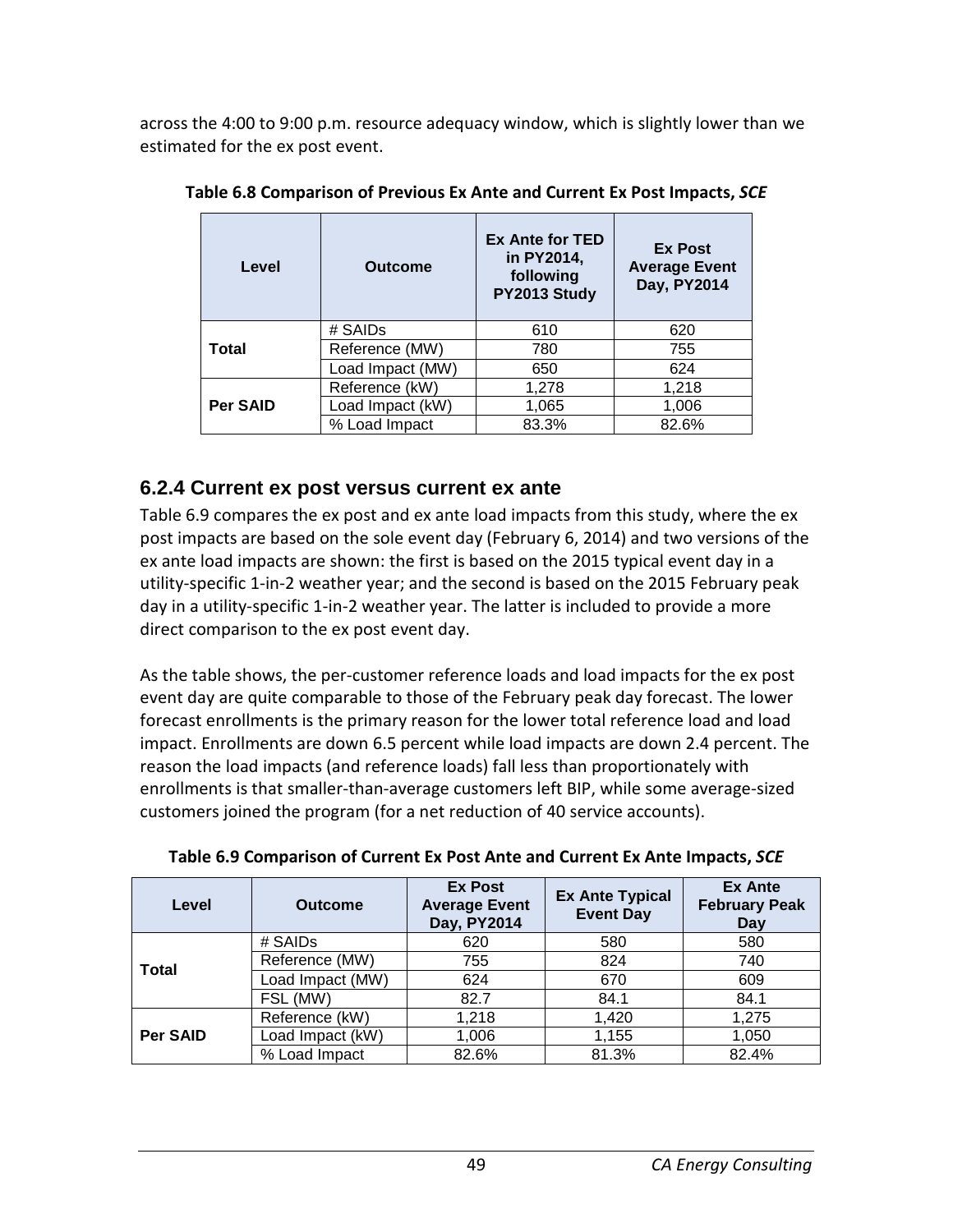Table 6.10 describes the sources of differences between the ex post and ex ante load impacts, using the August 2015 1-in-2 scenario as the benchmark for comparison.

| <b>Factor</b>               | <b>Ex Post</b>                                                     | <b>Ex Ante</b>                                                                                                                                                           | <b>Expected Impact</b>                                                                                                                                                                                                           |
|-----------------------------|--------------------------------------------------------------------|--------------------------------------------------------------------------------------------------------------------------------------------------------------------------|----------------------------------------------------------------------------------------------------------------------------------------------------------------------------------------------------------------------------------|
| Weather                     | 51.4 degrees Fahrenheit during<br>event hours.                     | 93.1 degrees<br>Fahrenheit during event<br>hours on utility-specific<br>1-in-2 Aug peak day.                                                                             | The load is not very<br>weather sensitive, but the<br>temperature difference is<br>large so it is a factor. As<br>described above, the<br>February 1-in-2 per-<br>customer reference load<br>is very close to ex post<br>levels. |
| Event window                | HE 16-19.                                                          | HE 14-18 in Apr-Oct;<br>HE 17-21 in Nov-Mar.                                                                                                                             | The earlier summer ex<br>ante event window<br>contributes to higher<br>reference loads and load<br>impacts relative to the ex<br>post window. In non-<br>summer the difference in<br>event window is<br>inconsequential.         |
| % of resource<br>dispatched | All customers were called.                                         | Assume all customers<br>are called.                                                                                                                                      | None. The ex ante<br>method assumes that all<br>enrolled customers are<br>dispatched.                                                                                                                                            |
| Enrollment                  | 620 SAIDs during the ex post<br>event day.                         | 580 SAIDs in August<br>2015.                                                                                                                                             | The lower forecast<br>enrollment also leads to a<br>slight increase in average<br>customer size because<br>relatively small customers<br>left the program.                                                                       |
| Methodology                 | SAID-specific regressions<br>using own within-subject<br>analysis. | Reference loads are<br>simulated from SAID-<br>specific regressions.<br>Load impacts are<br>based on the SAID-<br>specific load impacts<br>from the PY2014 event<br>day. | No effect because the<br>2014 ex post event day is<br>the basis of the ex ante<br>forecast.                                                                                                                                      |

#### **Table 6.10: SCE Ex Post versus Ex Ante Factors**

# *6.3 SDG&E*

#### **6.3.1 Previous versus current ex post**

Table 6.11 compares ex post load impacts between PY2013 and PY2014. Seven service accounts were enrolled in each year. The PY2013 load impacts are based on the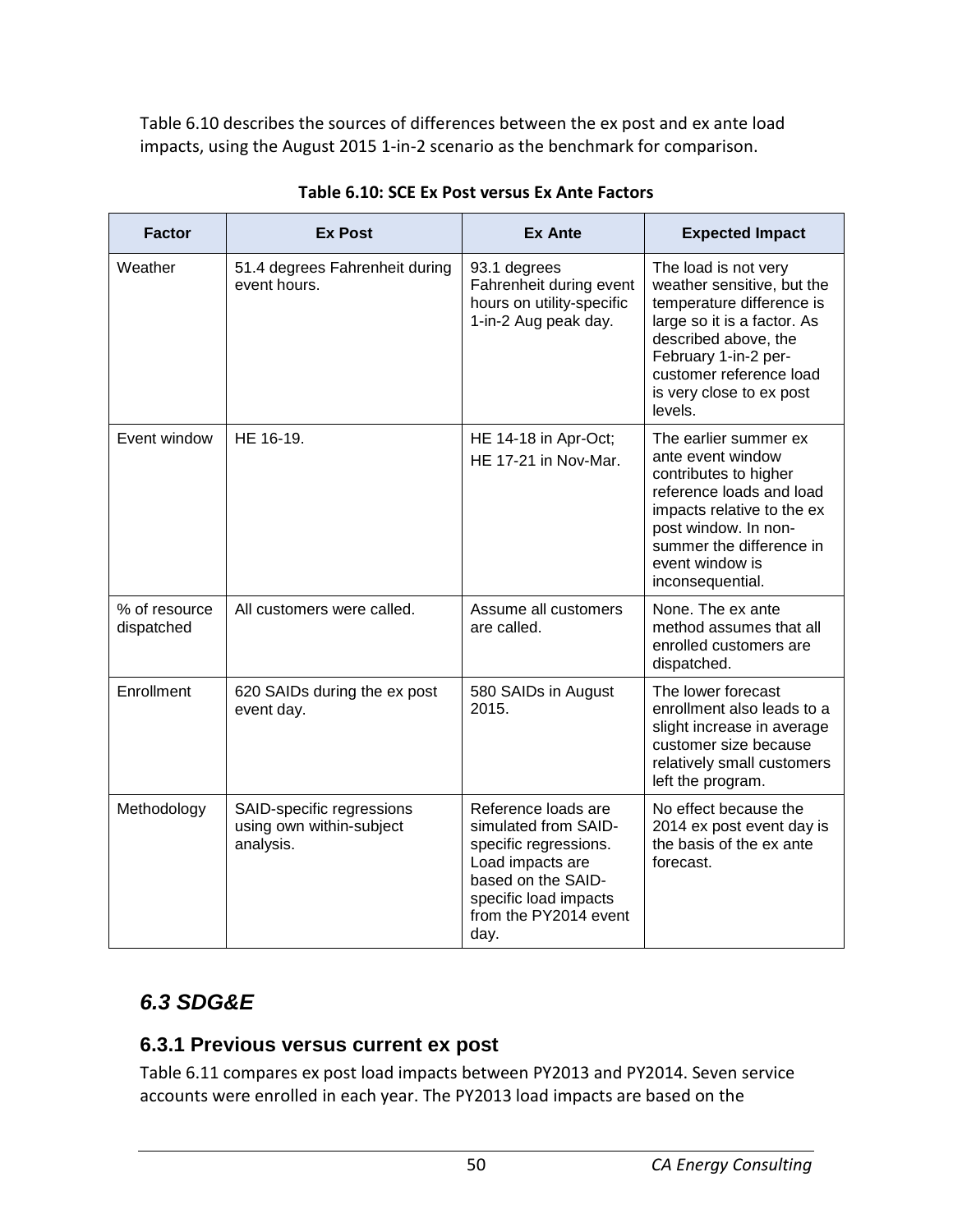September 5, 2013 event (four hours in duration), while the PY2014 load impacts are based on the May 16, 2014 event (four hours in duration). The total reference load and load impact was somewhat lower in PY2013, though the percentage load impact was similar in the two years.

| Level    | <b>Outcome</b>   | <b>PY2013</b> | <b>PY2014</b> |
|----------|------------------|---------------|---------------|
|          | # SAIDs          |               |               |
| Total    | Reference (MW)   | 3.2           | 4.0           |
|          | Load Impact (MW) | 17            | 2.0           |
|          | Reference (kW)   | 450           | 575           |
| Per SAID | Load Impact (kW) | 236           | 288           |
|          | % Load Impact    | 52.4%         | 50.1%         |

| Table 6.11: Comparison of Average Event-day Ex Post Impacts (in MW) in PY 2013 and |
|------------------------------------------------------------------------------------|
| <b>PY2014, SDG&amp;E</b>                                                           |

### **6.3.2 Previous versus current ex ante**

In this sub-section, we compare the ex ante forecast prepared following PY 2013 (the "previous study") to the ex ante forecast contained in this study (the "current study"). Table 6.12 presents this comparison for the ex ante forecasts of the utility-specific 1-in-2 August peak day. Reference loads, load impacts, and percentage load impacts are all slightly lower in the current ex ante forecast. These likely reflect differences in customer usage levels across PY2013 and PY2014. The relationship between event-day loads and the FSL is similar across the two years, in that the program load is above the FSL early in the event window but below the FSL for the latter portion of the event.

| Table 6.12: Comparison of Ex Ante Impacts from PY 2013 and PY 2014 Studies, SDG&E |  |
|-----------------------------------------------------------------------------------|--|
|-----------------------------------------------------------------------------------|--|

| Level           | <b>Outcome</b>   | <b>Previous</b><br><b>Study 2015</b> | <b>Current</b><br><b>Study 2015</b> |
|-----------------|------------------|--------------------------------------|-------------------------------------|
|                 | # SAIDs          |                                      |                                     |
| Total           | Reference (MW)   | 3.4                                  | 3.2                                 |
|                 | Load Impact (MW) | 1.8                                  | 1.4                                 |
|                 | Reference (kW)   | 484                                  | 458                                 |
| <b>Per SAID</b> | Load Impact (kW) | 262                                  | 205                                 |
|                 | % Load Impact    | 54.1%                                | 44.8%                               |

## **6.3.3 Previous ex ante versus current ex post**

Table 6.13 compares the ex ante forecast prepared following PY2013 to the PY2014 ex post load impact estimates contained in this report. The ex ante load impacts are based on the typical event day in a utility-specific 1-in-2 weather year. The ex post load impacts are based on the May 16, 2014 event day. The ex post reference loads and load impacts are somewhat higher than the ex ante forecast, though the percentage load impacts are quite similar.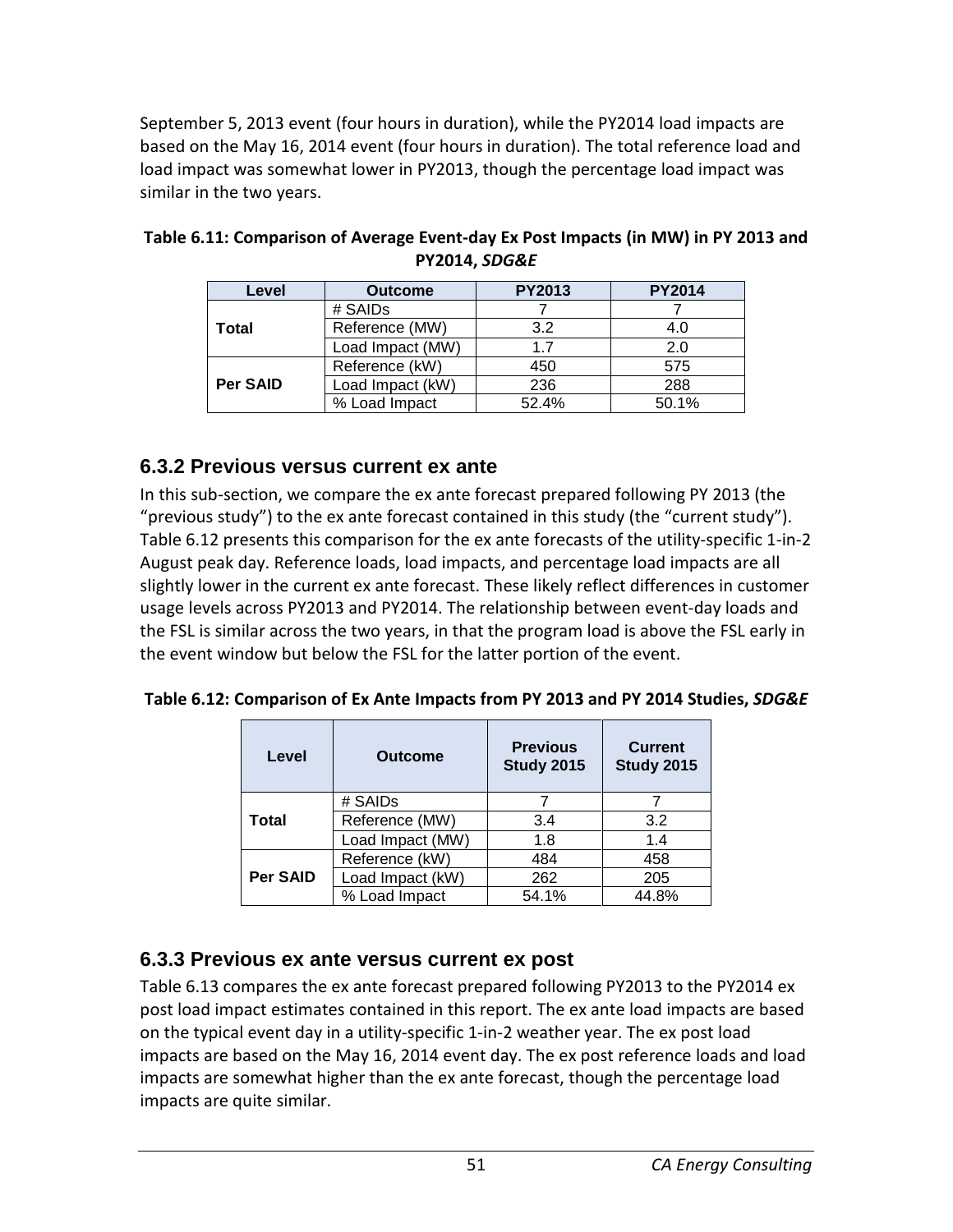| Level           | <b>Outcome</b>   | <b>Ex Ante for TED</b><br>in PY2014,<br>following<br>PY2013 Study | <b>Ex Post</b><br><b>Average Event</b><br>Day, PY2014 |
|-----------------|------------------|-------------------------------------------------------------------|-------------------------------------------------------|
|                 | # SAIDs          |                                                                   |                                                       |
| Total           | Reference (MW)   | 3.4                                                               | 4.0                                                   |
|                 | Load Impact (MW) | 1.8                                                               | 2.0                                                   |
|                 | Reference (kW)   | 484                                                               | 575                                                   |
| <b>Per SAID</b> | Load Impact (kW) | 262                                                               | 288                                                   |
|                 | % Load Impact    | 54.1%                                                             | 50.1%                                                 |

**Table 6.13: Comparison of Previous Ex Ante and Current Ex Post Impacts,** *SDG&E*

#### **6.3.4 Current ex post versus current ex ante**

Table 6.14 describes the factors that differ between the ex post and ex ante load impacts for SDG&E. The ex ante forecast is based on the ex post achievement (i.e., observed loads) relative to the FSL during event hours. So in that way, the ex post and ex ante load impacts match. The key difference in the level (MW) and percentage load impacts is that the historical event occurred earlier in the day when program loads are high relative to the loads during the 1:00 to 4:00 p.m. ex ante event window. Therefore, the level of the ex ante load impacts is lower than the ex post load impacts.

Enrollments are not a factor because the customers enrolled during PY2014 are carried forward into the ex ante forecast. Weather is not a factor because the program reference load is not very weather sensitive.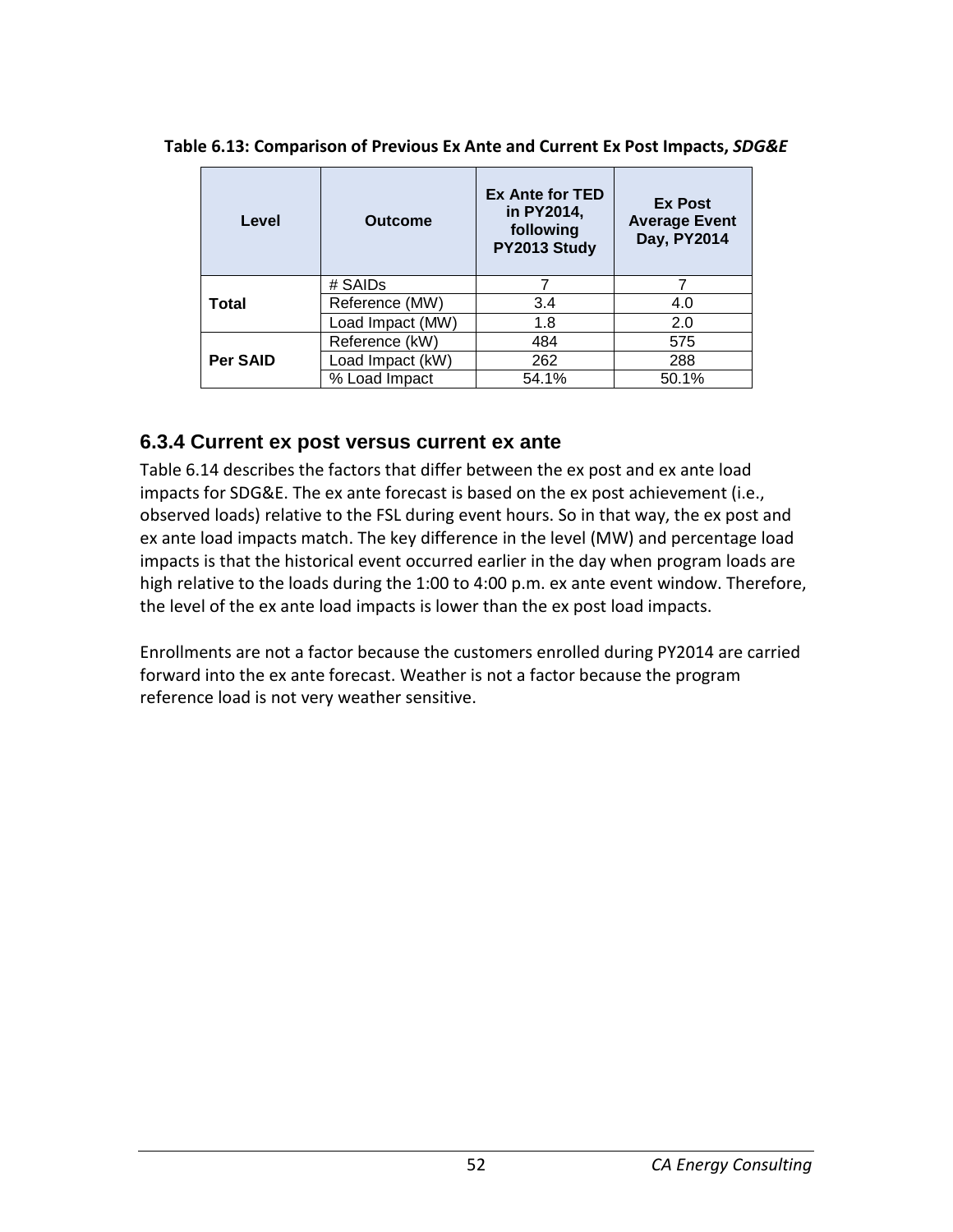| <b>Factor</b>               | <b>Ex Post</b>                                                               | <b>Ex Ante</b>                                                                                | <b>Expected Impact</b>                                                                                                                                                             |
|-----------------------------|------------------------------------------------------------------------------|-----------------------------------------------------------------------------------------------|------------------------------------------------------------------------------------------------------------------------------------------------------------------------------------|
| Weather                     | 89.6 degrees Fahrenheit during<br>HE 12-14 on the May $16^{th}$<br>event day | 80.0 degrees<br>Fahrenheit during HE<br>14-18 on utility-specific<br>1-in-2 typical event day | Program load is not very<br>weather sensitive, so a<br>small effect.                                                                                                               |
| Event window                | HE 12-14                                                                     | HE 14-18 in Apr-Oct.                                                                          | Reference loads are<br>higher earlier in the day,<br>so the load impacts are<br>higher in ex post even<br>though the event-day<br>loads relative to FSL are<br>set to be the same. |
| % of resource<br>dispatched | All                                                                          | All                                                                                           | None                                                                                                                                                                               |
| Enrollment                  | 7 service accounts                                                           | 7 service accounts                                                                            | None. We assume that<br>enrollment does not<br>change in the forecast<br>period.                                                                                                   |
| Methodology                 | SAID-specific regressions<br>using own within-subject<br>analysis.           | Reference loads are<br>simulated from SAID-<br>specific regressions.                          | Small differences between<br>simulated ex ante and<br>estimated ex post<br>reference loads                                                                                         |

Table 6.15 shows a comparison of ex post and ex ante load impacts. The average reference loads and load impacts are calculated across the relevant event hours. This table illustrates the explanation above: that reference loads were higher during the earlier event window on the May  $16<sup>th</sup>$  event day, causing the ex post load impacts to be higher than the forecast load impacts.

**Table 6.15: Comparison of Ex Post and Ex Ante Load Impacts, SDG&E**

| Date               | <b>Event Hours</b> | <b>Reference</b><br>(MW) | Load Impact<br>(MW) | Temp. | % LI  |
|--------------------|--------------------|--------------------------|---------------------|-------|-------|
| 5/16/2014          | HE 12-14           | 4.0                      | 2.0                 | 89.6  | 50.1% |
| Ex Ante TED 1-in-2 | HE 14-18           | 3.2                      | 1.4                 | 80.0  | 44.8% |

# **7. Recommendations**

BIP continues to perform well, with its customers providing substantial load impacts with short notice. We encourage utilities to dually enroll these customers in programs like DBP and PDP, which provide additional opportunities for these customers to provide demand response.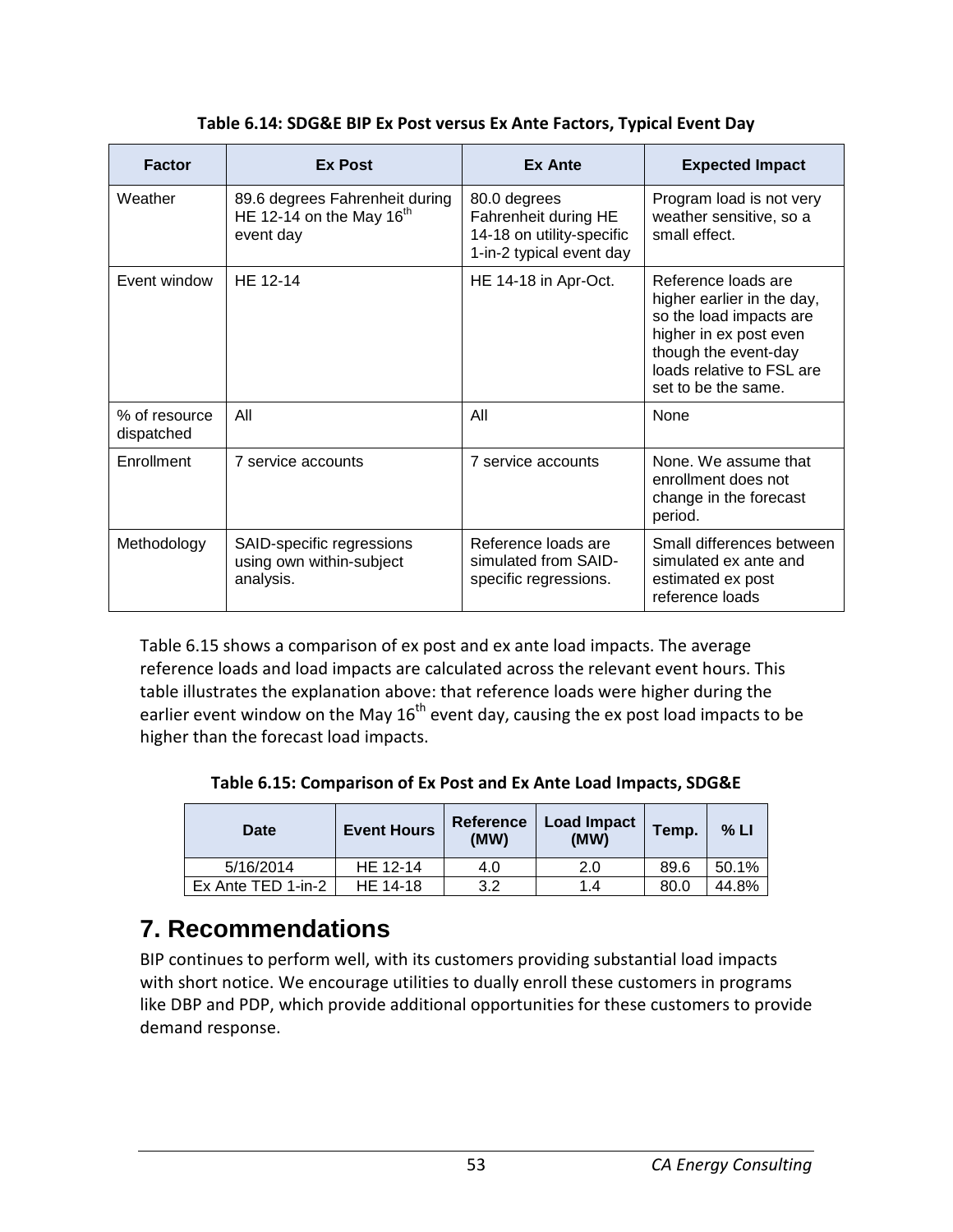# **Appendices**

The following Appendices accompany this report. Appendix A is the validity assessment associated with our ex post load impact evaluation. Appendix B contains the FSL achievement rates for each utility, by industry group. The additional appendices are Excel files that can produce the tables required by the Protocols. Note that Appendices E and H are not provided as publicly available files due to confidentiality concerns.

BIP Study Appendix H SDG&E Ex-Ante Load Impact Tables

BIP Study Appendix C PG&E Ex-Post Load Impact Tables BIP Study Appendix D SCE Ex-Post Load Impact Tables BIP Study Appendix E SDG&E Ex-Post Load Impact Tables BIP Study Appendix F PG&E Ex-Ante Load Impact Tables BIP Study Appendix G SCE Ex-Ante Load Impact Tables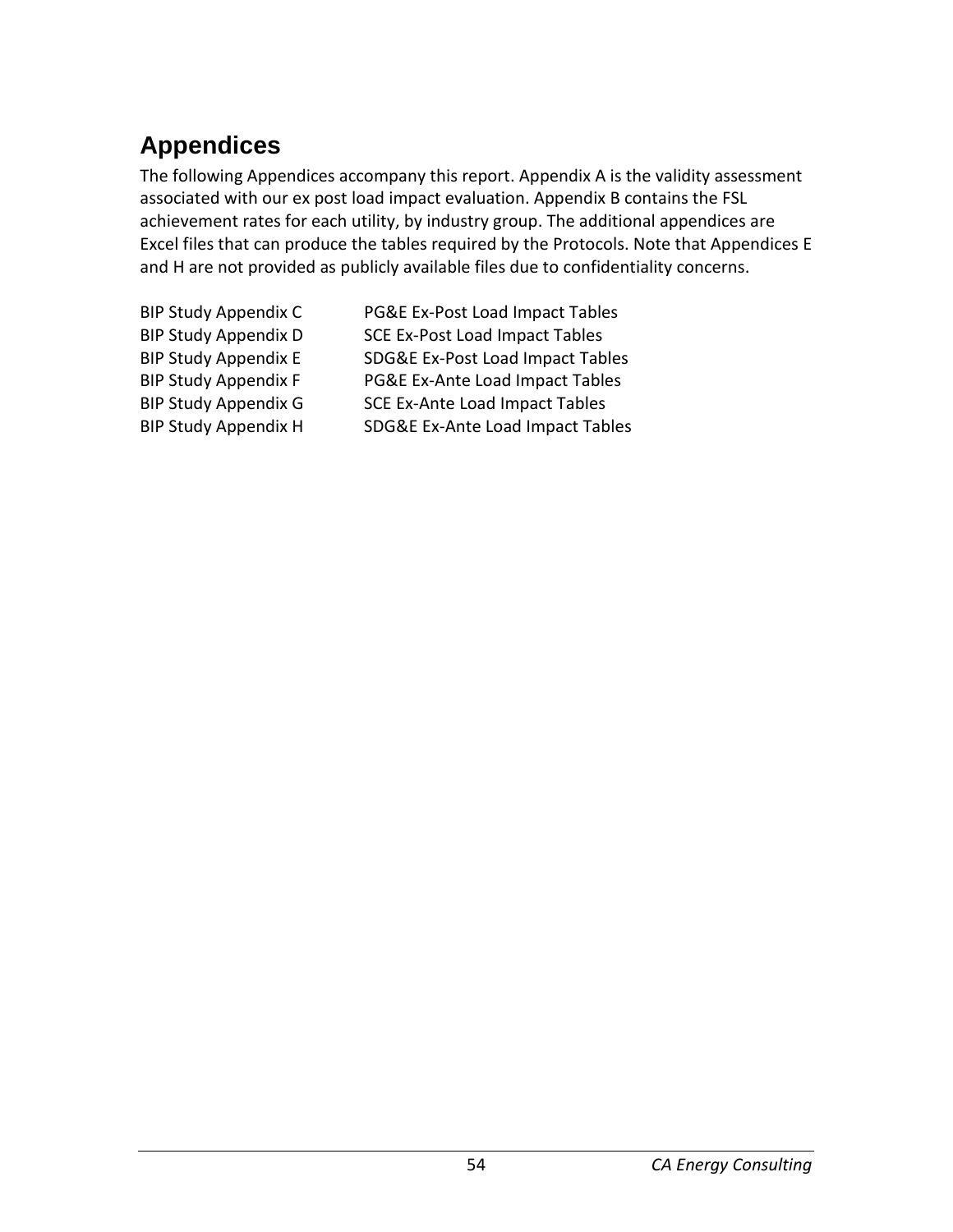# **Appendix A. Validity Assessment**

## *A.1 Model Specification Tests*

A range of model specifications were tested before arriving at the models used in the ex post load impact analysis. The basic structure of the model is shown in Section 3.2.1. The tests are conducted using average-customer data (by utility) rather than at the individual customer level. Model variations include 21 different combinations of weather variables for summer models and 11 different combinations for non-summer models. The weather variables include: temperature-humidity index (THI) $^{13}$  $^{13}$  $^{13}$ ; the 24-hour moving average of THI; heat index  $(HI)^{14}$ ; the 24-hour moving average of HI; cooling degree hours (CDH)<sup>15</sup>; the 3-hour moving average of CDH; the 24-hour moving average of CDH; heating degree hours (HDH)<sup>16</sup>; the 24-hour moving average of HDH; the one-day lag of cooling degree days (CDD)<sup>[17](#page-60-4)</sup>; the one-day lag of heating degree days (HDD)<sup>[18](#page-60-5)</sup>; and the average of the temperatures in degrees Fahrenheit during the first 17 hours of the day (Mean17). For CDH, HDH, CDD, and HDD, both 60 and 65 degree Fahrenheit thresholds are used. A list of all combinations of these variables that we tested is provided in Table A.1.

<span id="page-60-0"></span><sup>&</sup>lt;sup>13</sup> THI =  $T$  – 0.55 x (1 – *HUM*) x (*T* – 58) if *T*>=58 or THI = *T* if *T*<58, where *T* = ambient dry-bulb temperature in degrees Fahrenheit and *HUM* = relative humidity (where 10 percent is expressed as "0.10").

<span id="page-60-1"></span><sup>&</sup>lt;sup>14</sup> HI =  $c_1$  +  $c_2$ T +  $c_3$ R +  $c_4$ TR +  $c_5$ T<sup>2</sup> +  $c_6$ R<sup>2</sup> +  $c_7$ T<sup>2</sup>R +  $c_8$ TR<sup>2</sup> +  $c_9$ T<sup>2</sup>R<sup>2</sup> +  $c_{10}$ T<sup>3</sup> +  $c_{11}$ R<sup>3</sup> +  $c_{12}$ T<sup>3</sup>R +  $c_{13}$ TR<sup>3</sup> +  $c_{14}$ T<sup>3</sup>R<sup>2</sup> +  $c_{15}$  $7^2R^3$  +  $c_{16}$  $7^3R^3$ , where  $T$  = ambient dry-bulb temperature in degrees Fahrenheit and  $R$  = relative humidity (where 10 percent is expressed as "10"). The values for the various *c*'s may be found here: http://en.wikipedia.org/wiki/Heat index.<br><sup>15</sup> Cooling degree hours (CDH) are defined as MAX[0, Temperature – Threshold], where Temperature is

<span id="page-60-2"></span>the hourly temperature in degrees Fahrenheit and Threshold is either 60 or 65 degrees Fahrenheit. Customer-specific CDH values are calculated using data from the most appropriate weather station.<br><sup>16</sup> Heating degree hours (HDH) are defined analogously to CDH as MAX[0, Threshold – Temperature].<br><sup>17</sup> Cooling degree days

<span id="page-60-4"></span><span id="page-60-3"></span>Temp is the daily maximum temperature in degrees Fahrenheit and Min Temp is the daily minimum temperature. Customer-specific CDD values are calculated using data from the most appropriate weather station.

<span id="page-60-5"></span><sup>&</sup>lt;sup>18</sup> Heating degree days (HDD) are defined analogously to CDD as MAX[0, Threshold – (Max Temp + Min Temp) / 2].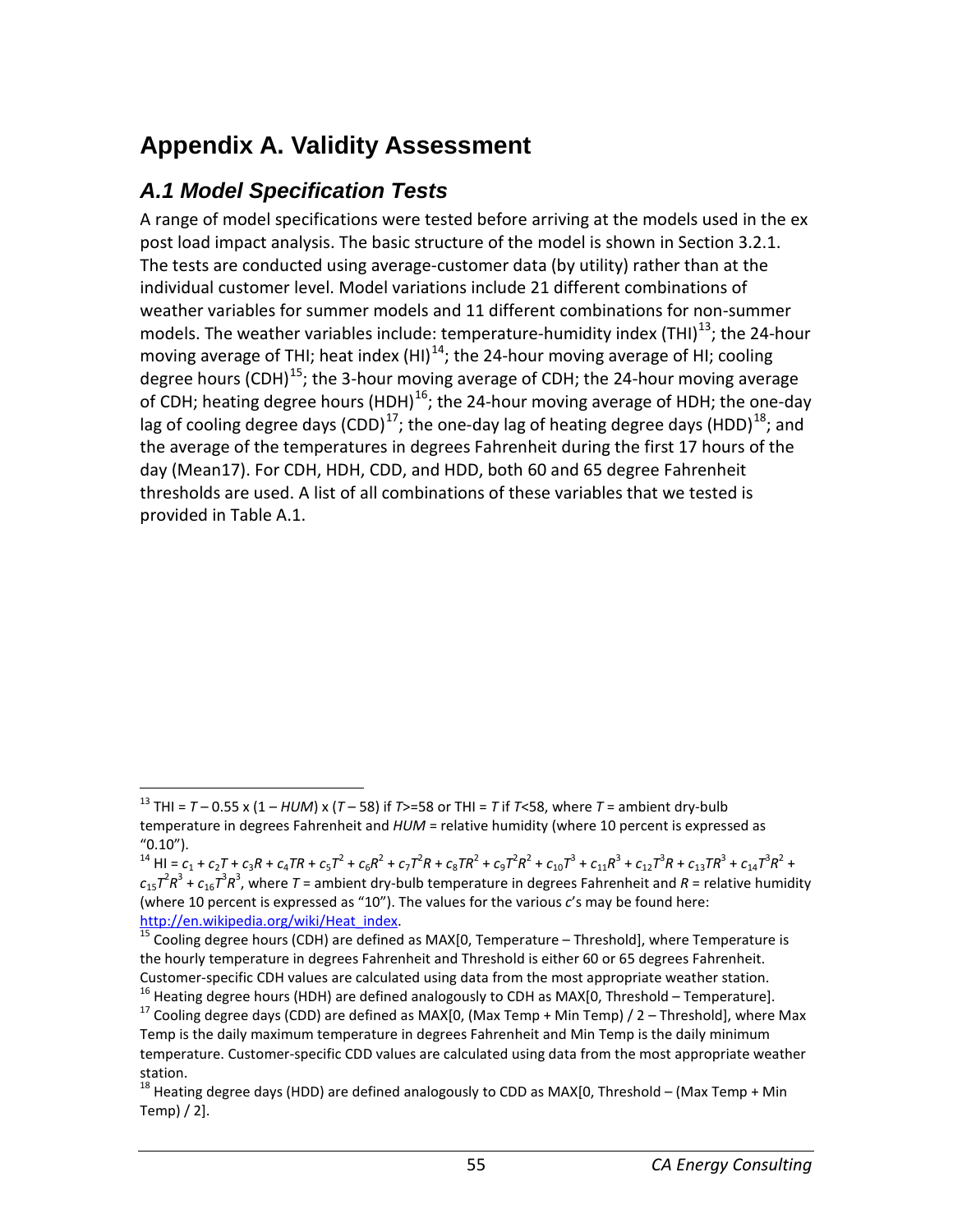| <b>Model Number</b> |                      | <b>Included Weather Variables</b> |  |  |
|---------------------|----------------------|-----------------------------------|--|--|
|                     | <b>Summer</b>        | <b>Non-Summer</b>                 |  |  |
|                     | THI                  | CDH60 HDH60                       |  |  |
| 2                   | HI                   | CDH65 HDH65                       |  |  |
| 3                   | CDH60                | CDH60 CDH60_MA24 HDH60 HDH60_MA24 |  |  |
| 4                   | CDH <sub>65</sub>    | CDH65 CDH64 MA24 HDH65 HDH65 MA24 |  |  |
| 5                   | CDH60 MA3            | CDH60 CDD60 HDH60 HDD60           |  |  |
| 6                   | CDH65 MA3            | CDH65 CDD65 HDH65 HDD65           |  |  |
| 7                   | THI THI MA24         | CDH60 Lag_CDD60 HDH60 Lag_HDD60   |  |  |
| 8                   | HI HI MA24           | CDH65 Lag_CDD65 HDH65 Lag_HDD65   |  |  |
| 9                   | CDH60 CDH60 MA24     | Mean17                            |  |  |
| 10                  | CDH65 CDH65 MA24     | CDH60 HDH60 Mean17                |  |  |
| 11                  | CDH60_MA3 CDH60_MA24 | CDH65 HDH65 Mean17                |  |  |
| 12                  | CDH65 MA3 CDH65 MA24 |                                   |  |  |
| 13                  | THI Lag_CDD60        |                                   |  |  |
| 14                  | HI Lag_CDD60         |                                   |  |  |
| 15                  | CDH60 Lag_CDD60      |                                   |  |  |
| 16                  | CDH65 Lag_CDD60      |                                   |  |  |
| 17                  | CDH60_MA3 Lag_CDD60  |                                   |  |  |
| 18                  | CDH65_MA3 Lag_CDD60  |                                   |  |  |
| 19                  | Mean17               |                                   |  |  |
| 20                  | CDH60 Mean17         |                                   |  |  |
| 21                  | CDH65 Mean17         |                                   |  |  |

**Table A.1: Weather Variables Included in the Tested Specifications**

The model variations are evaluated according to two primary validation tests:

- 1. Ability to predict usage on event-like *non-event days*. Specifically, we identified a set of days that were similar to event days, but were not called as event days (i.e., "test days"). The use of non-event test days allows us to test model performance against known "reference loads," or customer usage in the absence of an event. We estimate the model excluding one of the test days and use the estimates to make out-of-sample predictions of customer loads on that day. The process is repeated for all of the test days. The model fit (i.e., the difference between the actual and predicted loads on the test days, during afternoon hours in which events are typically called) is evaluated using mean absolute percentage error (MAPE) as a measure of accuracy, and mean percentage error (MPE) as a measure of bias.
- 2. Performance on *synthetic* event days (e.g., event-like non-event days that are treated as event days in estimation), to test for "event" coefficients that demonstrate statistically significant bias, as opposed to expected nonsignificance, since customers have no reason to modify usage on days that are not actual events. This is an extension of the previous test. The same test days are used, with a set of hourly "synthetic" event variables included in addition to the rest of the specification to test whether non-zero load impacts are estimated for these days. A successful test involves synthetic event load impact coefficients that are not statistically significantly different from zero.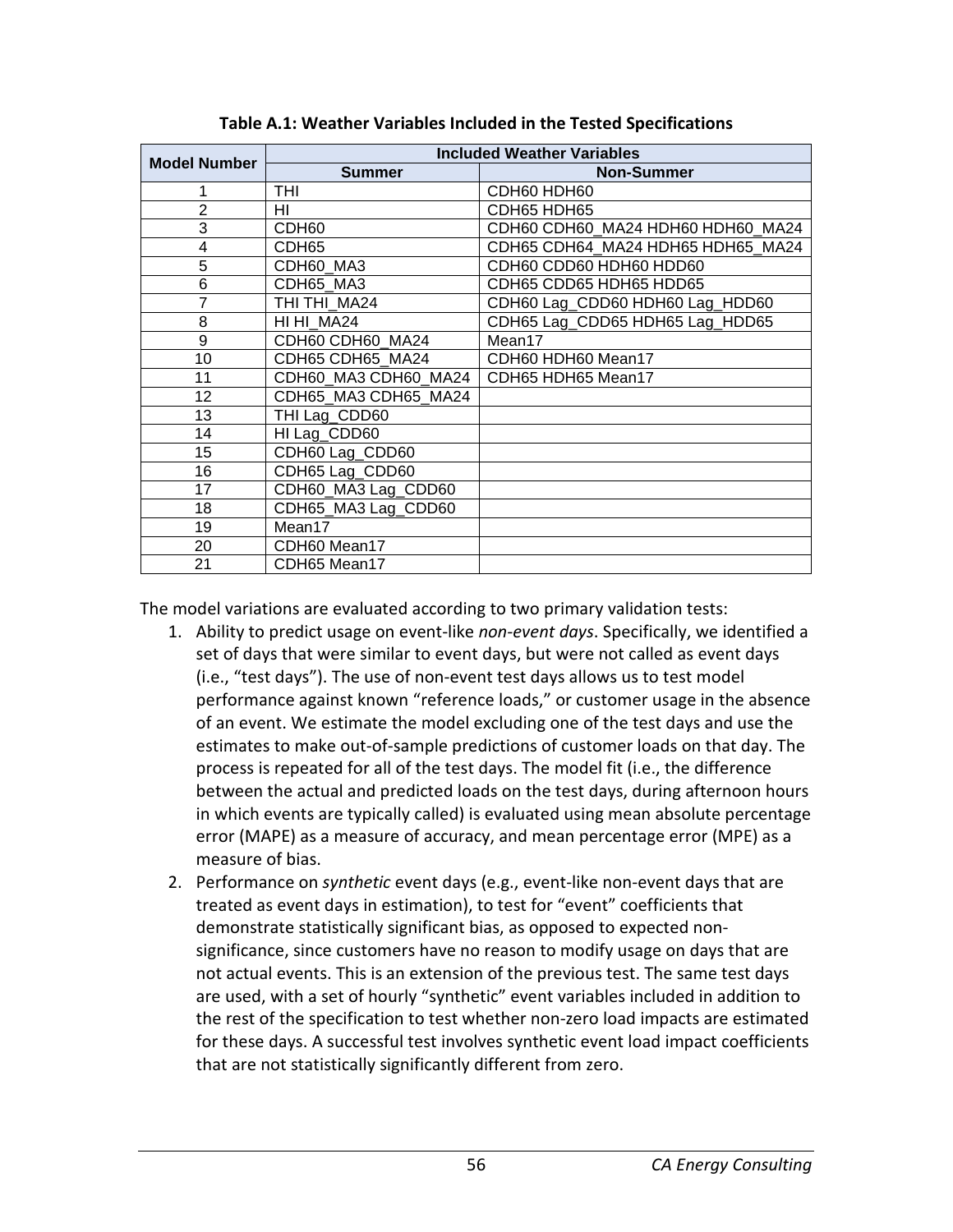## **A.1.1 Selection of Event-Like Non-Event Days**

In order to select event-like non-event days, we created an average weather profile using the load-weighted average temperature across customers, each of which is associated with a weather station.

We selected days according to the average afternoon temperature (e.g., hours-ending 13 through 20 for PG&E), omitting holidays, weekends, and event days for programs in which BIP customers are dually enrolled (e.g., DBP). Table A.2 lists the event-like nonevent days selected for each program.

|                                        | PG&E      | <b>SCE</b>            |               | <b>SDG&amp;E</b>      |
|----------------------------------------|-----------|-----------------------|---------------|-----------------------|
| Non-<br><b>Summer</b><br><b>Summer</b> |           | Non-<br><b>Summer</b> | <b>Summer</b> | Non-<br><b>Summer</b> |
| 5/1/2014                               | 2/3/2014  | 11/22/2013            | 5/13/2014     | 12/12/2013            |
| 5/21/2014                              | 2/4/2014  | 12/5/2013             | 7/24/2014     | 12/13/2013            |
| 9/10/2014                              | 2/7/2014  | 12/6/2013             | 7/28/2014     | 12/20/2013            |
| 10/3/2014                              | 2/26/2014 | 12/19/2013            | 8/27/2014     | 1/9/2014              |
| 10/6/2014                              | 2/28/2014 | 2/3/2014              | 9/8/2014      | 2/4/2014              |
| 10/17/2014                             | 3/31/2014 |                       |               | 2/5/2014              |
| 10/22/2014                             | 4/1/2014  |                       |               |                       |

**Table A.2: List of Event-Like Non-Event Days by Program**

## **A.1.2 Results from Tests of Alternative Weather Specifications**

For each utility, we tested 21 different sets of weather variables. The aggregate load used in conducting these tests was constructed separately for each utility.

For each utility/season (5) and specification (21 for summer and 11 for non-summer), the tests are conducted by estimating one model for every event-like day (7 for PG&E, 5 for SCE, 5 for SDG&E summer, and 6 for SDG&E non-summer). Each model excludes one event-like day from the estimation model and uses the estimated parameters to predict the usage for that day. The MPE and MAPE are calculated across the hours-ending 13 through 20 of the withheld days.

Table A.3 summarizes the adjusted R-squared, mean percentage error (MPE), and mean absolute percentage error (MAPE) of the winning specification for each program. The bias is quite low with the exception of the SDG&E non-summer model. That high bias and the high error rates for both the SDG&E models is likely due to the fact that SDG&E's program contains only seven customers, with somewhat large variations in load across days. Model performance tends to improve as the sample size increases, since customer-specific idiosyncrasies get averaged out. This helps explain the superior performance of the PG&E and SCE models, which are much larger programs than the SDG&E program.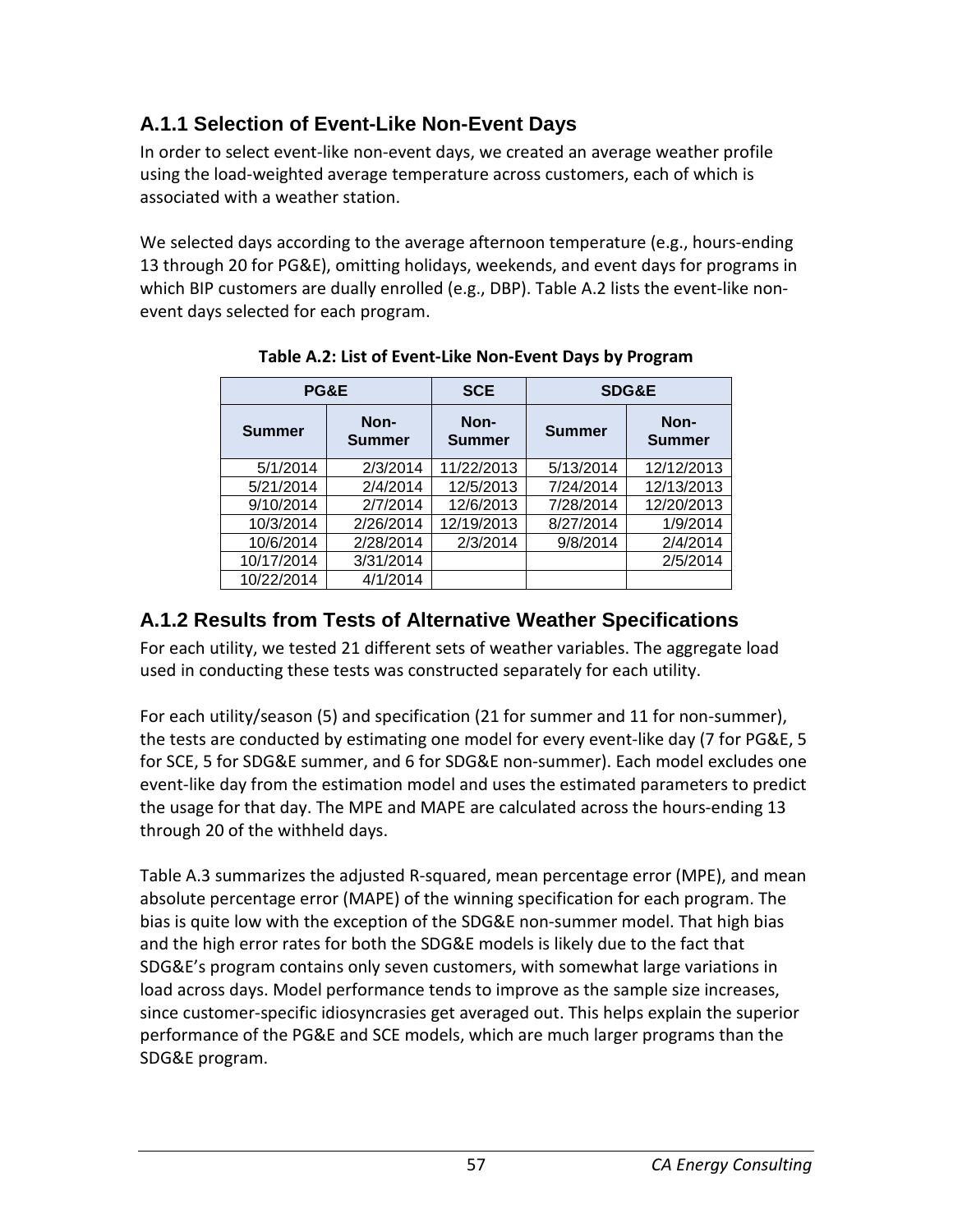| <b>Utility</b> | <b>Season</b> | <b>Selected</b><br><b>Specification</b><br><b>Number</b> | Adjusted $R^2$ | <b>MPE</b> | <b>MAPE</b> |
|----------------|---------------|----------------------------------------------------------|----------------|------------|-------------|
| PG&E           | Summer        | 9                                                        | 0.89           | 0.8%       | 1.8%        |
| PG&E           | Non-Summer    | 5                                                        | 0.87           | $-0.7%$    | 2.7%        |
| <b>SCE</b>     | Non-Summer    | 5                                                        | 0.87           | 1.7%       | 3.0%        |
| SDG&E          | Summer        | 9                                                        | 0.92           | 0.1%       | 12.2%       |
| SDG&E          | Non-Summer    | 6                                                        | 0.94           | 3.7%       | 17.4%       |

**Table A.3: Specification Test Results**

For each specification, we estimated a single model that included all of the days (i.e., not withholding any event-like days), but using a single set of actual event variables (i.e., a 24-hour profile of the average event-day load impacts). Figures A.1 through A.5 show the estimated hourly load impacts for each of the models by utility/season. The load impacts for the selected specification are highlighted in bold in each of the figures. With the possible exception of SDG&E (shown in Figures A.4 and A.5), the results of these tests indicated that very little is at stake when selecting from the specifications, as the load impact profile was quite stable across them.



**Figure A.1: Average Event-Hour Load Impacts by Specification, PG&E Summer Models**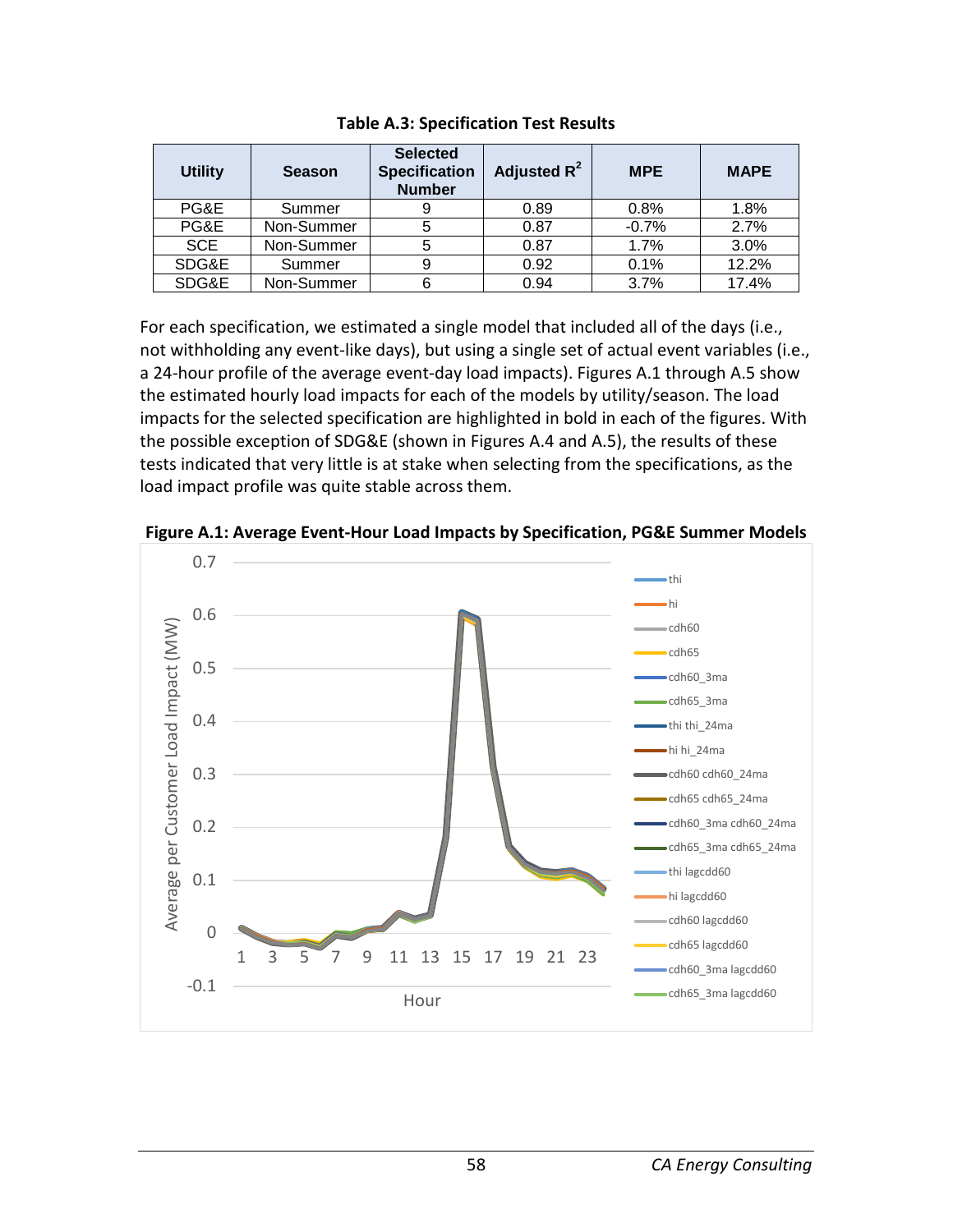

**Figure A.2: Average Event-Hour Load Impacts by Specification, PG&E Non-Summer Models**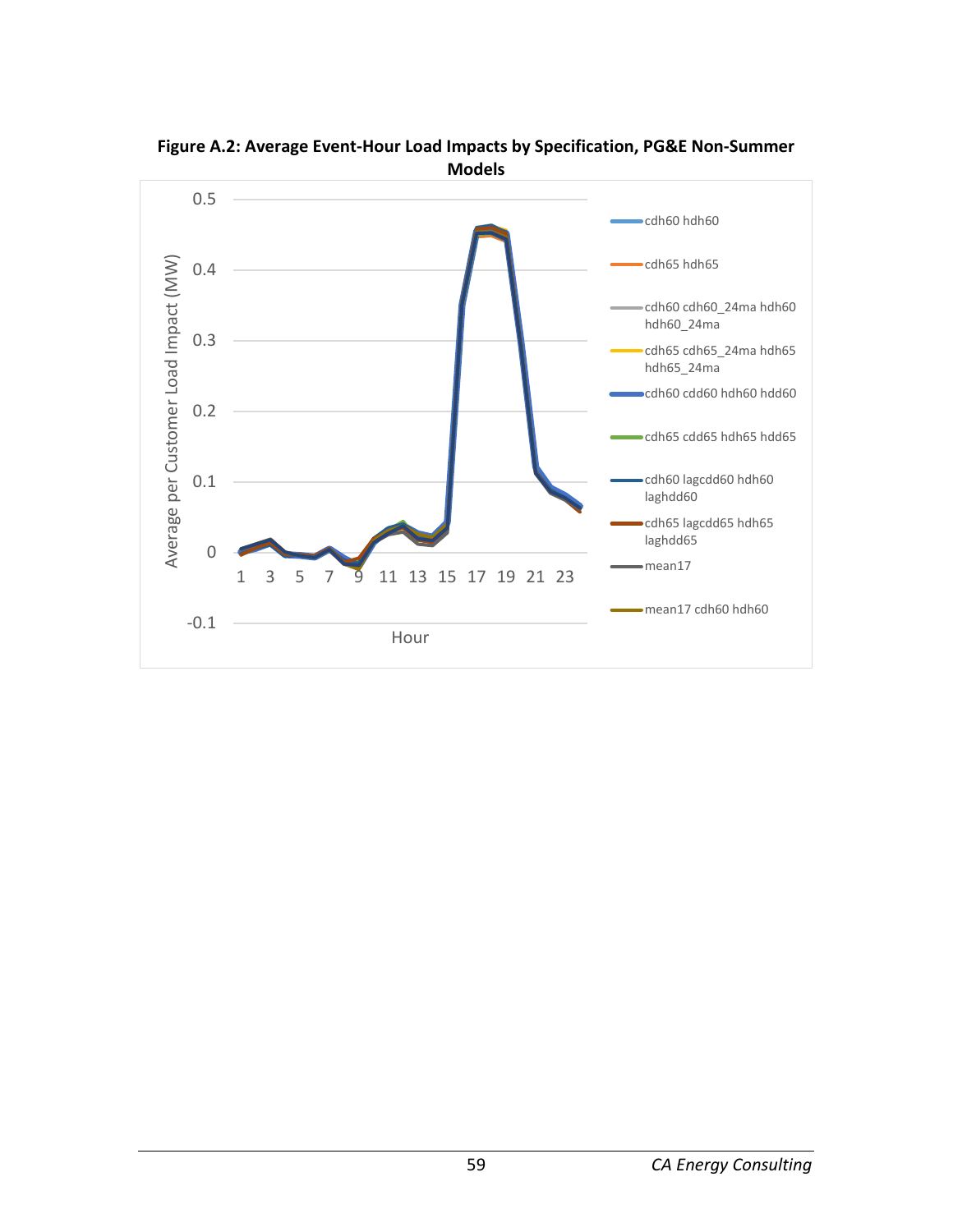

**Figure A.3: Average Event-Hour Load Impacts by Specification, SCE Non-Summer Models**

**Figure A.4: Average Event-Hour Load Impacts by Specification, SDG&E Summer Models** Results removed due to confidentiality concerns.

#### **Figure A.5: Average Event-Hour Load Impacts by Specification, SDG&E Non-Summer Models**

Results removed due to confidentiality concerns.

## **A.1.3 Synthetic Event Day Tests**

For the specification selected from the testing described in Section A.1.2, we conducted an additional test. The selected specification was estimated on the aggregate customer data (averaged across all customers who submitted a bid on at least one event day), including a set of 24 hourly "synthetic" event-day variables. These variables equaled one of the days listed in Table A.2, with a separate estimate for each hour of the day.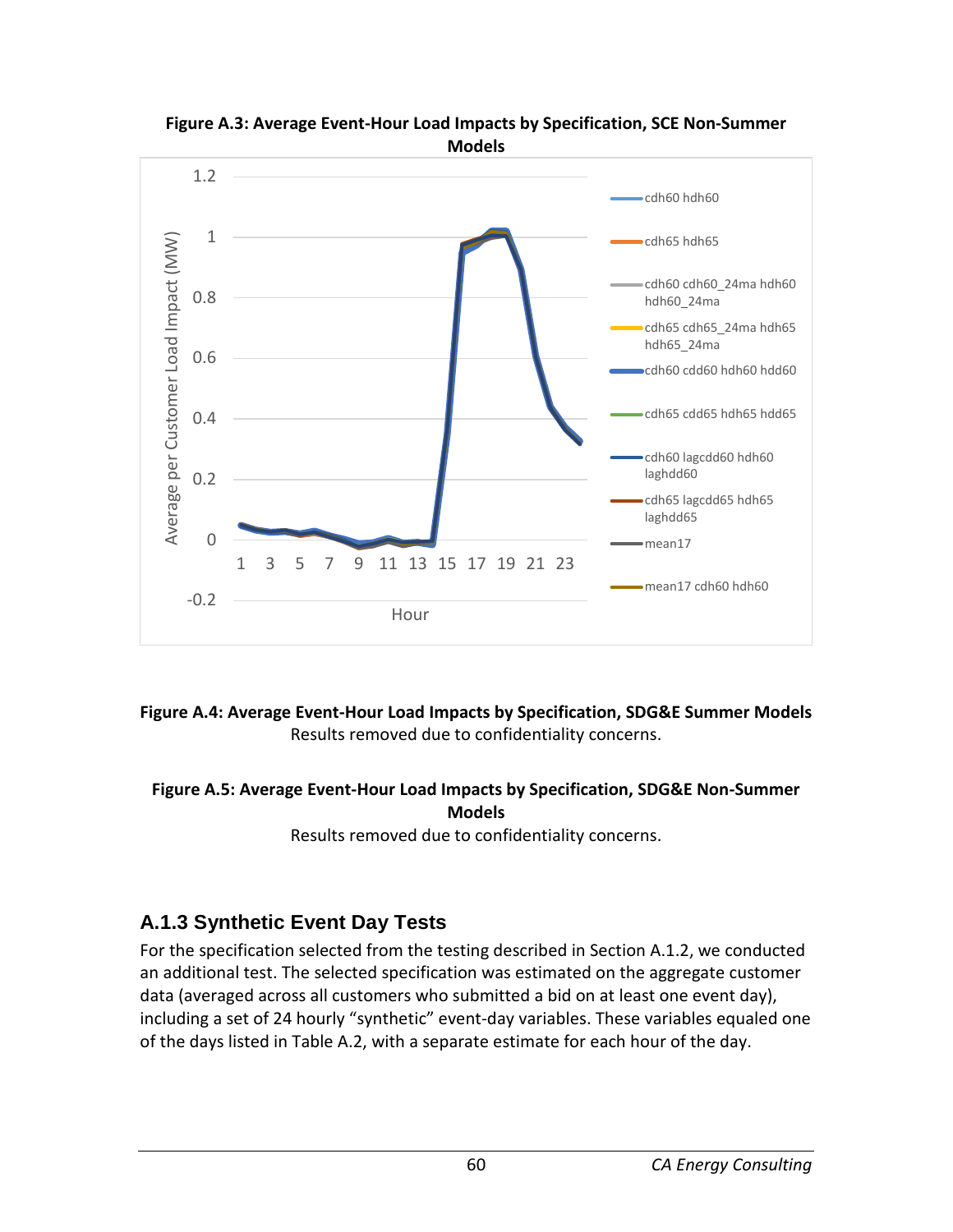If the model produces synthetic event-day coefficients that are not statistically significantly different from zero, the test provides some added confidence that our actual event-day coefficients are not biased. That is, the absence of statistically significant results for the synthetic event days indicates that the remainder of the model is capable of explaining the loads on those days.

Table A.4 presents the results of this test for each utility, showing only the coefficients during the hours-ending 12 through 21, which time period includes all actual BIP event hours. The values in parentheses are p-values, or measures of statistical significance. A p-value less than 0.05 indicates that the estimated coefficient is statistically significantly different from zero with 90 percent confidence. The results for SDG&E contain some statistically significant results, but the models perform well overall. PG&E's and SCE's results indicate that the specifications passed the test in all hours, as none of the eventlike load impacts is statistically significant.

|             | PG&E          |                   | <b>SCE</b>        |               | SDG&E             |
|-------------|---------------|-------------------|-------------------|---------------|-------------------|
| <b>Hour</b> | <b>Summer</b> | <b>Non-Summer</b> | <b>Non-Summer</b> | <b>Summer</b> | <b>Non-Summer</b> |
| 12          | $-0.015$      | $-0.001$          | $-0.033$          | $-0.014$      | 0.037             |
|             | (0.32)        | (0.96)            | (0.23)            | (0.62)        | (0.10)            |
| 13          | $-0.011$      | $-0.004$          | $-0.047$          | $-0.062$      | 0.039             |
|             | (0.49)        | (0.82)            | (0.12)            | (0.03)        | (0.08)            |
| 14          | $-0.013$      | $-0.006$          | $-0.028$          | $-0.060$      | 0.055             |
|             | (0.39)        | (0.76)            | (0.31)            | (0.04)        | (0.01)            |
| 15          | $-0.010$      | 0.003             | $-0.040$          | $-0.065$      | 0.062             |
|             | (0.53)        | (0.86)            | (0.18)            | (0.02)        | (0.01)            |
| 16          | $-0.006$      | 0.031             | $-0.039$          | 0.026         | 0.045             |
|             | (0.69)        | (0.10)            | (0.18)            | (0.35)        | (0.04)            |
| 17          | $-0.011$      | 0.027             | $-0.022$          | 0.072         | $-0.025$          |
|             | (0.48)        | (0.16)            | (0.41)            | (0.01)        | (0.27)            |
| 18          | $-0.016$      | 0.016             | $-0.049$          | 0.039         | $-0.025$          |
|             | (0.30)        | (0.38)            | (0.06)            | (0.17)        | (0.27)            |
| 19          | $-0.012$      | 0.013             | $-0.030$          | 0.021         | $-0.015$          |
|             | (0.42)        | (0.45)            | (0.22)            | (0.46)        | (0.50)            |
| 20          | $-0.007$      | 0.015             | $-0.016$          | 0.012         | $-0.016$          |
|             | (0.62)        | (0.38)            | (0.51)            | (0.68)        | (0.47)            |
|             | $-0.006$      | $-0.001$          | $-0.014$          | $-0.002$      | $-0.017$          |
| 21          | (0.71)        | (0.99)            | (0.55)            | (0.94)        | (0.45)            |

**Table A.4: Synthetic Event-Day Tests by Program**

## *A.2 Comparison of Predicted and Observed Loads on Event-like Days*

The model specification tests are based on the ability of the model to predict program load on event-like non-event days. Figures A.6 through A.10 illustrate the average predicted and observed loads across the event-like days. In each figure, the solid line represents the observed load and the dashed line represents the load predicted by the statistical model.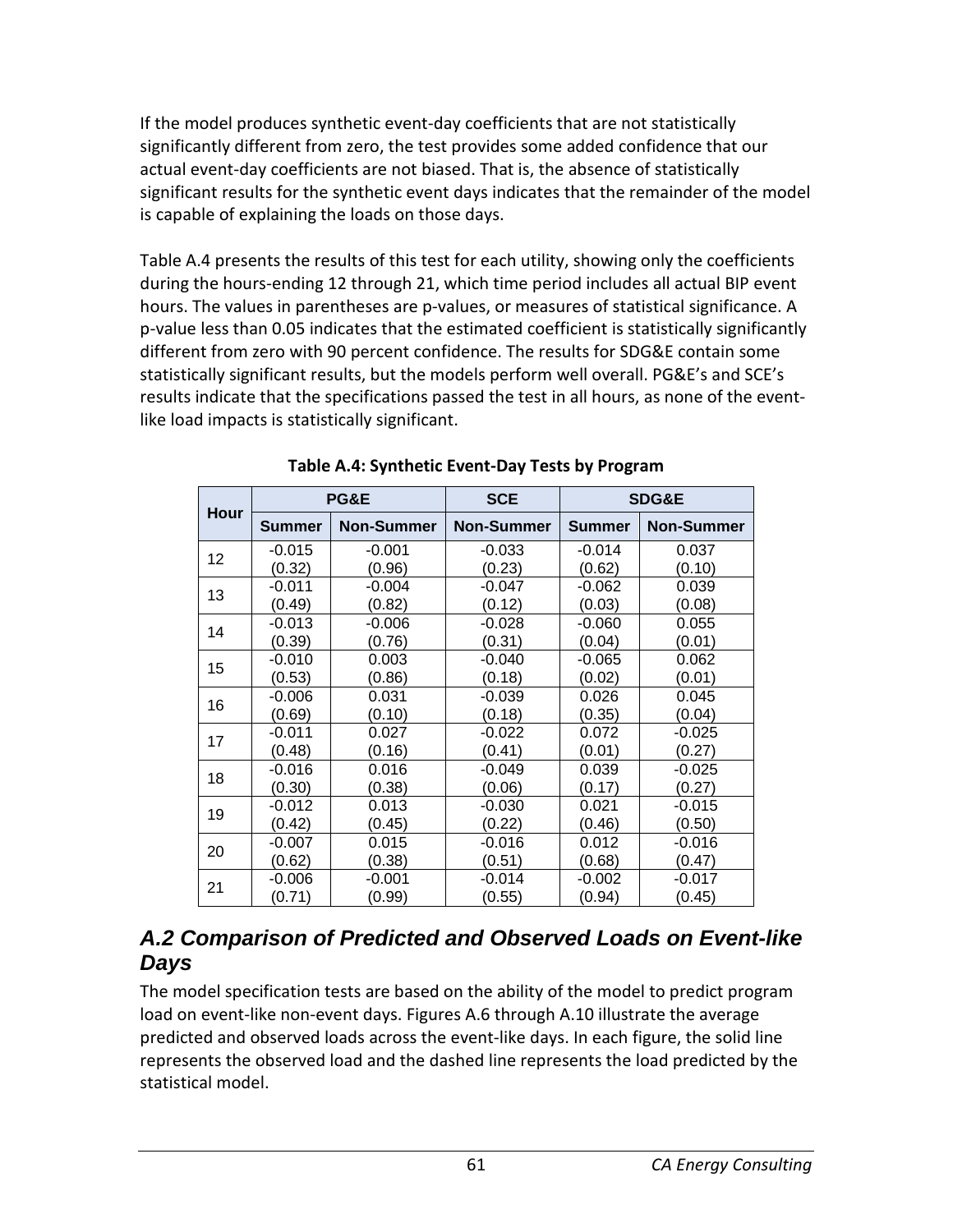Figures A.6 through A.8 show that the PG&E and SCE predicted loads are quite close to the observed loads for the event-like non-event days. Figures A.9 and A.10 show that the SDG&E predicted loads are somewhat different from the observed loads during the afternoon. In this case, much of the prediction error (and the observed spike in the early morning hours) is due to an odd observed load profile on September 6. A limited number of comparable event-like days prevents us from replacing this day in the analysis.



**Figure A.6: Average Predicted and Observed Loads on Event-like Days, PG&E Summer**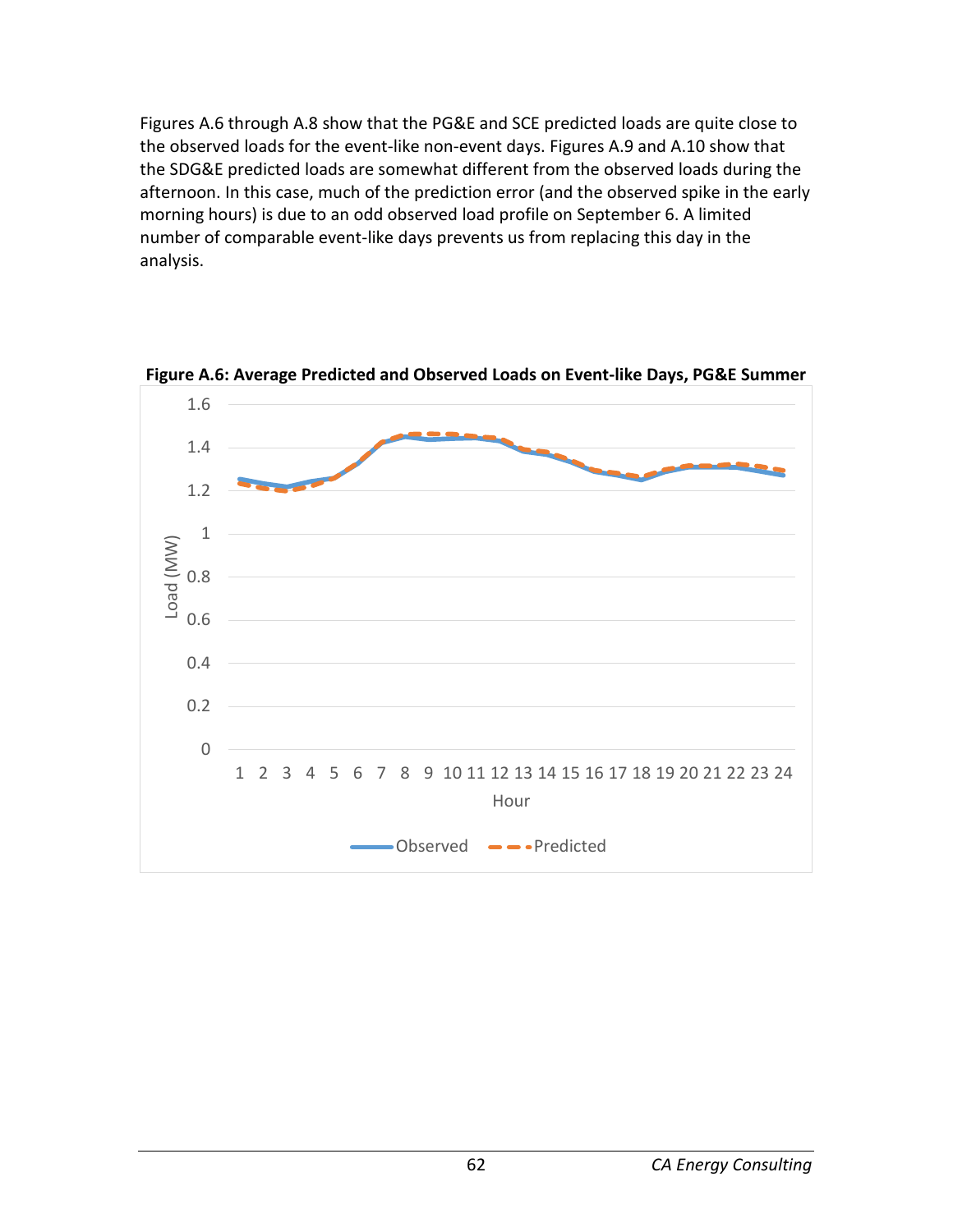

**Figure A.7: Average Predicted and Observed Loads on Event-like Days, PG&E Non-Summer**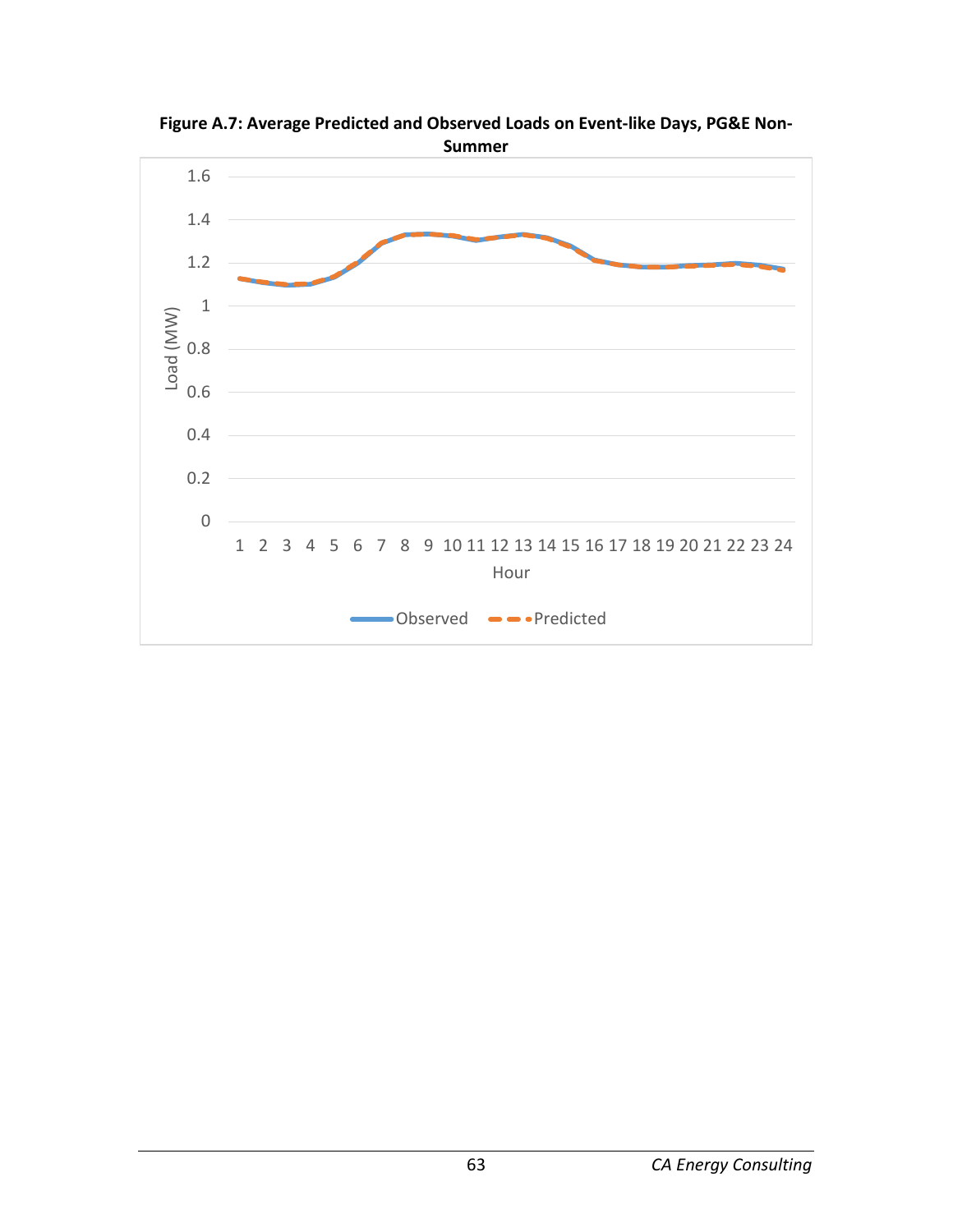



**Figure A.9: Average Predicted and Observed Loads on Event-like Days, SDG&E Summer** Results removed due to confidentiality concerns.

#### **Figure A.10: Average Predicted and Observed Loads on Event-like Days, SDG&E Non-Summer**

Results removed due to confidentiality concerns.

## *A.3 Refinement of Customer-Level Models*

While the specification tests described in Section A.1 were conducted on aggregated load profiles for each utility, the ex post load impacts are derived from the results of customer-level models. We examined the estimated load impacts from these models to determine whether any modifications to the estimates are required. We do this by comparing the observed hourly event-day loads to the observed loads from similar days to determine a "day matching" load impact that may be compared to the estimated load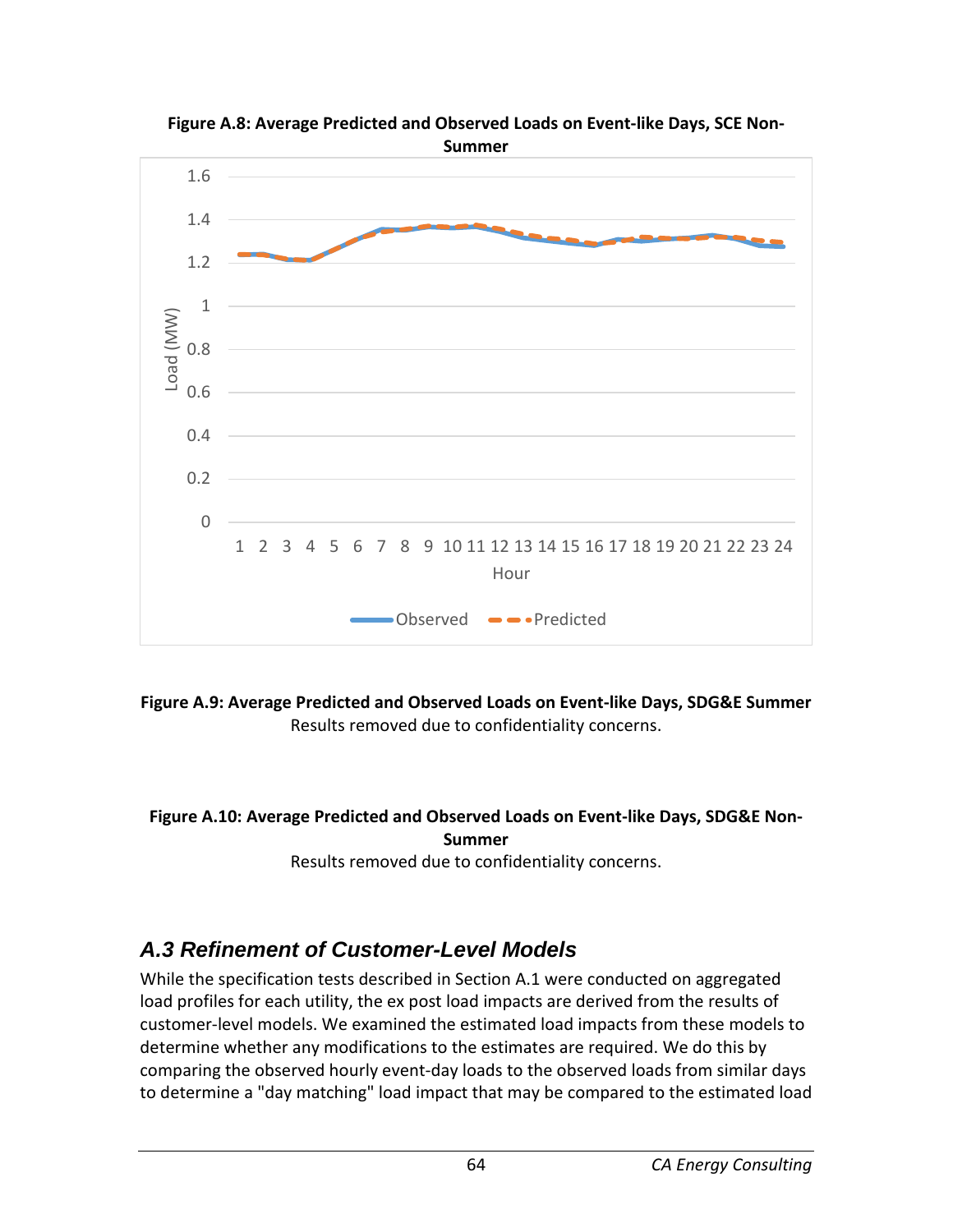impacts. In this evaluation, we modified the estimated load impacts for only PG&E's 2/6/2014 event for two SAIDs as a result of these inspections. For these customer/events, a 5-in-5 baseline appeared to better reflect the customer's behavior on the event day. For example, one of the customers had significantly higher loads somewhat after the event day, which increased the reference load in the regressionbased models. In contrast, the 5-in-5 baseline method appeared to more correctly reflect the customer's usage level around the date of the event.

# *A.4 Comparison of 15-minute and 60-minutes Estimates*

PG&E provided 15-minute interval data, which allowed us to estimate load impacts using a 15-minute resolution in addition to the typical 60-minute resolution. Because the BIP events don't always line up neatly to one-hour increments, it can be useful to compare the 15-minute and 60-minute estimates. Figure A.11 shows the estimated load impacts for the two full-program events (February 6 and September 11) using both data resolutions. Encouragingly, the estimates from the two methods match up quite well.



**Figure A.11: Comparison of 15-minute and 60-minute Load Impact Estimates, PG&E**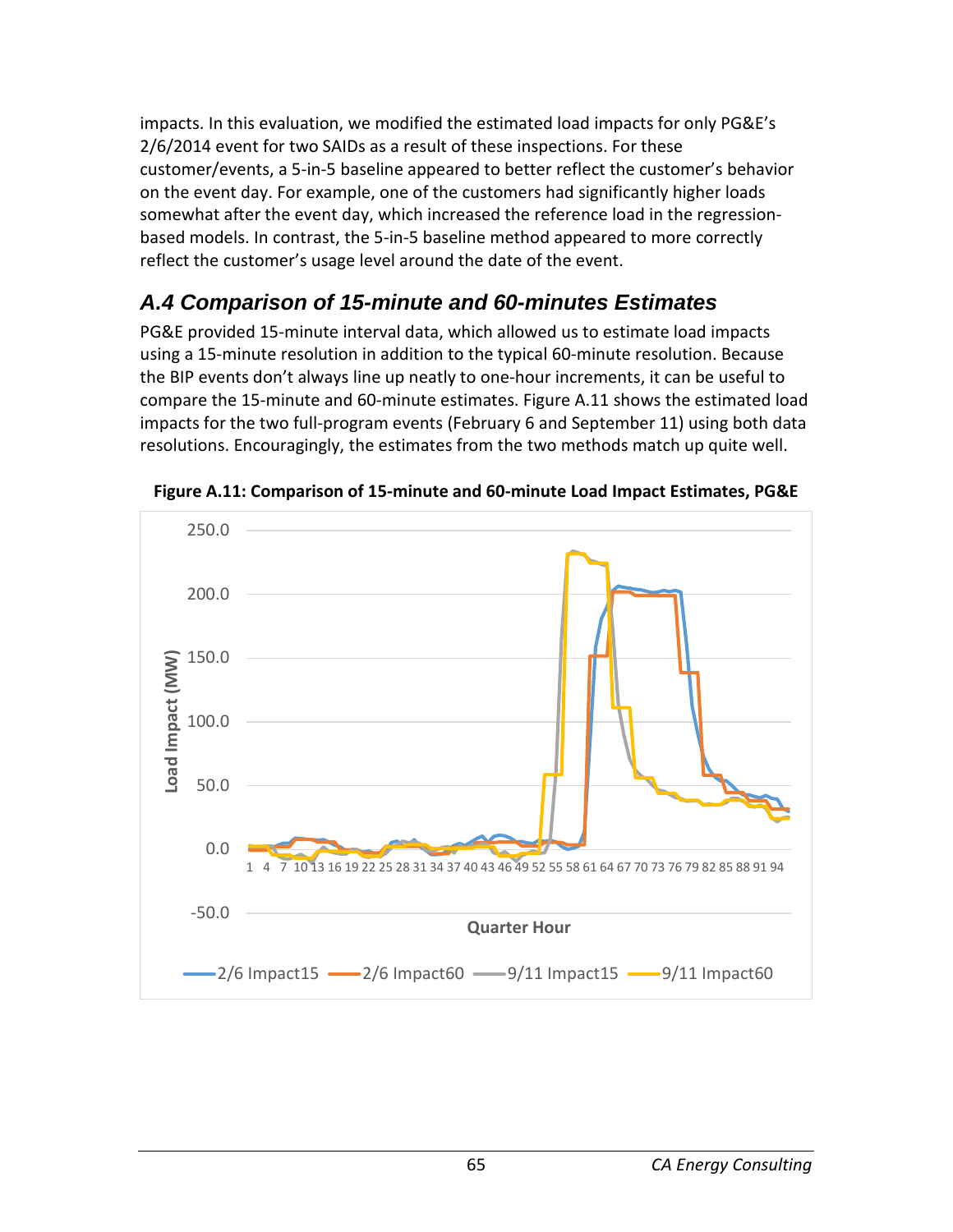# **Appendix B. FSL Achievement by Industry Group**

This appendix contains tables showing the FSL achievement by industry group and hour (relative to the called event window) for the events used as the basis for the ex ante load impacts. FSL achievement is defined as the estimated ex post load impact divided by the difference between the reference load and the FSL. The denominator represents the load impact required to exactly meet the customer's BIP obligation. Because BIP events do not always begin and end on the hour, the hours before and after the event are not always well-defined. The notes following each table indicate the included hours.

|                                                        | <b>Percent Over/Under Performance</b> |                               |                       |                            |  |  |
|--------------------------------------------------------|---------------------------------------|-------------------------------|-----------------------|----------------------------|--|--|
| <b>Industry Group</b>                                  | <b>Hour Before</b><br>Event           | <b>First Hour of</b><br>Event | Last Hour of<br>Event | <b>Hour After</b><br>Event |  |  |
| Agriculture, Mining, &<br>Construction                 | 29%                                   | 101%                          | 104%                  | 61%                        |  |  |
| Manufacturing                                          | 26%                                   | 101%                          | 102%                  | 56%                        |  |  |
| Wholesale, Transportation, &<br><b>Other Utilities</b> | 26%                                   | 99%                           | 101%                  | 41%                        |  |  |
| <b>Retail Stores</b>                                   | 16%                                   | 65%                           | 79%                   | 10%                        |  |  |
| Offices, Hotels, Health,<br>Services                   | 14%                                   | 114%                          | 115%                  | 31%                        |  |  |
| Entertainment, Other Services,<br>Government           | 17%                                   | 83%                           | 85%                   | 26%                        |  |  |
| Other or Unknown                                       | 17%                                   | 101%                          | 101%                  | 76%                        |  |  |
| <b>All Customers</b>                                   | 26%                                   | 101%                          | 103%                  | 52%                        |  |  |

**Table B.1: September 11, 2014 Over/Under Performance – PG&E BIP,** *by Industry Group and Event Hour*

(HE14, HE15, HE16, and HE17 shown)

#### **Table B.2: February 6, 2014 Over/Under Performance – SCE BIP,** *by Industry Group and Event Hour*

|                                                        | <b>Percent Over/Under Performance</b> |                               |                              |                                   |  |  |
|--------------------------------------------------------|---------------------------------------|-------------------------------|------------------------------|-----------------------------------|--|--|
| <b>Industry Group</b>                                  | <b>Hour Before</b><br>Event           | <b>First Hour of</b><br>Event | <b>Last Hour of</b><br>Event | <b>Hour After</b><br><b>Event</b> |  |  |
| Agriculture, Mining, &<br>Construction                 | 28%                                   | 98%                           | 100%                         | 91%                               |  |  |
| Manufacturing                                          | 38%                                   | 90%                           | 95%                          | 82%                               |  |  |
| Wholesale, Transportation, &<br><b>Other Utilities</b> | 41%                                   | 96%                           | 96%                          | 73%                               |  |  |
| <b>Retail Stores</b>                                   | 20%                                   | 58%                           | 52%                          | 23%                               |  |  |
| Offices, Hotels, Health,<br>Services                   | 34%                                   | 93%                           | 69%                          | 63%                               |  |  |
| <b>Schools</b>                                         | 25%                                   | 72%                           | 72%                          | 25%                               |  |  |
| Entertainment, Other Services,<br>Government           | 33%                                   | 159%                          | 175%                         | 52%                               |  |  |
| <b>All Customers</b>                                   | 35%                                   | 91%                           | 94%                          | 80%                               |  |  |

(HE15, HE16, HE19, and for the hour after, (4\*HE20 – HE19)/3 is used to account for event ending at 19:14)